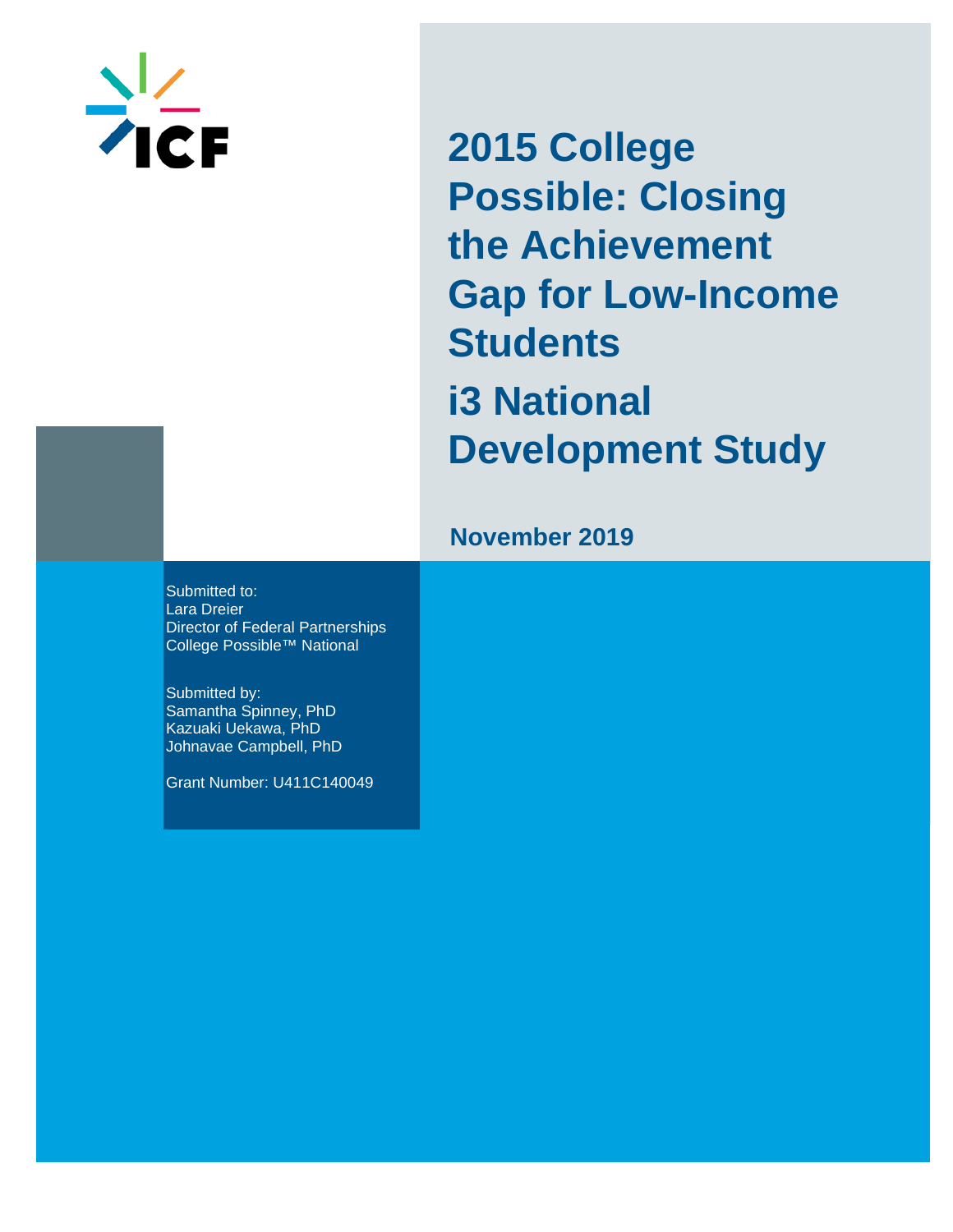# **Table of Contents**

| 2.1                                                                                   |  |  |  |  |  |  |  |  |
|---------------------------------------------------------------------------------------|--|--|--|--|--|--|--|--|
| 2.1.1                                                                                 |  |  |  |  |  |  |  |  |
| 2.1.2                                                                                 |  |  |  |  |  |  |  |  |
| 2.1.3                                                                                 |  |  |  |  |  |  |  |  |
| 2.2                                                                                   |  |  |  |  |  |  |  |  |
| 2.3                                                                                   |  |  |  |  |  |  |  |  |
| 2.3.1                                                                                 |  |  |  |  |  |  |  |  |
| 2.3.2                                                                                 |  |  |  |  |  |  |  |  |
|                                                                                       |  |  |  |  |  |  |  |  |
| Results for Confirmatory Analysis of Program Impact on Non-Cognitive Skills 11<br>3.1 |  |  |  |  |  |  |  |  |
| 3.2                                                                                   |  |  |  |  |  |  |  |  |
| 3.3                                                                                   |  |  |  |  |  |  |  |  |
| 3.4                                                                                   |  |  |  |  |  |  |  |  |
|                                                                                       |  |  |  |  |  |  |  |  |
|                                                                                       |  |  |  |  |  |  |  |  |
|                                                                                       |  |  |  |  |  |  |  |  |
| 2.1                                                                                   |  |  |  |  |  |  |  |  |
| 2.2                                                                                   |  |  |  |  |  |  |  |  |
| 2.3                                                                                   |  |  |  |  |  |  |  |  |
|                                                                                       |  |  |  |  |  |  |  |  |
| 3.1                                                                                   |  |  |  |  |  |  |  |  |
|                                                                                       |  |  |  |  |  |  |  |  |
| 4.1                                                                                   |  |  |  |  |  |  |  |  |
| 4.2                                                                                   |  |  |  |  |  |  |  |  |
| 4.3                                                                                   |  |  |  |  |  |  |  |  |
|                                                                                       |  |  |  |  |  |  |  |  |
|                                                                                       |  |  |  |  |  |  |  |  |
|                                                                                       |  |  |  |  |  |  |  |  |
|                                                                                       |  |  |  |  |  |  |  |  |
|                                                                                       |  |  |  |  |  |  |  |  |

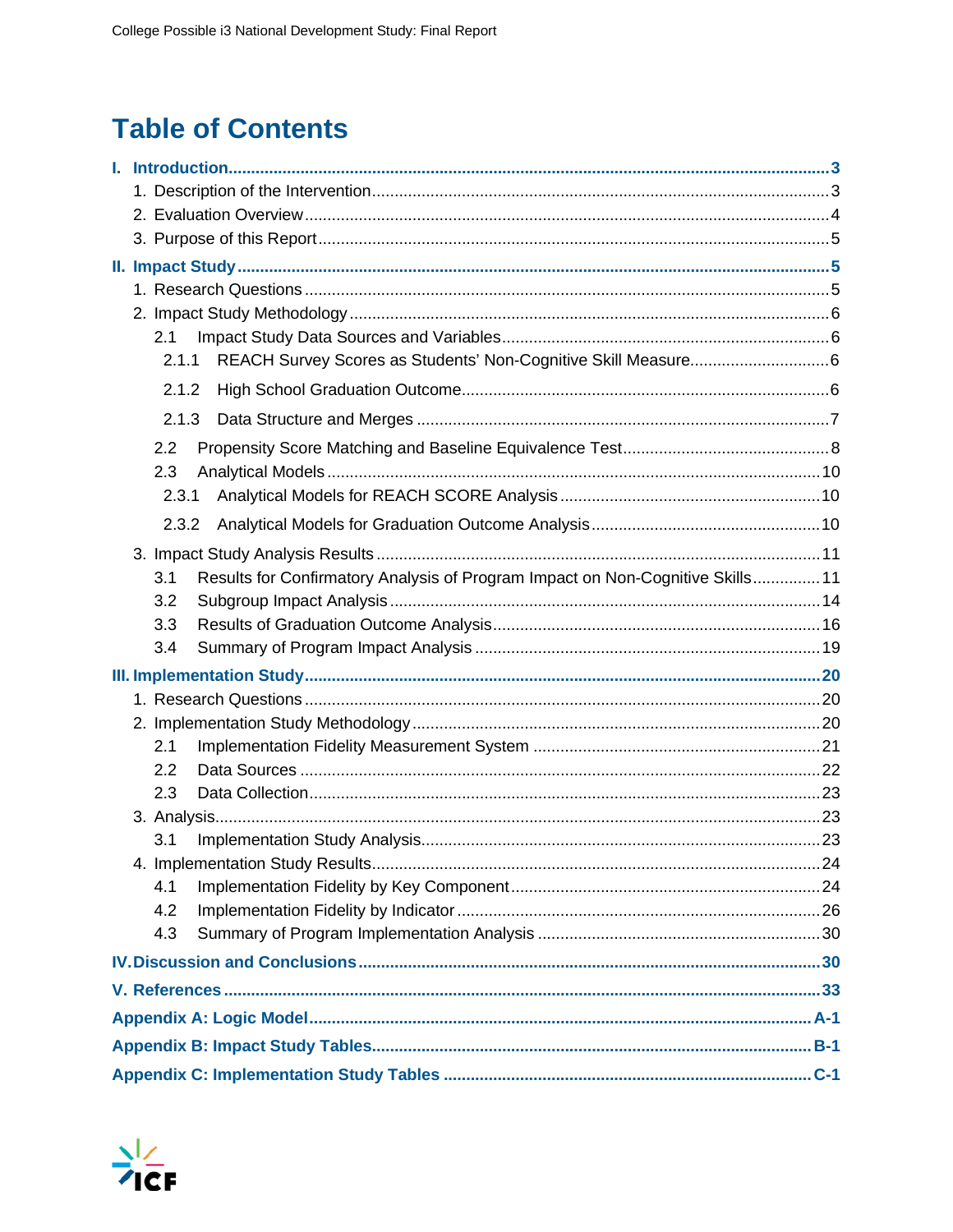# **I. Introduction**

The College Possible program provides intensive coaching by near-peer mentors, peer group support, and opportunities for academic and non-cognitive skill building to low-income students through an intensive two-year curriculum in junior and senior years of high school. Coaches, serving as AmeriCorps members, guide students through all the key aspects of preparing for college during after-school sessions for two hours twice a week. Over the course of their junior and senior years, students complete 320 hours of curriculum in a supportive group of collegebound peers. The junior year curriculum orients students to the college application process, provides extensive preparation for the ACT/SAT exams, introduces students to college life through campus tours and allows time for students to apply for summer enrichment opportunities. The senior year curriculum leads students through the college application process, assists students in applying for financial aid and scholarships, and guides students through the transition to college. The goal of the program is to close the achievement gap between low-income students and their more affluent peers.

College Possible was founded in St. Paul, MN in 2000 and expanded to Milwaukee, WI in 2008; Omaha, NE in 2011; Portland, OR in 2012; and Philadelphia, PA in 2013.

College Possible's positive results have been confirmed by five independent evaluations. A Harvard University external evaluation of College Possible utilized a randomized controlled trial (RCT) design and found that the intervention has a significant positive effect on four-year college enrollment outcomes for low-income students (Avery, 2013). Furthermore, a 2013 evaluation conducted by ICF found that the College Possible coaching model has a significant positive influence on college success, helping to reduce historical achievement gaps in persistence.

## **1. Description of the Intervention**

The College Possible program model employs two key intervention components with the goal of improving participating low-income students' non-cognitive skills and academic achievement outcomes:

(1) **Training and Support for College Possible High School Coaches:** AmeriCorps coaches who are recent college graduates are recruited and assigned to participating schools to serve a caseload of no more than 40 low-income students per year during their junior and senior years of high school. Coaches receive orientation training and attend 30 weekly meetings with other coaches during each school year. Training and support provided during these sessions prepares coaches to build effective relationships with students and to effectively and efficiently use College Possible's comprehensive curriculum to identify and support low-income student's academic and non-cognitive needs. In addition, coaches use the weekly meetings to share resources with each other and develop effective strategies to help address student needs. Throughout the year, coaches use a variety of real-time data on each individual student using the Naviance data system and later Salesforce. Coaches use these data and their personal interactions with students to provide intensive, targeted supports that help students navigate high school completion and the college preparation and enrollment process.

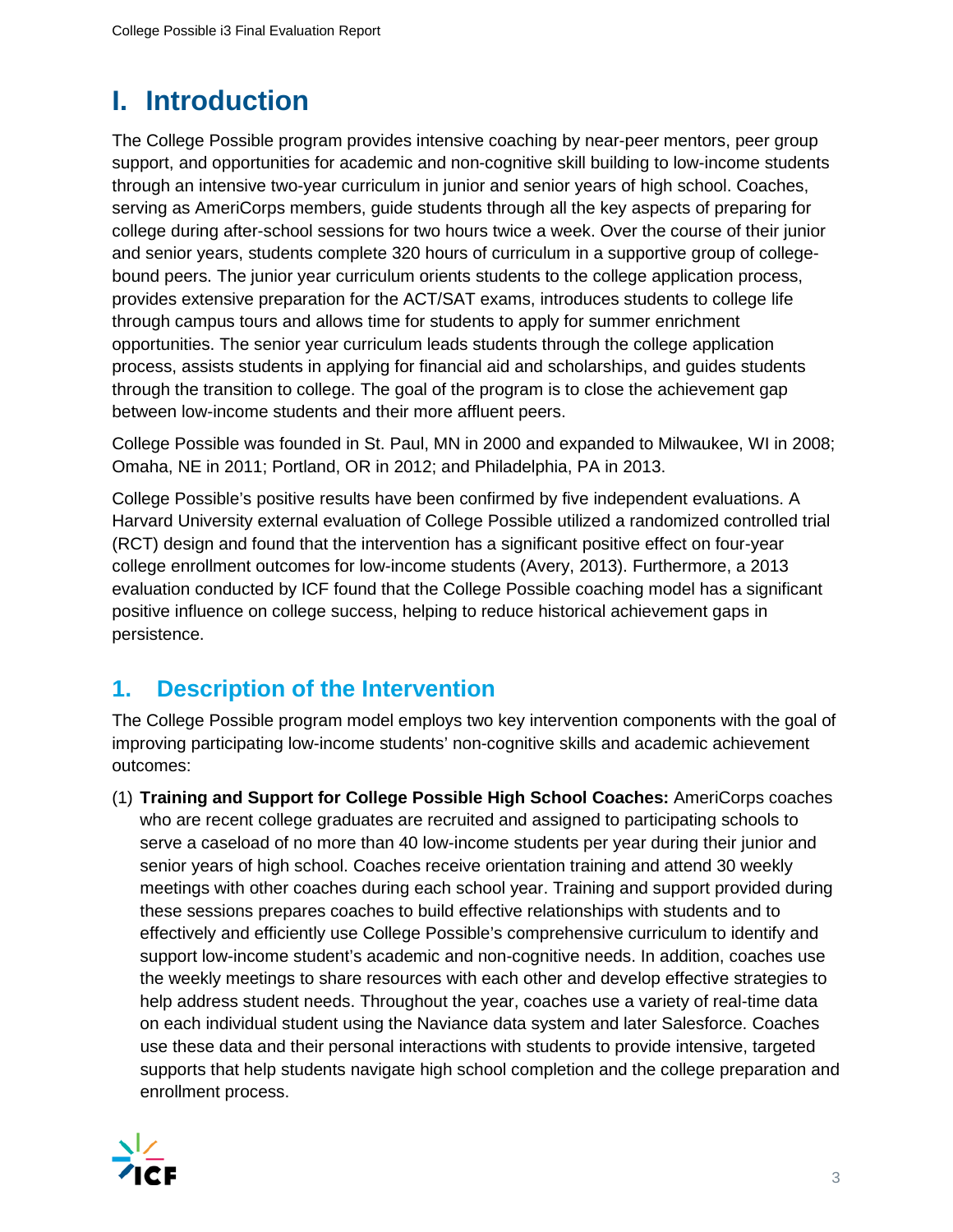(2) **College Focused Sessions for College Possible High School Students:** College Possible coaches arrange their caseloads into small peer groups consisting of 10–15 students each. These small peer groups meet after school and in the evenings for two hours, twice each week over the course of their junior and senior years of high school. The small cohort size and consistent meeting schedule allow students to build a peer group of support, increasing their odds for successfully completing high school and enrolling in college. Coaches support students in their caseload as they practice goal setting, utilizing academic discipline, and building confidence and engagement as they realize their goals can be met through hard work and persistence. Participating students also receive a variety of additional academic supports as College Possible participants. One-on-one sessions are provided in addition to peer group sessions.

These key components of the College Possible program, when enacted in combination, are hypothesized to have a positive impact on participating students' non-cognitive skill development, especially the areas of academic engagement, commitment to learning, and sense of belonging. First, the intervention provides training and support for peer coaches. This is posited as necessary for coaches to build appropriate relationships with and properly identify the needs of participating students. Next, coaches act as facilitators providing college-focused sessions where College Possible students are thought to develop ongoing peer support networks and receive support to address their academic needs. Results of successful intervention are believed to build essential non-cognitive skills, leading to increases in successful graduation and postsecondary enrollment outcomes. While not measured in this evaluation, the College Possible model also posits that the long-term impact of the intervention on students' development is an increase in college persistence rates, financial security, and the development of a scalable program model.

For more details about the intervention and intended impacts, see the College Possible logic model in Appendix A.

## **2. Evaluation Overview**

Under this Investing in Innovation (i3) development grant, College Possible served approximately 1,300 students in two cohorts (the class of 2018 and the class of 2019) during their junior and senior years of high school in 18 high schools across seven school districts and five states (i.e., Minnesota, Nebraska, Oregon, Pennsylvania, and Wisconsin).

The i3-funded evaluation of College Possible represents the first rigorous evaluation of the impact of the College Possible model upon participating low-income students' non-cognitive skills and is also the first comprehensive multi-site evaluation of the College Possible program. Despite these differences in outcomes and scale, the intervention to be evaluated in this i3 funded development study is identical to the intervention that has been previously evaluated.

College Possible contracted with ICF to conduct a federally mandated third-party implementation and impact evaluation of the 2015 i3 development grant. Throughout the evaluation, the National Evaluation of i3 (NEi3) technical assistance and support team provided feedback to the evaluation team to ensure an approved What Works Clearinghouse (WWC) impact design and high-quality fidelity of implementation (FOI) study.

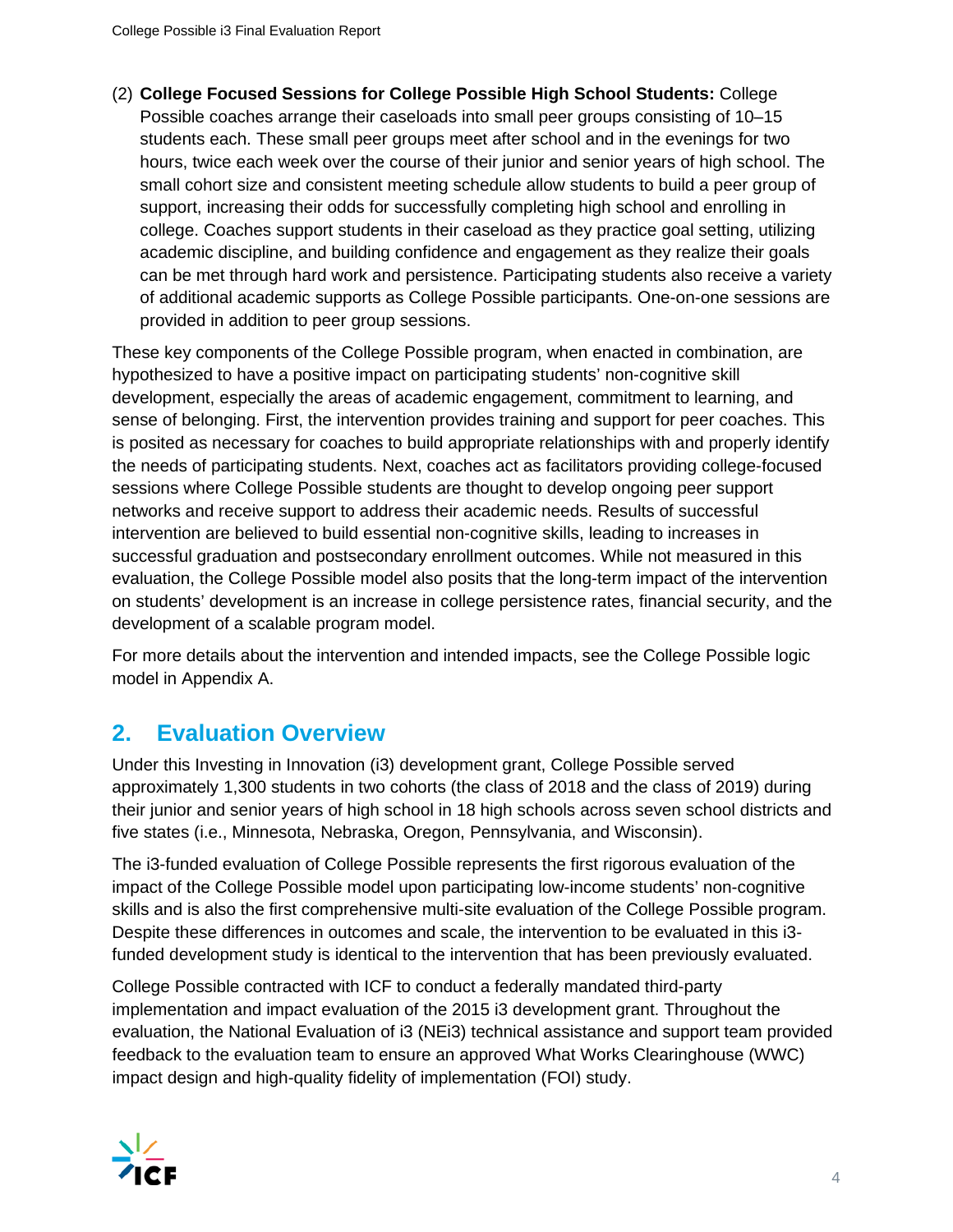## **3. Purpose of this Report**

The purpose of this report is to provide an overview of evaluation findings at the culmination of the College Possible grant, including impact and implementation results. Impact and implementation study findings are presented separately in the following sections.

# **II. Impact Study**

The independent evaluation of the College Possible program, led by ICF, explored program impact on students' non-cognitive skills and high school graduation status. The program expectation was that students' participation in the College Possible program should bring about positive changes in students' non-cognitive skills and increase the likelihood of their graduating from high school on time. To determine program impact, the ICF evaluation team conducted a quasi-experimental design (QED) study using two adjacent student cohorts (class of 2018 as Cohort 1 and class of 2019 as Cohort 2) that included treatment and comparison students from each cohort. The ICF evaluation team applied propensity score matching (PSM) to identify matched comparison students to those students participating in the College Possible program. Using the matched data that met WWC standards with reservations, the ICF team conducted statistical analyses to estimate the program impact on student outcomes. Non-cognitive skills were measured in both groups using the REACH Survey at the beginning of students' junior year and again at the conclusion of students' senior year. The REACH Survey consisted of items related to students' levels of academic effort, motivation, aspiration, cognitive focus, and understanding of their own interest. Graduation outcomes were measured by high school completion data provided by participating school districts. The following sections will detail the research questions, data sources, methods, analytical models, and results.

## **1. Research Questions**

Implementation of the College Possible model was expected to ultimately have a positive impact on participating students' non-cognitive skill development. In turn, the increased non-cognitive skills were expected to contribute to increases in successful graduation and postsecondary enrollment outcomes. While postsecondary enrollment data were not available for all students included in the evaluation, the impact study sought to understand the impact of the College Possible model on both non-cognitive skills and graduation outcomes with the following two research questions:

**Confirmatory Q1:** What is the two-year impact of the College Possible program upon highneeds high school students' non-cognitive skills, as measured by the REACH Survey, as compared to similar high school students in the business-as-usual condition by the conclusion of the senior year?

**Exploratory Q2:** What is the two-year impact of the College Possible program upon high-needs high school students' high school completion rates as compared to similar high school students in the business-as-usual condition by the conclusion of the senior year?

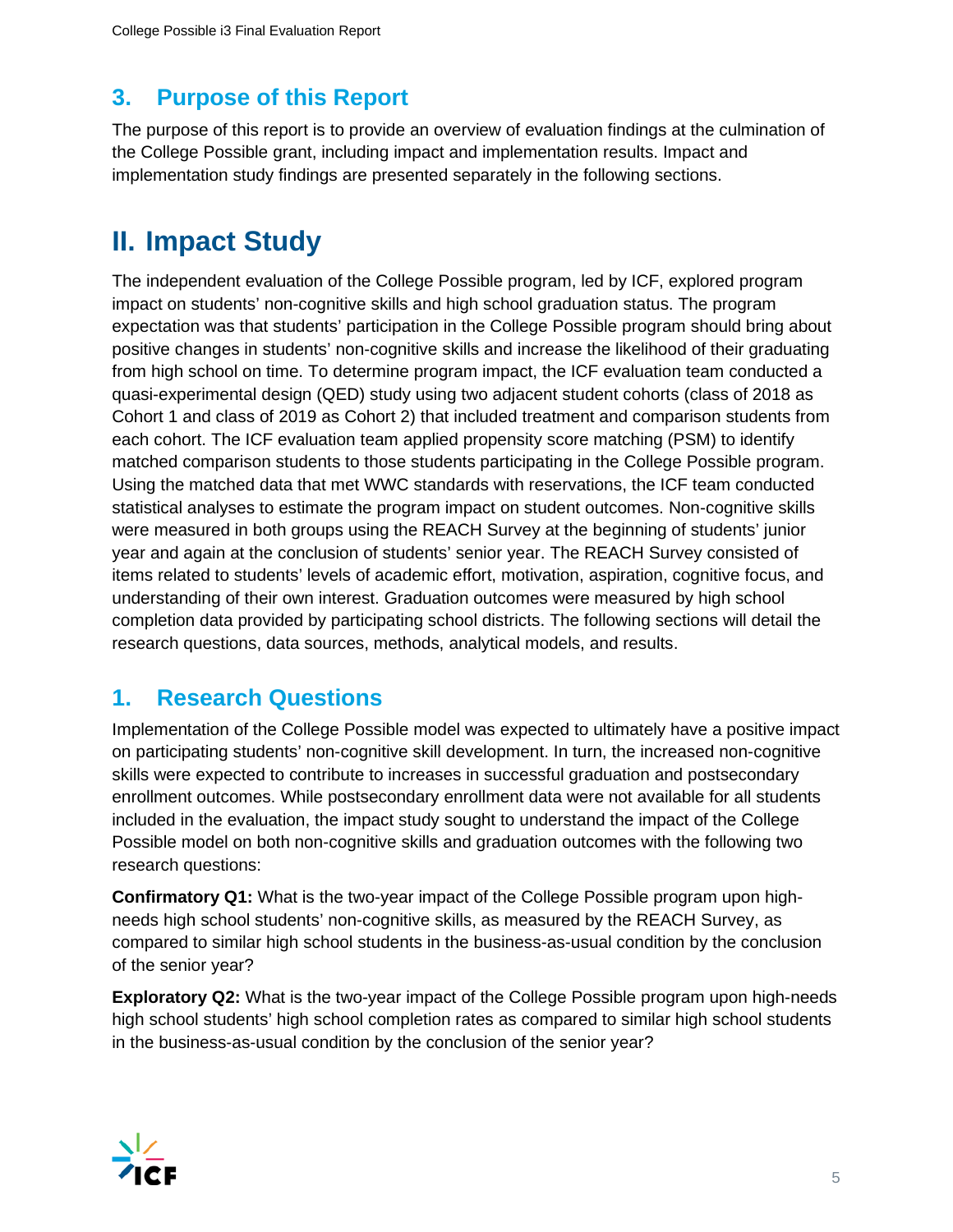## **2. Impact Study Methodology**

To assemble the comparison group for the analysis of student non-cognitive skills, the ICF team worked with College Possible to administer the REACH Survey to all students in the same grade as those receiving the treatment. For two cohorts of students, the REACH Survey pre-test and post-test were administered, respectively, at the beginning of junior year and at the end of senior year. In addition, ICF requested demographic and academic data from the participating school districts for all students in the same grade level as those receiving the treatment. From the available pool of non-treatment students who took the REACH Survey pre-test and posttest, the ICF team used PSM to select the comparison students who resembled the treatment students on demographic and academic characteristics. The statistical analysis compared the two groups in terms of post-test REACH Survey scores while statistically adjusting various factors, such as prior-to-the intervention REACH Survey score, grade-point average (GPA), demographic characteristics, and school districts.

## **2.1 Impact Study Data Sources and Variables**

### **2.1.1 REACH Survey Scores as Students' Non-Cognitive Skill Measure**

ICF and College Possible selected the Search Institute's REACH Survey to measure students' non-cognitive skills (the confirmatory research question). Specifically, the evaluation team used an abbreviated version of the survey developed by the Search Institute with 28 items. The survey assessed the degree to which students have developmental relationships with teachers and the strengths necessary to achieve academic success in school and in life. The survey's 28 items covered five domains, including relationships in school, effort, academic aspirations, cognition (or the ability to manage thinking and be positive in the face of challenges), and understanding about one's own interests and talents. The internal consistency of the REACH Survey, as measured by Cronbach's Alpha, is 0.92. The reliability estimates for the five subscales range from 0.73 to 0.89. See Table B4, Appendix B for the wording and response values of the 28 items in the REACH Survey.

## **2.1.2 High School Graduation Outcome**

ICF collected high school completion data from seven school districts to measure the impact of College Possible on high school graduation (the exploratory research question). The completion data included student status at the end of the student's senior year—whether the student completed high school on time, dropped out of high school, did not complete high school on time and were still enrolled in school, or transferred out of district and had stopped being tracked. ICF created a binary outcome indicator of high school completion either as "completed" if students completed high school on time and as "not completed" if students dropped out or did not finish on time. Students who moved out of district and students whose status was unknown to the district were treated as "missing" and did not become part of the analysis modeling process.

The graduation percentages collected mostly fell in the 90–100% range and lacked betweenschool and between-district variations necessary for the multilevel modeling analysis technique used for the REACH score analysis. The high graduation percentages were specific to the analysis sample and only reflected data from junior and senior years (i.e., they were not the

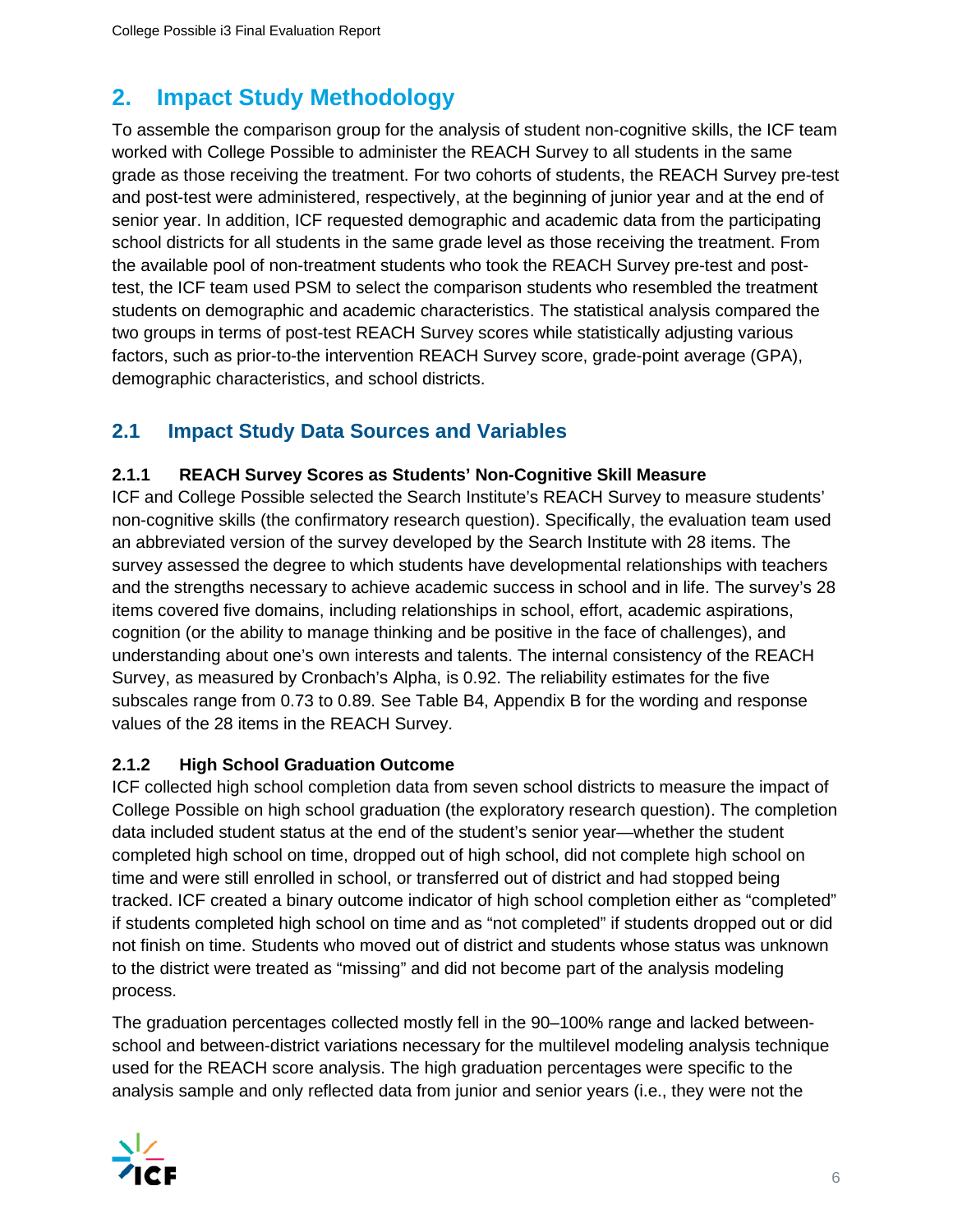same as the four-year graduation rate). The graduation percentages used for the analysis sample should be interpreted only in the context of research questions posed. The public data shows that the four-year public high school graduation percentages (2016–17) were 83% (Minnesota), 89% (Wisconsin), 89% (Nebraska), 87% Pennsylvania, and 77% (Oregon).[1](#page-6-0)

### **2.1.3 Data Structure and Merges**

Table 1 summarizes the four data sources used for the data analysis. The original list of treatment students included 725 treatment students from Cohort 1 and 734 from Cohort 2. ICF obtained demographic data of all 11<sup>th</sup> graders from the seven participating school districts for each cohort (Cohort 1: 4,952 students; Cohort 2: 6,942 students). The REACH Survey pre-test dataset and post-test dataset for Cohort 1 included records from 2,946 students (pre-test) and 2,124 students (post-test). For Cohort 2, the REACH Survey dataset included 2,927 students (pre-test) and 1,822 students (post-test). Since the treatment students were known to the College Possible program, they were more consistently and systematically followed to be part of the data collection than the comparison students. The effort to include comparison students relied on the availability of students at the time of test administration.

|                                                  |              | <b>Cohort 1</b>           |                            | <b>Cohort 2</b> |                           |                            |  |
|--------------------------------------------------|--------------|---------------------------|----------------------------|-----------------|---------------------------|----------------------------|--|
|                                                  | <b>Total</b> | <b>Treatment</b><br>group | <b>Comparison</b><br>group | <b>Total</b>    | <b>Treatment</b><br>group | <b>Comparison</b><br>group |  |
| <b>Total treatment</b><br><b>students</b>        | N/A          | 725                       | N/A                        | N/A             | 734                       | N/A                        |  |
| Demographic data<br>for all Grade 11<br>students | 4,952        | 725                       | 4,227                      | 6,942           | 734                       | 6,208                      |  |
| <b>Pre-test REACH</b><br>Survey data             | 2,946        | 663                       | 2,283                      | 2,927           | 582                       | 2,345                      |  |
| <b>Post-test REACH</b><br>Survey data            | 2,124        | 518                       | 1,606                      | 1,822           | 389                       | 1,433                      |  |

#### **Table 1. Raw Datasets and the Number of Student Records**

Note: Students included in the study came from 18 schools in 7 different school districts.

The ICF team combined these multiple data sources to create two datasets to address the confirmatory REACH question and the exploratory high school graduation question. The high school graduation database combined demographic data, pre-test REACH data, and graduation information data collected from seven districts. As detailed in the next subsection, the database included pre-test REACH scores, together with baseline GPA, to improve the quality of the PSM. The post-test REACH scores, on the other hand, were not needed for the graduation analysis.

The REACH score analysis was based on a database that combined demographic data, pretest REACH data, and post-test REACH data. Both post-test REACH scores and pre-test REACH scores were important parts of the statistical analysis.

<span id="page-6-0"></span><sup>1</sup> National Center for Education Statistics, Public high school 4-year adjusted cohort graduation rate (ACGR) [\(https://nces.ed.gov/ccd/tables/ACGR\\_RE\\_and\\_characteristics\\_2016-17.asp\)](https://nces.ed.gov/ccd/tables/ACGR_RE_and_characteristics_2016-17.asp).

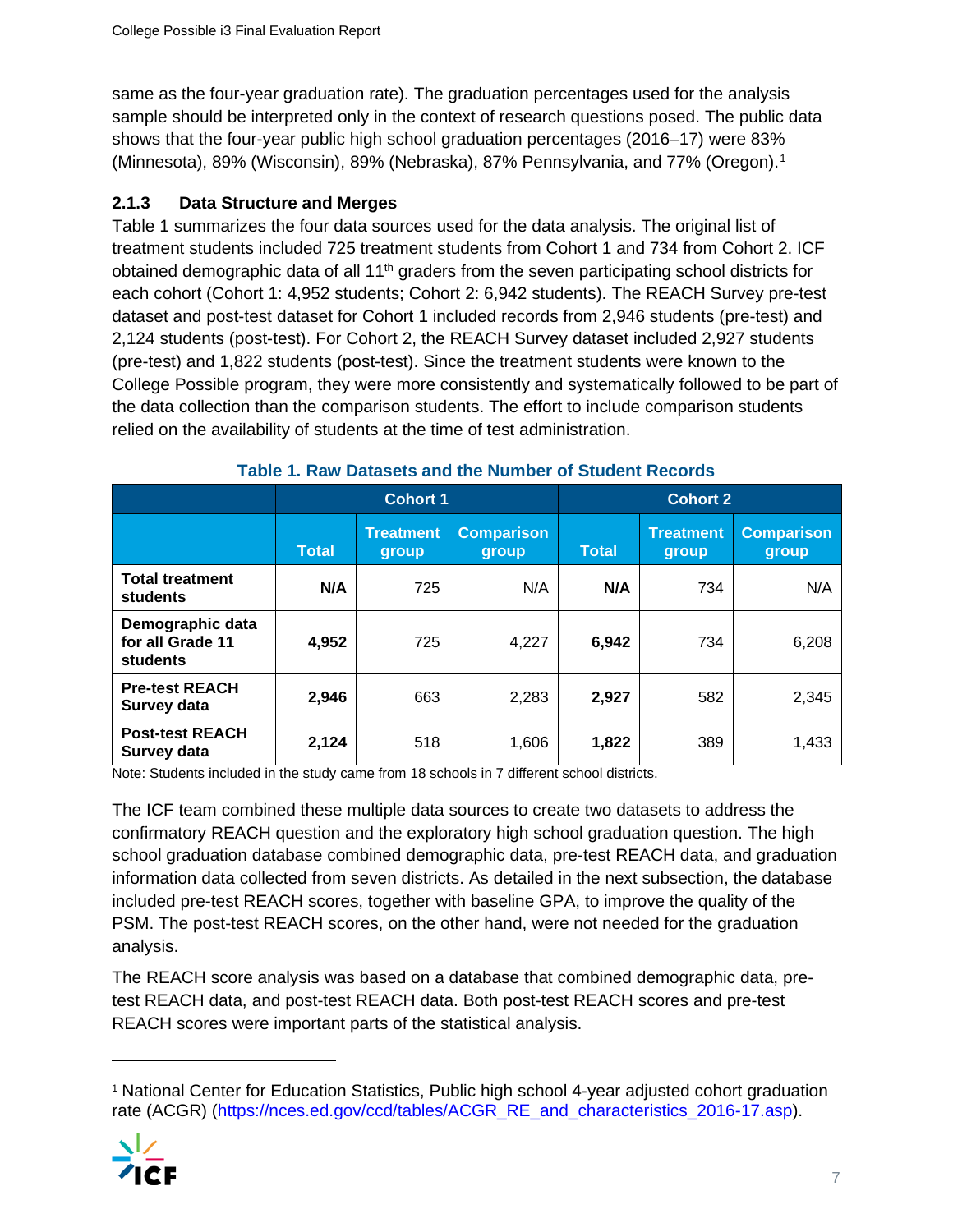Table 2 summarizes how the original data were reduced in size in the treatment and comparison groups due to data attrition. Data loss may have occurred for different reasons: some students may have moved out of the school district, some students may have been retained in the prior grade, and some students may not have been available at the time of the pre-test or post-test administration.

For the REACH score analysis (confirmatory question), the number of observations available for the PSM was 2,312 (see Table 2, Row 3; Cohort 1: 1,286; Cohort 2: 1,036). The data available for the high school graduation outcome (exploratory analysis) included 4,507 cases (see Table 2, Row 4, Cohort 1: 2,197; Cohort 2: 2,310).

The important set of numbers to monitor are the number of treatment students that the analysis sample retained to keep the treatment sample as close as possible to the original list of treatment students. The original roster of treatment students included 725 Cohort 1 students and 734 Cohort 2 students. These numbers reduced to 447 (62% of the Cohort 1 treatment list) and 328 for the REACH analysis (45% of the Cohort 2 treatment list), respectively. For the graduation outcome analysis, the numbers reduced to 570 (79%) and 552 (75%), respectively.

| ably $\equiv$ , hoodito of Bata morgoo (Bororo mateming)                        |              |                           |                            |                 |                           |                            |  |  |
|---------------------------------------------------------------------------------|--------------|---------------------------|----------------------------|-----------------|---------------------------|----------------------------|--|--|
|                                                                                 |              | <b>Cohort 1</b>           |                            | <b>Cohort 2</b> |                           |                            |  |  |
|                                                                                 | <b>Total</b> | <b>Treatment</b><br>group | <b>Comparison</b><br>group | <b>Total</b>    | <b>Treatment</b><br>group | <b>Comparison</b><br>group |  |  |
| 1. Total treatment<br>students                                                  | N/A          | 725                       | N/A                        | N/A             | 734                       | N/A                        |  |  |
| 2. Demographic<br>and pre-test<br><b>REACH dataset</b>                          | 2,524        | 619                       | 1,905                      | 2,643           | 582                       | 2,061                      |  |  |
| 3. Demographic,<br>pre-test REACH<br>dataset, post-test<br><b>REACH dataset</b> | 1,286        | 447                       | 839                        | 1,036           | 328                       | 708                        |  |  |
| 4. Demographic,<br>pre-test REACH<br>dataset, graduation<br>outcome data        | 2197         | 570                       | 1627                       | 2310            | 552                       | 1758                       |  |  |

## **Table 2. Results of Data Merges (Before Matching)**

Note: The number of school districts (7) and schools (18) did not decrease after student-level attrition was taken into consideration. Students who did not assent to the testing were excluded.

## **2.2 PSM and Baseline Equivalence Test**

ICF conducted PSM using one-to-one matching (i.e., one comparison student was matched to one treatment student) based on the datasets that combined multiple data sources. The predictors included in the PSM model were REACH Survey pre-test scores, baseline GPA (standardized with a mean of 0 and standard deviation of 1 within cohort and district combined), race and ethnicity groups (Asian, Black, Hispanic, White, other race groups), disadvantaged status, gender, and school district. Cohort and school district were used as the exact matching criteria (i.e., treatment and comparison students were matched within the same school district and the same cohort). Disadvantaged status may have been defined differently by states and/or

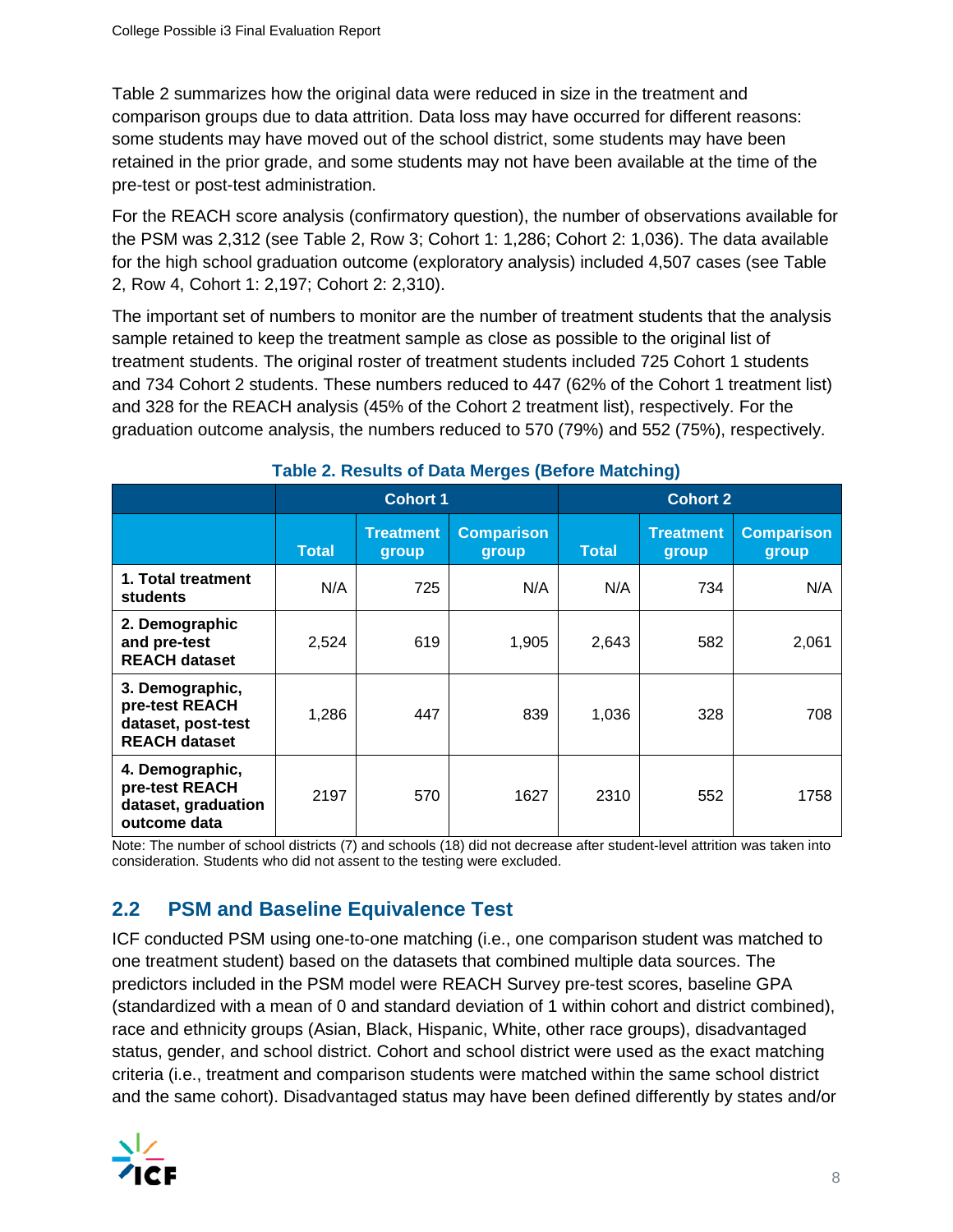school district (e.g., free or reduced lunch status, household income or other poverty data, socioeconomic characteristics of residential areas); however, it did not affect the quality of matching result since students were matched within districts.

For the REACH score analysis (confirmatory question), baseline equivalence was established under the WWC. Table B1, Appendix B details the baseline equivalence analysis results. Posttest GPA and the proportion of Asian students had a standardized difference greater than 0.05 but smaller than 0.25 and, per WWC guidelines, such predictors need to be included in the statistical model. All predictors used in the PSM model were used in the final statistical model. "Other race category" did not meet the WWC threshold; however, it is a variable involving a very small number of students (i.e., 2 students in the treatment group and 15 students in the comparison group out of the whole sample of 1,250 students). Table 3 summarizes the number of students included in the analysis sample for meeting the matching criteria imposed by the PSM analysis.

|                 | <b>Total</b> | <b>Treatment</b><br><b>Group Total</b> | <b>Comparison</b><br><b>Group Total</b> | <b>Baseline Equivalence</b>                                                |
|-----------------|--------------|----------------------------------------|-----------------------------------------|----------------------------------------------------------------------------|
| <b>Cohort 1</b> | 716          | 358                                    | 358                                     | Established. Baseline GPA and                                              |
| <b>Cohort 2</b> | 534          | 267                                    | 267                                     | proportion of Asian students need<br>statistical adjustment. See Table B1, |
| Total           | 1.250        | 625                                    | 625                                     | Appendix B for details.                                                    |

#### **Table 3. PSM Results for the REACH Score Analysis**

Notes: the number of cases before the matching were: total 2,322; Cohort 1: 1,286 (T: 447, C: 839), Cohort 2: 1,036 (T: 328, C: 708).

The ICF team used the same matching method for the construction of the graduation outcome analysis. As mentioned earlier, post-test REACH score was not required for this analysis and thus the database used for matching and the resulting analysis sample were larger than the one used for the REACH score analysis. Pre-test REACH score, however, was an important part of the PSM matching process as it provided baseline information about students' non-cognitive skills. Since non-cognitive skill development is posited in the College Possible logic model (see Appendix A) to contribute to higher graduation outcomes, incorporating pre-intervention noncognitive skills into the PSM model helped ensure that treatment students and comparison students were matched accordingly.

Baseline equivalence was also established by WWC standards (see Table B3, Appendix B for descriptive statistics and baseline equivalence test details). Post-test GPA and the proportions of disadvantaged students, Asian students, and White students had a standardized difference greater than 0.05 but smaller than 0.25 and, per WWC guidelines, such predictors need to be included in the statistical model. All predictors used in the PSM model were used in the final statistical model. "Other race category" did not meet the WWC threshold; however, it is a variable involving a very small number of students (i.e., 5 students in the treatment group and 18 students in the comparison group out of the whole sample of 2,048 students). Table 4 summarizes the number of students included in the analysis sample for meeting the matching criteria imposed by the PSM analysis.

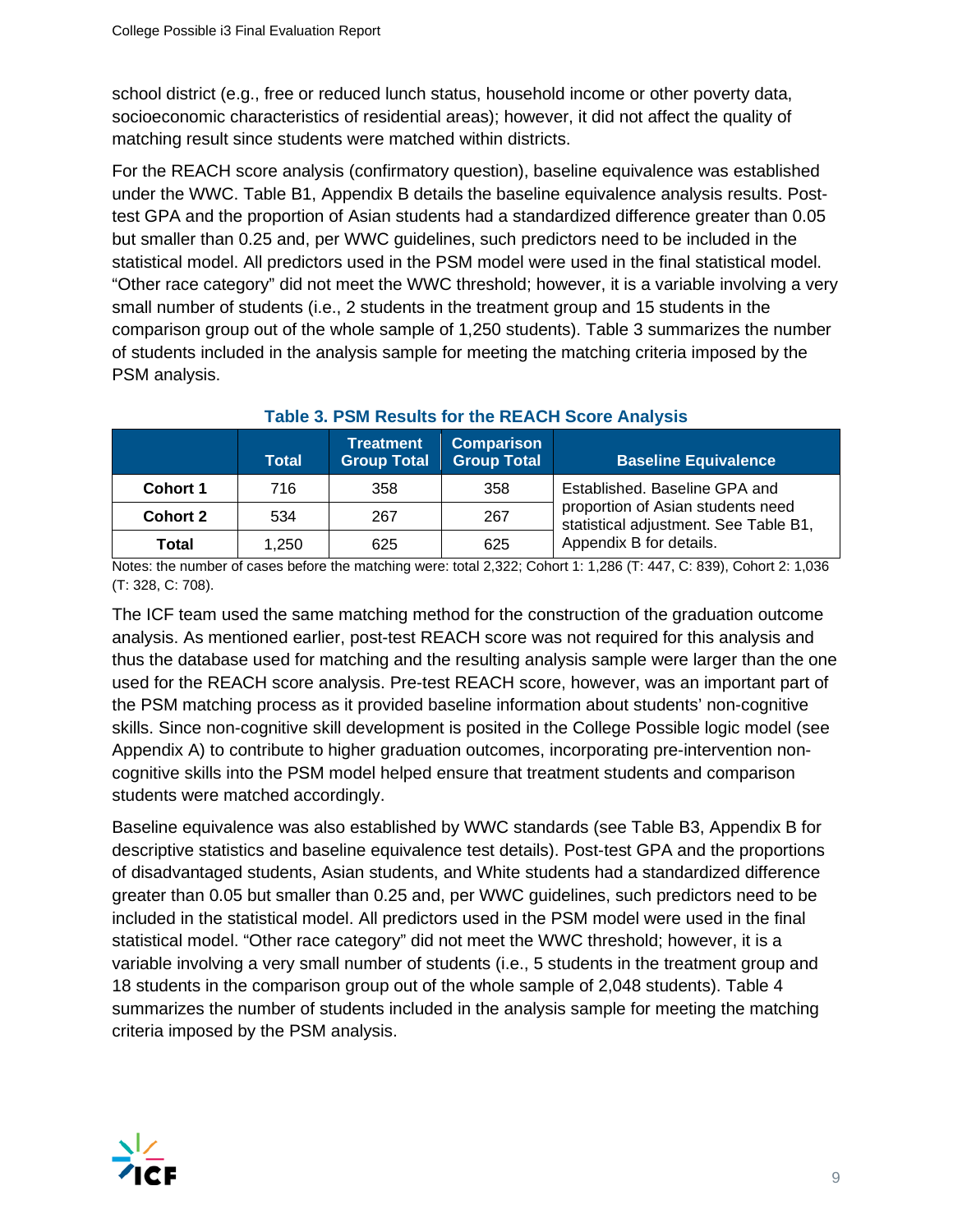|                 | Total | <b>Treatment</b><br><b>Group Total</b> | <b>Comparison</b><br><b>Group Total</b> | <b>Baseline Equivalence</b>                                                             |
|-----------------|-------|----------------------------------------|-----------------------------------------|-----------------------------------------------------------------------------------------|
| <b>Cohort 1</b> | 1,026 | 513                                    | 513                                     | Established. Baseline GPA, proportions of                                               |
| <b>Cohort 2</b> | 1,022 | 511                                    | 511                                     | disadvantage status, Asian students, and<br>White students need statistical adjustment. |
| <b>Total</b>    | 2,048 | 1.024                                  | 1.024                                   | See Appendix B Table B3.                                                                |

|  |  | <b>Table 4. PSM Results for the Graduation Outcome Analysis</b> |  |
|--|--|-----------------------------------------------------------------|--|
|  |  |                                                                 |  |

Notes: the number of cases before the matching were: total 4,507; Cohort 1: 2,197 (T: 570, C: 1,627), Cohort 2: 2,310 (T: 552, C: 1,758).

## **2.3 Analytical Models**

### **2.3.1 Analytical Models for REACH SCORE Analysis**

Using the analysis sample consisting of treatment students and matched comparison students, the analysis team used hierarchical linear modeling (HLM) to estimate program impact on students' non-cognitive skills. To address the clustering issue, the model estimated the intercepts (i.e., school effects) as random effects. The model used all covariates included in the PSM: pre-test REACH score, baseline GPA, gender, race groups (Black, Hispanic, Asian, other race groups, and White), and disadvantaged status. The model also included districts as a series of dummy variables and student cohort indicator (Cohort 1 vs. Cohort 2). As mentioned, school differences were estimated as random effects in the HLM framework. The program effect was estimated as the coefficient of the treatment status (1 if treatment, 0 if control) and the standardized effect size was presented to facilitate interpretation. The standardized program effect was derived by rerunning the same statistical model using the z-score version of post-test REACH scores (z-score used the sample mean and sample SD). The following equation summarizes the model described above.

 $Posttest_{ij} = \beta_{\text{00}} + \beta_{\text{10}} * pretest_{ij}$ 

 $f + \beta_{20}$  \* treatment  $f_j + ... + r_{ij} + u_j$ 

where

- Posttest represents post-test REACH scores
- Pretest represents the pre-test REACH scores
- Postscripts *i* and *j*, respectively represent student and school
- βs are parameters to be estimated and r and u are error terms
- The three ellipses (i.e., "...") indicate that the model will include multiple predictors (discussed earlier) and corresponding parameters
- Treatment represents the treatment status (1 if treatment group; 0 if control group)

#### **2.3.2 Analytical Models for Graduation Outcome Analysis**

To analyze program impact on graduation outcomes, the ICF evaluation team used comparison of simple descriptive statistics (percentages) instead of multivariate modeling. We compared the graduation percentages between treatment and comparison students separately by district and cohort. The complex multivariate Hierarchical Linear Modeling (HLM) was not used for this analysis, as the policy of student graduation and precise definition of student graduation seemed to vary by district. Furthermore, data quality of graduation information seemed to differ

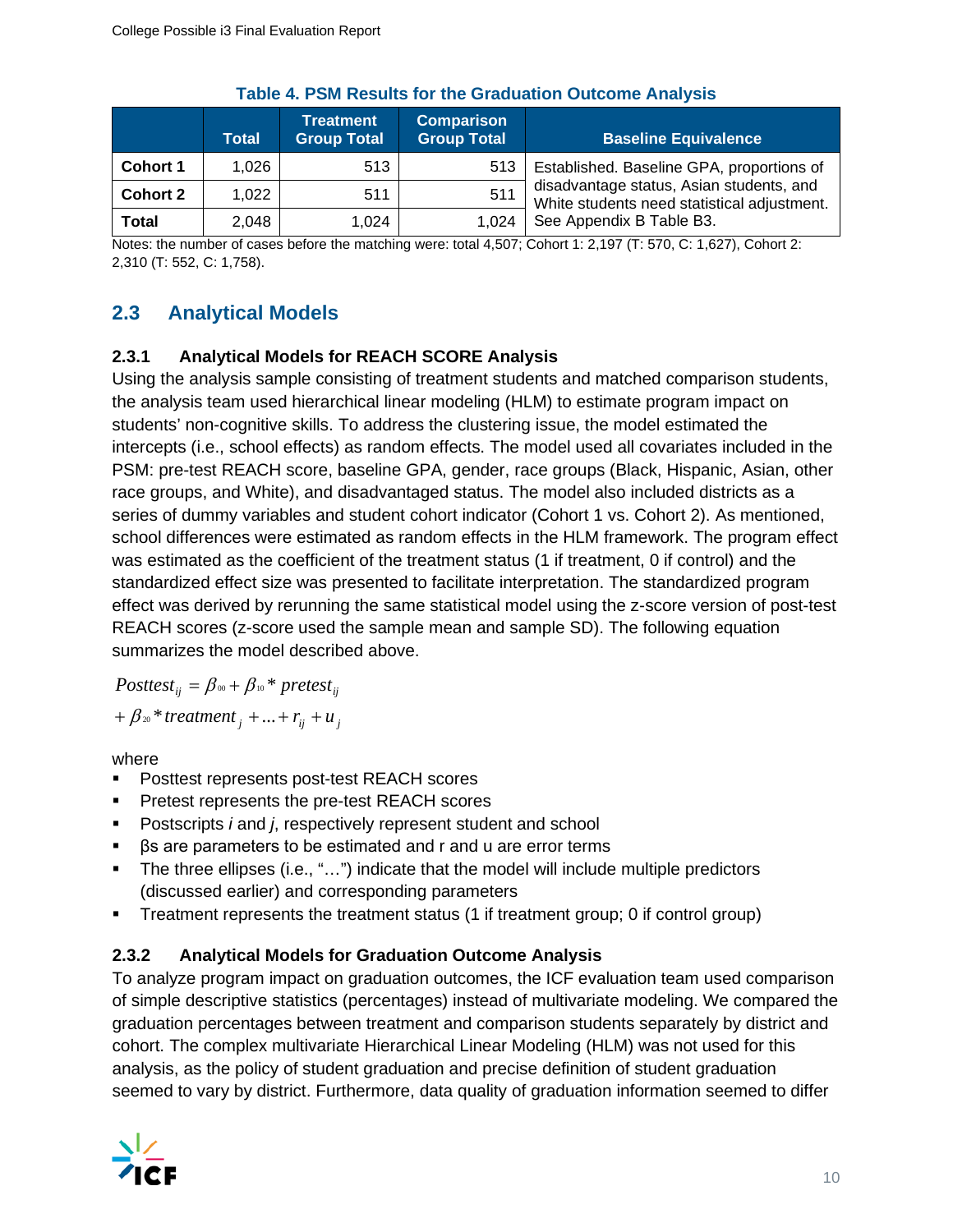by school district. To account for local variance associated with graduation outcomes, ICF decided to descriptively analyze the variance of graduation rates by school district.

## **3. Impact Study Analysis Results**

## **3.1 Results for Confirmatory Analysis of Program Impact on Non-Cognitive Skills**

In the HLM analysis, the program impact is the average score difference between the treatment and matched comparison groups. The program impact estimate was adjusted for all predictors included in the model, as well as between-school outcome differences (treated as random effects in the HLM framework). Table 5 shows the regression model results and Figure 1 summarizes the estimated program impact graphically. Table B1, Appendix B shows the descriptive statistics of the analysis sample.

The estimate for treatment students, or the program impact, was 0.06 and the result was statistically significant (at  $p=0.01$ ). When standardized, the program effect was 0.12, which indicates that the program impact was positive, and the impact size was smaller than 0.20, which Cohen (1988) considered a small effect. WWC considers the effect size of 0.25 substantively important ([2](#page-10-0)017).<sup>2</sup>

<span id="page-10-0"></span><sup>2</sup> What Works Clearinghouse Standards Handbook Version 4.0, page 77.

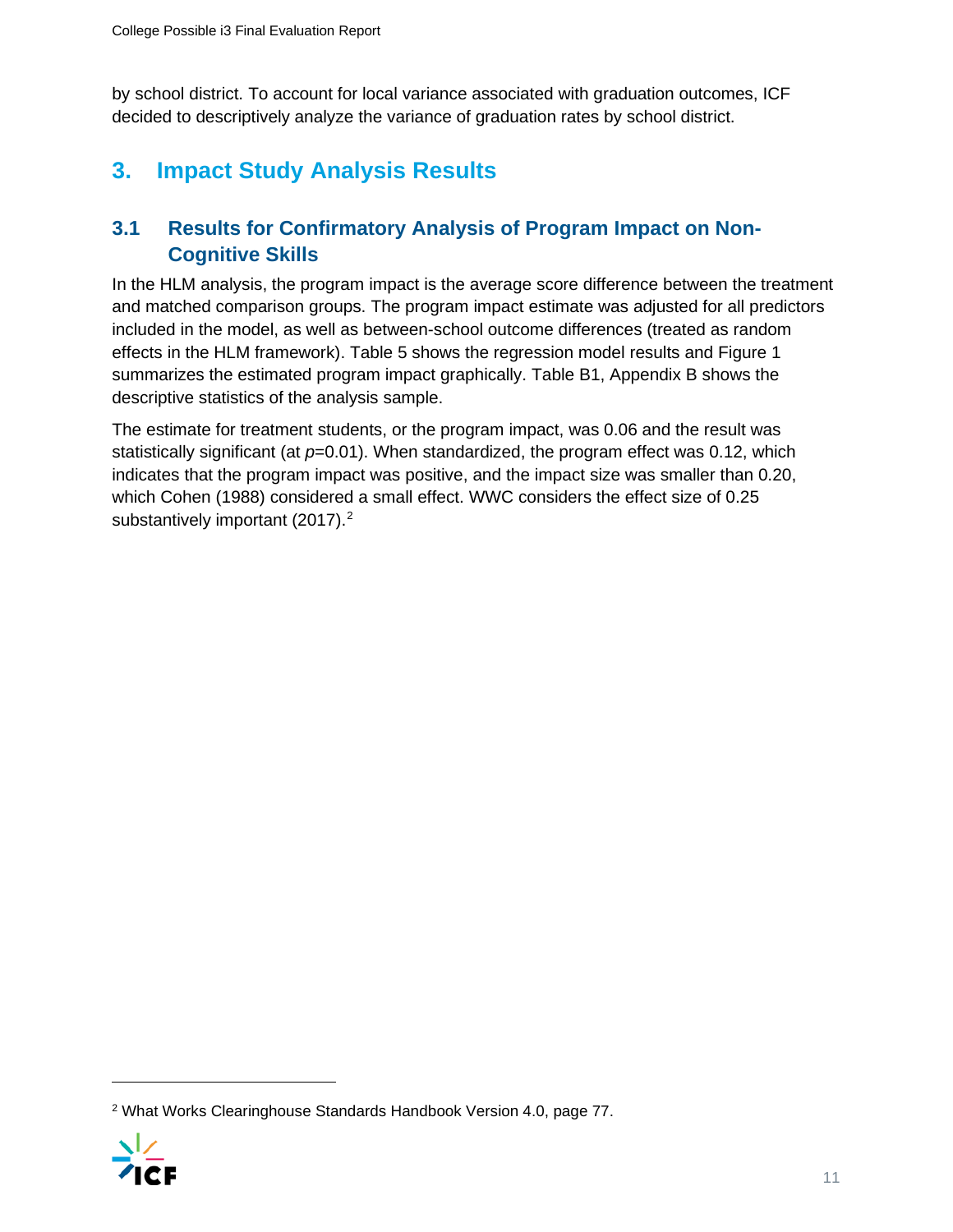|                                     |                  |                   |         |       | <b>Standardized</b> |
|-------------------------------------|------------------|-------------------|---------|-------|---------------------|
|                                     | <b>Estimates</b> | <b>Std. Error</b> | p-value | Sig.  | <b>Effects</b>      |
| Intercept                           | 3.65             | 0.06              | 0.00    | $***$ | $-0.18$             |
| <b>Treatment</b>                    | 0.06             | 0.02              | 0.01    | $***$ | 0.12                |
| <b>Cohort 2</b>                     | $-0.04$          | 0.02              | 0.07    |       | $-0.08$             |
| <b>Pre-test REACH</b><br>(centered) | 0.56             | 0.02              | 0.00    | $***$ | 1.08                |
| <b>Baseline GPA (z-score)</b>       | 0.06             | 0.02              | 0.00    | $***$ | 0.11                |
| <b>Disadvantage status</b>          | $-0.03$          | 0.03              | 0.32    |       | $-0.06$             |
| <b>Male</b>                         | 0.02             | 0.02              | 0.32    |       | 0.05                |
| <b>Black</b>                        | 0.17             | 0.06              | 0.00    | $***$ | 0.33                |
| <b>Hispanic</b>                     | 0.08             | 0.06              | 0.15    |       | 0.16                |
| Asian                               | 0.04             | 0.06              | 0.45    |       | 0.08                |
| Other race group                    | 0.08             | 0.11              | 0.49    |       | 0.15                |
| <b>Columbia Heights</b>             | 0.11             | 0.07              | 0.11    |       | 0.21                |
| <b>Milwaukee</b>                    | $-0.05$          | 0.04              | 0.27    |       | $-0.09$             |
| <b>Minneapolis</b>                  | $-0.01$          | 0.06              | 0.92    |       | $-0.01$             |
| Omaha                               | $-0.02$          | 0.04              | 0.66    |       | $-0.04$             |
| <b>Park Rose</b>                    | 0.13             | 0.08              | 0.11    |       | 0.26                |
| Philadelphia                        | 0.13             | 0.15              | 0.39    |       | 0.25                |

#### **Table 5. Results of HLM Analysis for Cohort 1 and Cohort 2 Combined Sample (***n***=1,250)**

Note: The omitted categories were White students and SPPS (St. Paul Public Schools); their estimates are represented by the intercept value (3.65). Significance test (2-tailed): ~ if *p*<0.10, \* *p*< 0.05; \*\* *p*< 0.01, \*\*\* *p*< 0.001. HLM analysis estimated level-1 (within-individual) variance, level-2 (between-school) variance, and intra-c)lass correlation (level-2 variance / level1+level2 variance): Intercept-only model: 0.27, 0.01, 2%; The final model (presented above): 0.17, 0.00, 0%. The total variances (sum of level1 and level 2 variance) for the two models are, respectively, 0.27 and 0.17 (variance explained 37%). See Appendix B Table B1 for descriptive statistics of the variables used in the analysis.

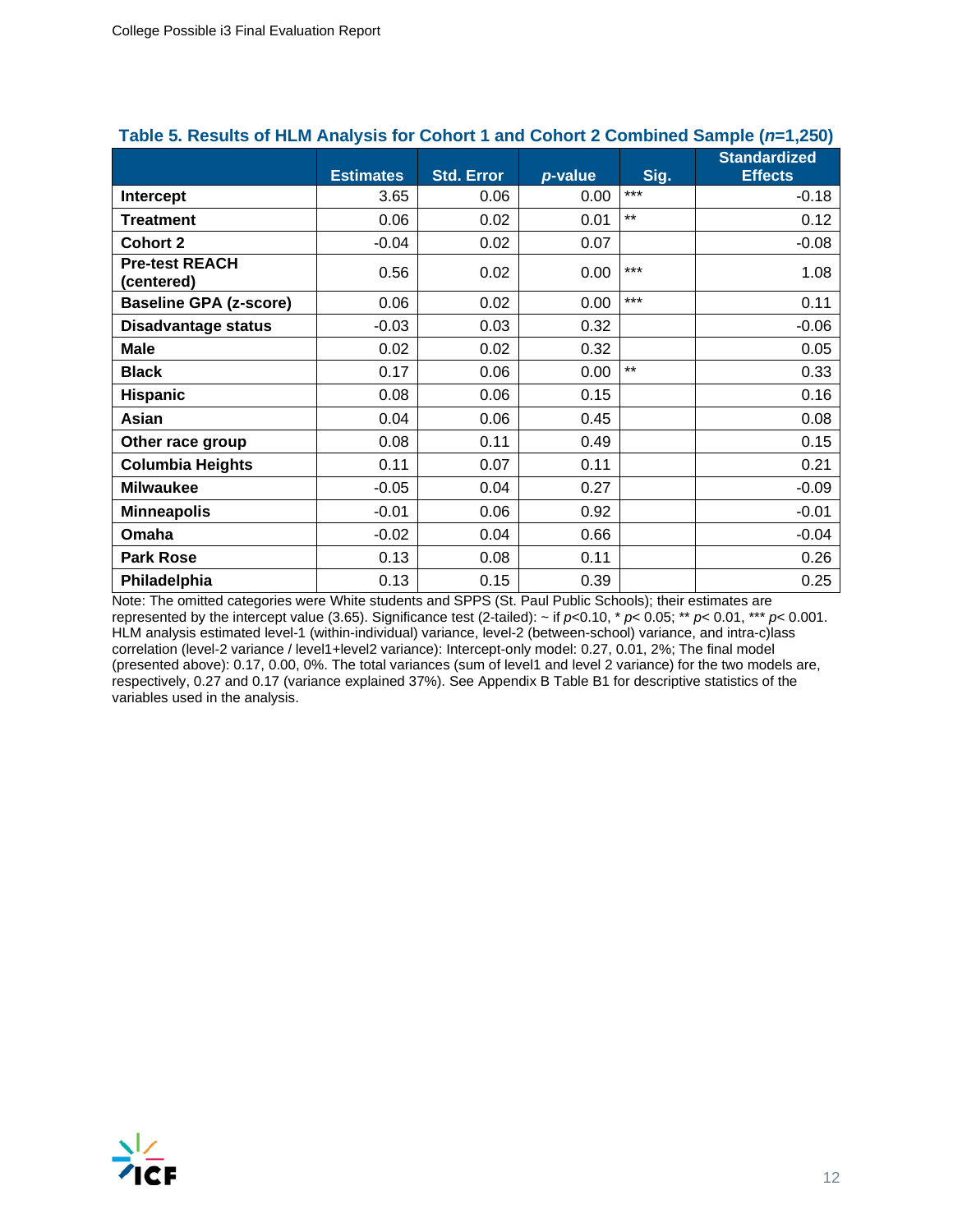

#### **Figure 1. Comparison of Post-Test Adjusted Average REACH Scores by Treatment Status**

Notes: For ease of interpretation, the comparison group's average was fixed at the comparison group's unadjusted average score from the descriptive statistics (3.71; see Table B1, Appendix B) and the treatment group's average estimate (3.77) was the sum of comparison group average (again 3.71) and the coefficient from the multivariate model presented in Table 5 (0.06).

Additional analysis was conducted to see if the program impact varied by cohort. The model included four subcategories defined by cohort and treatment status and the adjusted post-test REACH average score was derived for each group (full results of the model are presented in Table B2, Appendix B). Table 6 summarizes the results from the final model. Figure 2 graphically represents the same information. The results suggest that the program impact did not vary by cohort. The standardized effect sizes were 0.12 for the whole sample (as already discussed), 0.12 for Cohort 1 (statistically not significant at  $p=0.05$ ; significant at 0.10), and 0.12 for Cohort 2 (statistically not significant at *p*=0.05; significant at 0.10).

|                                                         | <b>Adjusted Average Post-test</b><br><b>REACH score</b>                           | Program<br><b>Impact</b> | <b>Standardized</b><br>effect | Sig.  |  |  |  |  |  |
|---------------------------------------------------------|-----------------------------------------------------------------------------------|--------------------------|-------------------------------|-------|--|--|--|--|--|
| Final Model as Reference (Already presented in Table 4) |                                                                                   |                          |                               |       |  |  |  |  |  |
| Comparison group                                        | 3.71                                                                              |                          |                               |       |  |  |  |  |  |
| <b>Treatment Group</b>                                  | 3.77                                                                              | 0.06                     | 0.12                          | $***$ |  |  |  |  |  |
|                                                         | Additional Analysis with Subgroups Defined by Cohort and Treatment Status Modeled |                          |                               |       |  |  |  |  |  |
| Cohort 1 Comparison                                     | 3.74                                                                              |                          |                               |       |  |  |  |  |  |
| Cohort 1 Treatment                                      | 3.80                                                                              | 0.06                     | 0.12                          |       |  |  |  |  |  |
| Cohort 2 Comparison                                     | 3.69                                                                              |                          |                               |       |  |  |  |  |  |
| <b>Cohort 2 Treatment</b>                               | 3.76                                                                              | 0.06                     | 0.12                          |       |  |  |  |  |  |

#### **Table 6. Comparison of Program Impact Estimates by Final Model and Additional Model**

Note: Significance test (2-tailed): ~ if  $p<0.10$ , \* if  $p<0.05$ ; \*\* if  $p<0.01$ , \*\*\*  $p<0.001$ . For ease of interpretation, Cohort 1 comparison group's average scores were fixed at the unadjusted averages (3.74) and other subgroups' averages were based on the multivariate model estimates (see Appendix B Table B2). See Table B1, Appendix B for descriptive statistics of the sample; Table B2 for the full results of the ad-hoc analysis.

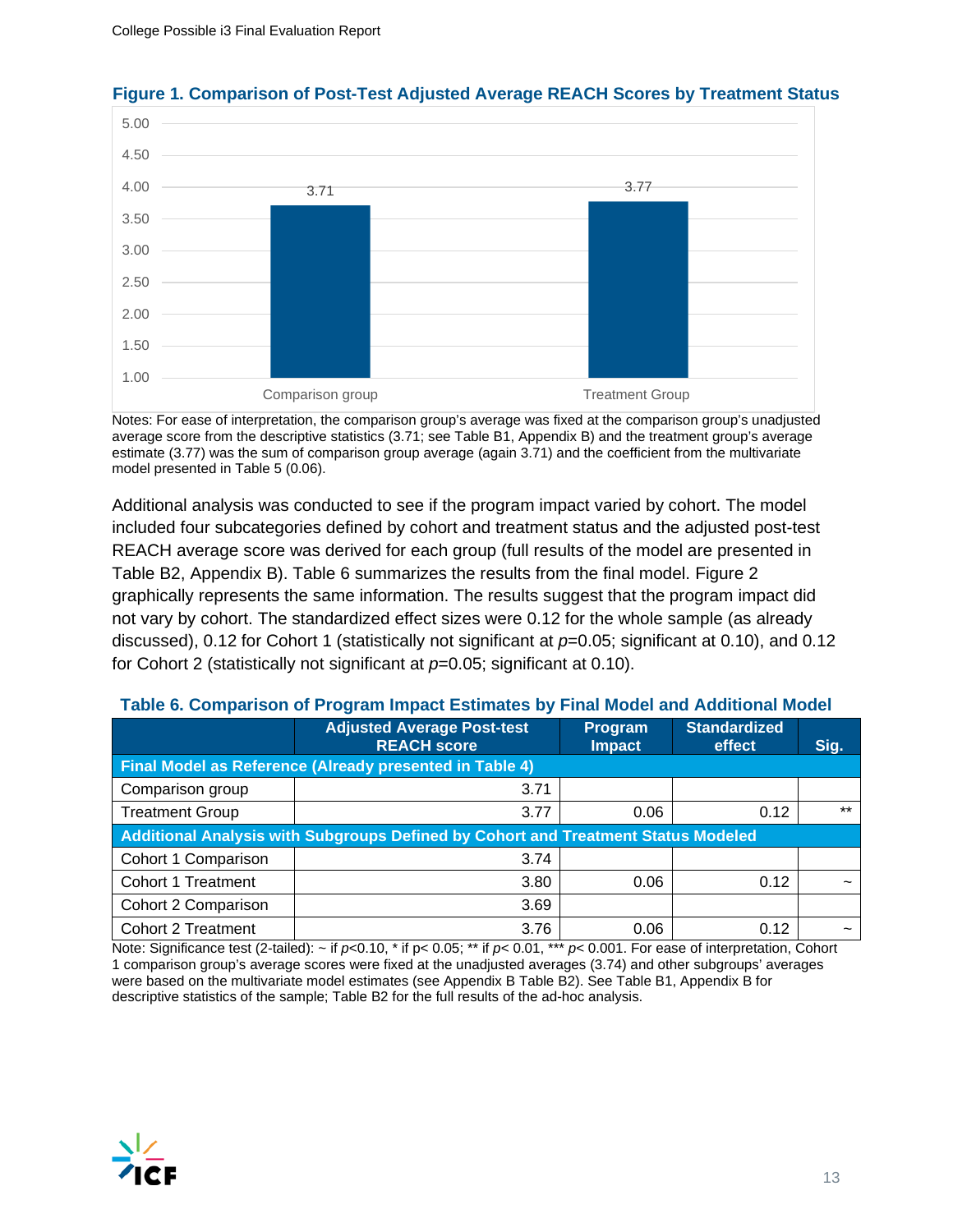

#### **Figure 2. Comparison of Post-test Adjusted Average REACH Scores by Treatment Status and Cohort**

## **3.2 Subgroup Impact Analysis**

To further explore the data, we estimated program impacts specific to subgroups defined by gender, race and ethnicity groups, and achievement level. We created multiple subgroup datasets: female student sample, male student sample, high-achiever sample (baseline GPA equal to or above the median value), low achiever sample (below median), and subsamples defined by race and ethnicity groups (White, Black, Hispanic, and Asian). To estimate subgroupspecific program effects, we used the same HLM regression models used in the main analysis.

Table 7 shows the results of eight subgroup analyses alongside the result of the main analysis (as a reference). Figures 3 and 4 graphically represent the subgroup program impact effect sizes using the same information.

The impact effects derived from the whole sample, the female sample, and the high GPA sample were statistically significant at  $p=0.01$ . As these analyses were exploratory based on subsets of the main analysis sample, we should focus on the standardized effect sizes. The rightmost column shows the subgroup impact sizes' deviation from the main sample estimate.

The findings suggest the following:

- a) The program effect is greater for female students than for male students (standardized program impacts are 0.16 vs. 0.06; the difference is 0.10).
- b) The program effect is greater for students with a high baseline GPA than for those with a low baseline (standardized program impacts are 0.17 vs. 0.06).
- c) The program impact for White students (0.31) appears greater than other race groups (e.g., the impact for Hispanic students is 0.08). The analysis is based on a small sample size *(n*=75), though, and one-third of White students are concentrated in one school in Omaha (*n*=24).

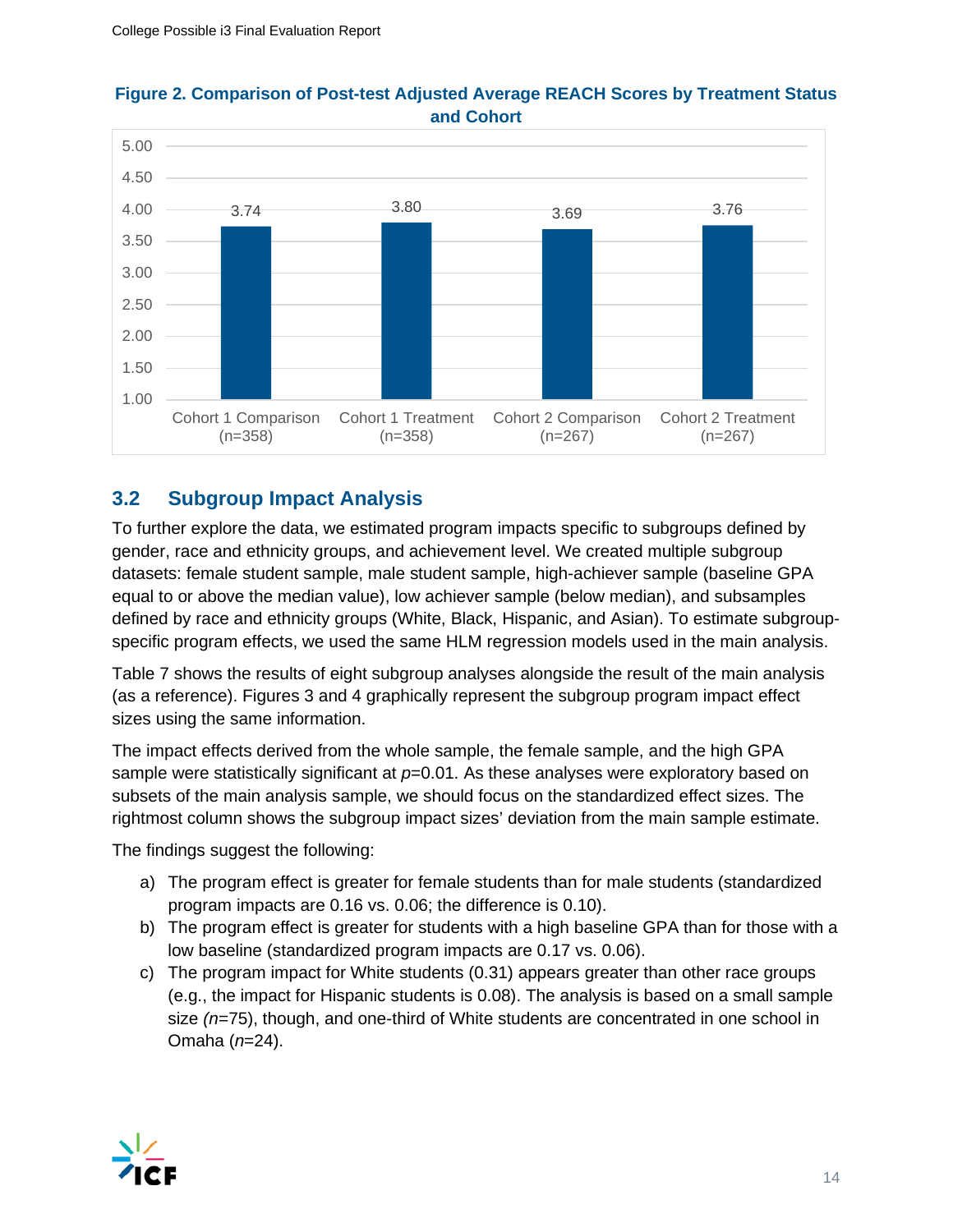We conducted a formal testing of whether the program impacts were greater for female students, White students, or students with a high baseline GPA, using the whole sample and the statistical interaction test. None of the interaction effects were statistically significant.

|                       |                    | $\tilde{\phantom{a}}$            |            |                                      |                                                                                              |
|-----------------------|--------------------|----------------------------------|------------|--------------------------------------|----------------------------------------------------------------------------------------------|
| <b>Subgroup</b>       | <b>Total cases</b> | <b>Impact</b><br><b>Estimate</b> | Sig.       | <b>Standardized</b><br><b>Effect</b> | <b>Standardized Effect Size</b><br><b>Deviation from the Whole</b><br><b>Sample Estimate</b> |
| Whole sample          | 1,250              | 0.06                             | $***$      | 0.12                                 | N/A                                                                                          |
| Male students         | 507                | 0.03                             |            | 0.06                                 | $-0.06$                                                                                      |
| Female students       | 743                | 0.08                             | $***$      | 0.16                                 | 0.04                                                                                         |
| High pre-test GPA     | 625                | 0.09                             | $***$      | 0.17                                 | 0.05                                                                                         |
| Low pre-test GPA      | 625                | 0.03                             |            | 0.06                                 | $-0.06$                                                                                      |
| White students        | 75                 | 0.16                             |            | 0.31                                 | 0.19                                                                                         |
| <b>Black students</b> | 336                | 0.07                             |            | 0.13                                 | 0.01                                                                                         |
| Hispanic students     | 334                | 0.04                             |            | 0.08                                 | $-0.04$                                                                                      |
| Asian students        | 488                | 0.07                             | $\tilde{}$ | 0.14                                 | 0.02                                                                                         |

#### **Table 7. Comparison of Program Impact Estimates by Subgroup Analysis Models**

Note: Significance test (2-tailed):  $\sim$  if p<0.10,  $*$  if p<0.05;  $**$  if p<0.01,  $***$  p<0.001.





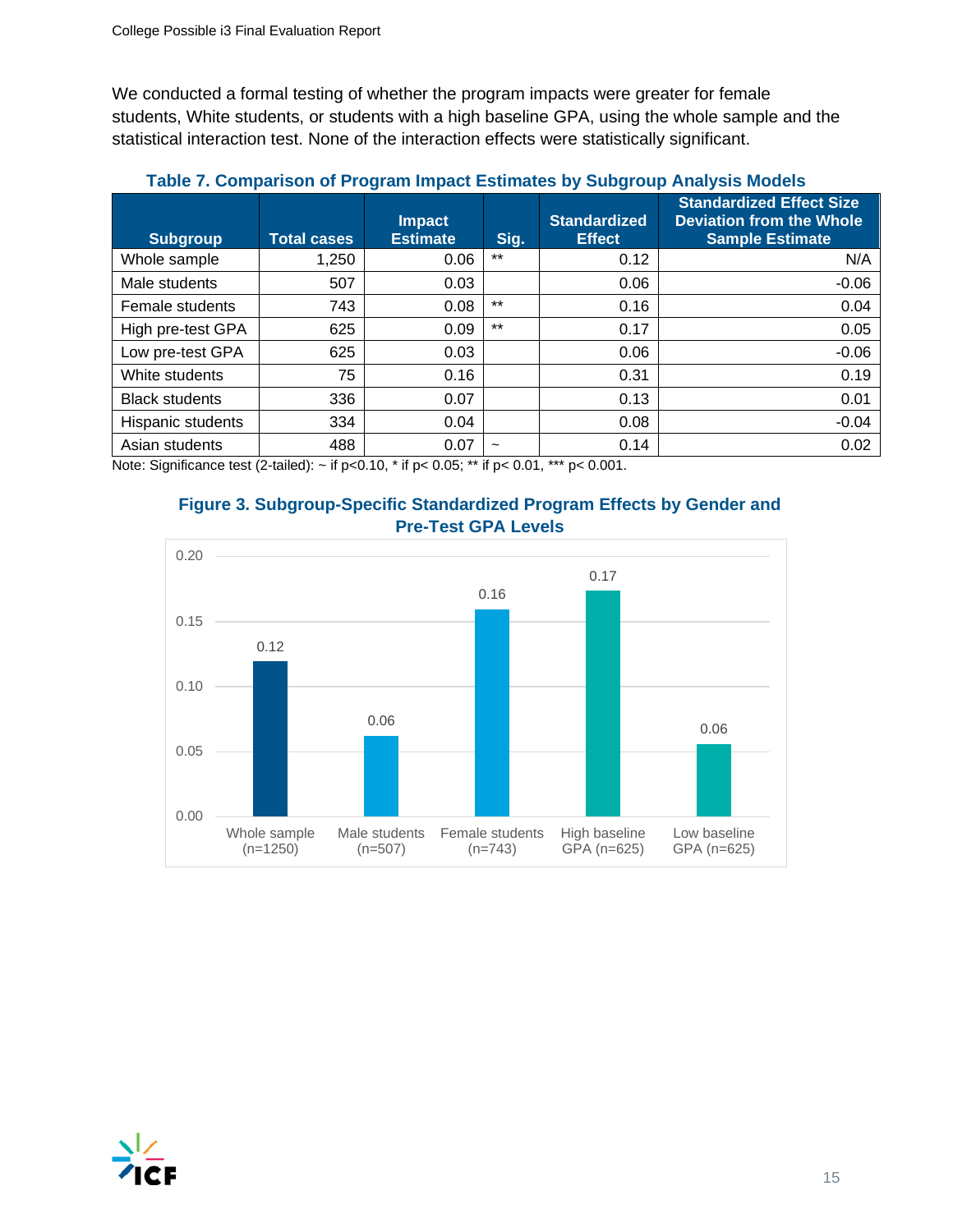

#### **Figure 4. Subgroup Specific Standardized Program Effects by Race Categories**

One possible explanation for the not statistically significant but suggestive subgroup findings is that subgroups that are academically advantaged may be more prone to the intervention as they may be more accepting of what is provided to them as mentoring. This is consistent with the finding that the program impact was greater for the high achiever sample (baseline GPA higher than the median value) than the low achiever sample. As shown in Table 8, we compared the baseline GPA averages by subgroups. The baseline GPA scores were higher for White students and female students than other groups.

|                              |              | <b>Pre-test GPA (z-score)</b>                       |           |  |  |
|------------------------------|--------------|-----------------------------------------------------|-----------|--|--|
|                              | <b>Total</b> | <b>Mean</b>                                         | Std. Dev. |  |  |
| Race                         |              |                                                     |           |  |  |
| <b>Black</b>                 | 336          | $-0.46$                                             | 1.02      |  |  |
| Hispanic                     | 334          | 0.03                                                | 0.96      |  |  |
| Asian                        | 488          | 0.25                                                | 0.90      |  |  |
| White                        | 75           | 0.39                                                | 0.98      |  |  |
| Other race                   | 17           | $-0.48$                                             | 0.88      |  |  |
| Gender                       |              |                                                     |           |  |  |
| Male                         | 507          | $-0.15$                                             | 1.04      |  |  |
| Female<br>.<br>$\sim$ $\sim$ | 743          | 0.10<br>$  -$<br>$\sim$ $\sim$ $\sim$ $\sim$ $\sim$ | 0.96      |  |  |

#### **Table 8. Comparison of Pre-test GPA Averages by Student Demographic Characteristics**

Notes: For ease of interpretation, individual-level pre-test GPA scores were standardized with the analysis sample mean of zero and a standard deviation of 1 and the subgroup averages were derived. The differences among the subgroup means can be interpreted as z-score differences (e.g., the average value 0.39 from the White student group means that the value is 0.39 higher than the sample average in standard deviation unit).

## **3.3 Results of Graduation Outcome Analysis**

This section compares the study participant districts by the proportion of students who graduated high school on time and examines how the proportion was different by treatment status (treatment vs. matched comparison). As discussed earlier, the result is based on the

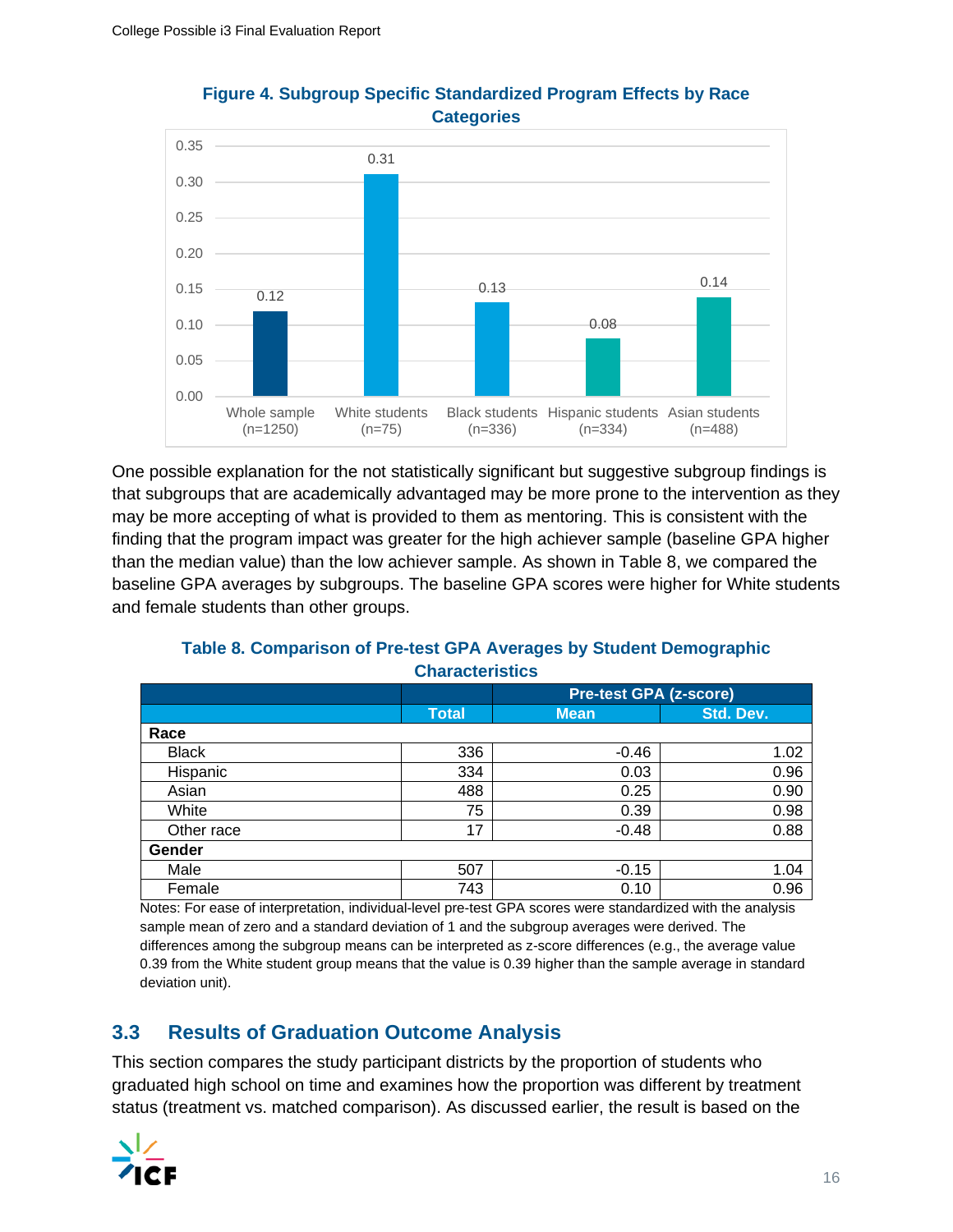matched analysis sample and two years of data; thus, the graduation rates derived from this analysis should not be misunderstood to be the four-year graduation rates of these districts.

We begin with three districts whose overall number of students in the matched analysis sample was small. Accordingly, the results may be unreliable. As shown in Table 9, the data were defined by two cohorts and three districts and thus the table includes six contrasts. Per each contrast, the table compares the number of students and graduation percentages. The rightmost column summarizes the percentage difference between the treatment and comparison groups. The difference was 0% in three contrasts as a result of both treatment and comparison group showing the perfect graduation rate (Philadelphia Cohort 2, Park Rose Cohort 2, Columbia Heights Cohort 1). When graduation rates varied by group in other contrasts, the treatment group had a higher graduation rate than comparison group (Philadelphia Cohort 1, 8.3%; Park Rose Cohort 1, 40%; Columbia Heights Cohort 2, 5.7%).

|                                      | <b>Cohort</b>  | <b>Group</b> | $\mathbf n$ | % Graduated | <b>Group difference in %</b> |
|--------------------------------------|----------------|--------------|-------------|-------------|------------------------------|
|                                      |                | Comparison   | 12          | 92%         |                              |
| Philadelphia                         | 1              | Treatment    | 12          | 100%        | 8%                           |
| $(n=34)$                             |                | Comparison   | 5           | 100%        |                              |
|                                      | $\overline{2}$ | Treatment    | 5           | 100%        | $0\%$                        |
| <b>Park Rose</b>                     |                | Comparison   | 10          | 60%         |                              |
|                                      |                | Treatment    | 10          | 100%        | 40%                          |
| $(n=40)$                             | $\overline{2}$ | Comparison   | 10          | 100%        |                              |
|                                      |                | Treatment    | 10          | 100%        | $0\%$                        |
| <b>Columbia Heights</b><br>$(n=124)$ |                | Comparison   | 27          | 100%        |                              |
|                                      | 1              | Treatment    | 27          | 100%        | 0%                           |
|                                      | 2              | Comparison   | 35          | 94%         |                              |
|                                      |                | Treatment    | 35          | 100%        | 6%                           |

#### **Table 9. Three Districts with Small Number of Cases: Comparison of Graduation Rates by Districts and Cohort**

Notes: The graduation percentages reported in this table are 2-year graduation percentages of the analysis sample and not of the real district populations.

Table 10 reports on the four other school districts whose number of cases in the matched analysis sample was relatively large. Figures 5 and 6 summarize the same information separately for two cohorts. The table summarizes the proportions of student graduation for four districts, two cohort of students, and two groups (treatment vs. control), generating eight contrasts. The rightmost column summarizes the result of the treatment vs. comparison group contrast by showing the difference of graduation percentages. One contrast group, Milwaukee Cohort 1, had the identical percentage of graduation (100% and 100%). All other seven group contrasts showed percentages in positive numbers (ranges: 1–10%), meaning that the treatment students had a higher rate of graduation than comparison students.

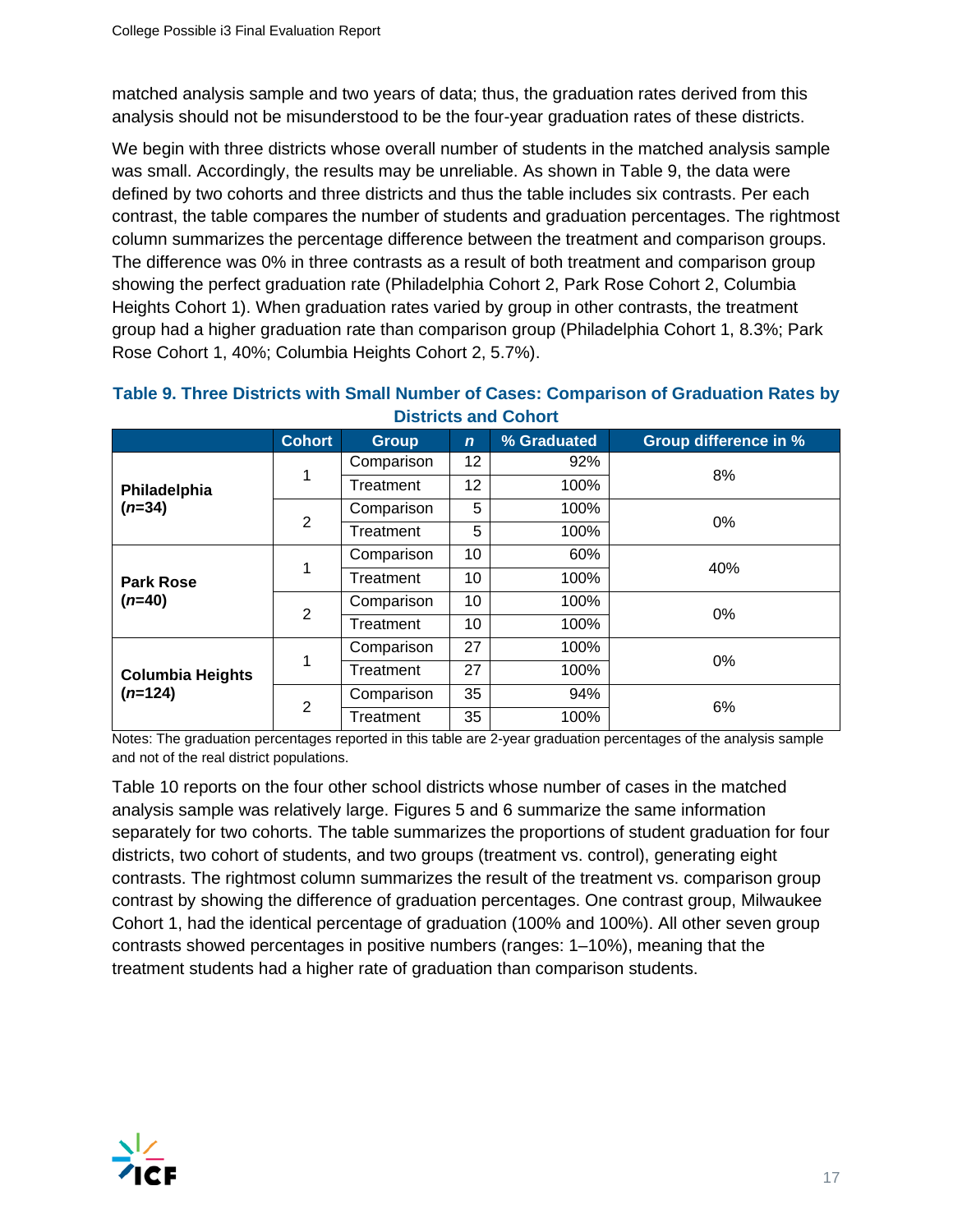|             | <b>Cohort</b>  | <b>Group</b> | $\mathbf n$ | % Graduated | <b>Group difference in %</b> |  |
|-------------|----------------|--------------|-------------|-------------|------------------------------|--|
|             |                | Control      | 48          | 90%         |                              |  |
| Minneapolis | 1              | Treatment    | 48          | 96%         | 6%                           |  |
| $(n=172)$   | $\overline{2}$ | Control      | 38          | 89%         | 8%                           |  |
|             |                | Treatment    | 38          | 97%         |                              |  |
|             |                | Control      | 127         | 100%        | 0%                           |  |
| Milwaukee   | 1              | Treatment    | 127         | 100%        |                              |  |
| $(n=506)$   | $\overline{2}$ | Control      | 126         | 98%         |                              |  |
|             |                | Treatment    | 126         | 98%         | 1%                           |  |
|             | 1              | Control      | 124         | 90%         | 10%                          |  |
| Omaha       |                | Treatment    | 124         | 100%        |                              |  |
| $(n=480)$   |                | Control      | 116         | 90%         |                              |  |
|             | $\overline{2}$ | Treatment    | 116         | 100%        | 10%                          |  |
|             |                | Control      | 165         | 89%         |                              |  |
| St. Paul    | 1              | Treatment    | 165         | 98%         | 8%                           |  |
| $(n=692)$   | $\overline{2}$ | Control      | 181         | 92%         |                              |  |
|             |                | Treatment    | 181         | 95%         | 3%                           |  |

#### **Table 10. Four Districts with Large Number of Cases: Comparison of Graduation Rates by Districts and Cohort**

Notes: The graduation percentages reported in this table are 2-year graduation percentages of the analysis sample and not of the real district populations.



## **Figure 5. Cohort 1 Student Graduation Percentage per Group in Four Districts**

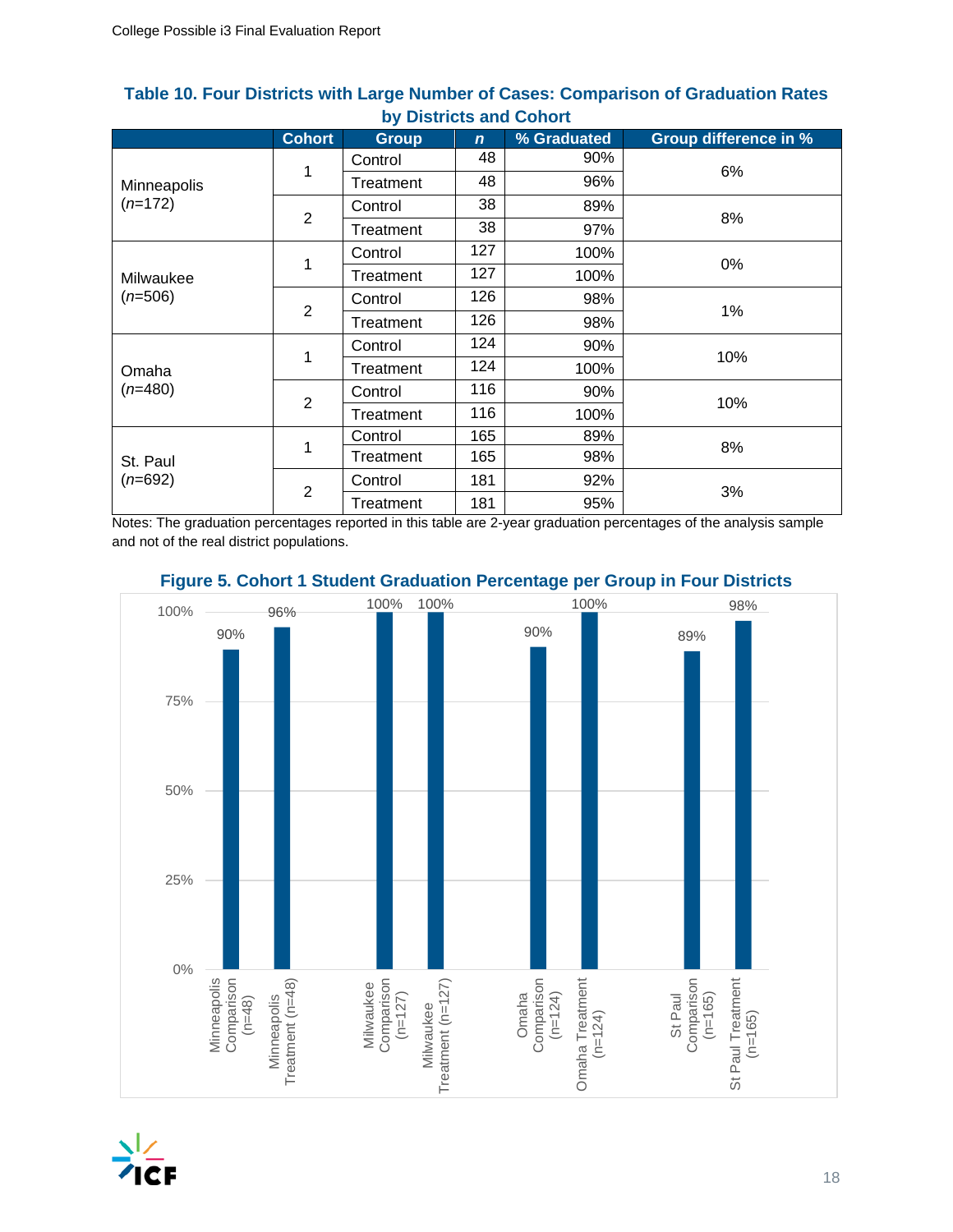

### **Figure 6. Cohort 2 Student Graduation Percentage per Group in Four Districts**

## **3.4 Summary of Program Impact Analysis**

The impact analysis section addressed two research questions regarding students' noncognitive skills (REACH scores) and students' on-time high school graduation. The findings are specific to the analysis samples used for each analysis (analysis samples were defined by students' participation in the College Possible program and by comparison students whose characteristics were similar to the treatment students). This means that the graduation rates presented should not be interpreted as those of all students in the seven districts.

The statistical analysis suggested that the treatment students (in Cohorts 1 and 2 combined) had a higher level of non-cognitive skills (measured by REACH) than matched comparison students. The program impact estimated was statistically significant (at *p*=0.01) and the standardized effect size was 0.12. This effect size is considered rather small by WWC guidelines that considers the effect size of 0.25 as substantively meaningful. The effect size around 0.10, however, is not negligible in education research (Lipsey & Wilson, 2001). As two years of intervention returned an effect size of 0.12, more years of intervention throughout high school years could add to the effect that may accumulate to be of a meaningful size.

The subgroup analysis suggested that the program impacts for female students, White students, and high achieving students seemed greater than other subgroups. These findings are only

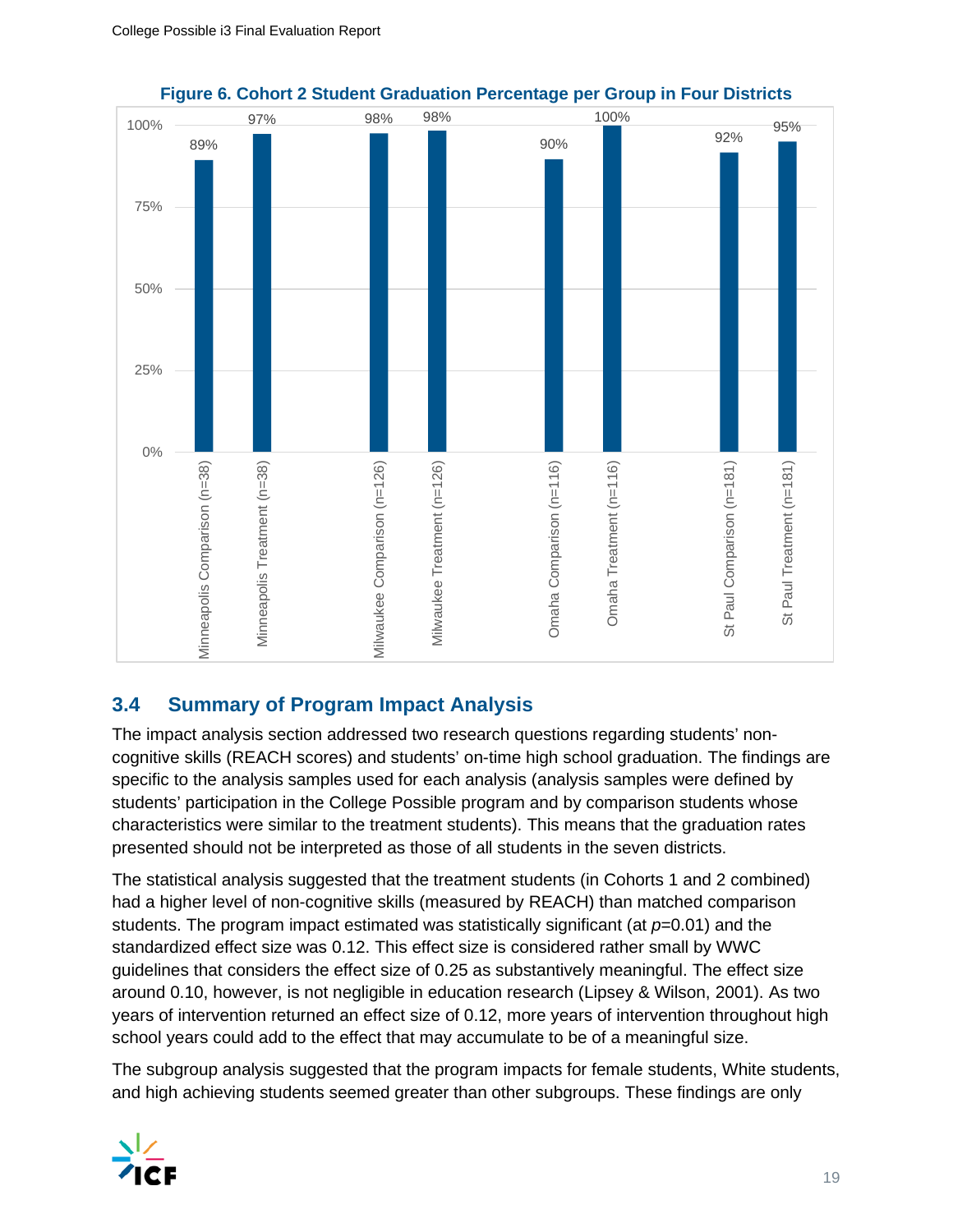suggestive as none of the subgroup impact differences were statistically significant when evaluated by the statistical interaction models; however, it may point to the possibility that subgroups of students who are academically oriented may be better recipients of the program benefit.

The findings from the second analysis are based on basic descriptive comparison of high school graduation rates by school district. The analysis sample lacked between-district outcome variance necessary for meaningful analysis. However, when there were group differences, the treatment students' graduation rate was higher than that of the comparison students. This is consistent with the program expectation that the intervention is positively correlated with students' graduation outcome.

# **III.Implementation Study**

ICF conducted an FOI study, required by the NEi3 project, to measure the extent to which the College Possible program was implemented as intended in participating schools during the 2016–17 school year (SY16–17), 2017–18 school year (SY17–18), and 2018–19 (SY18–19). The College Possible logic model specifies two key components (KCs) to the intervention: training and support for College Possible high school coaches (KC 1) and college-focused sessions for College Possible high school students (KC 2). The program used both KCs to support a college readiness intervention model that was posited to build participating lowincome high school students' non-cognitive skills. The timeframe and sample of students in the implementation study aligned with those previously described for the impact study.

## **1. Research Questions**

The implementation study documented the extent to which the intervention's two KCs were implemented with fidelity. The following two research questions align with the KCs found in the logic model (Appendix A) and were studied using the Fidelity of Implementation framework developed and submitted to NEi[3](#page-19-0) in the study's design summary template:<sup>3</sup>

- 1. To what extent do College Possible peer coaches participate in training and support provided through College Possible as intended?
- 2. To what extent do College Possible high school students engage in college-focused sessions as intended?

## **2. Implementation Study Methodology**

FOI was calculated and coded to represent the extent to which each participant met the associated indicator's implementation threshold (typically measured as low, medium, or high). Once indicator implementation scores were derived for each individual participant—coach and student—they were summed across indicators to arrive at a KC Implementation Score for each participant (typically measured as low, medium, or high). We then calculated the percentage of

<span id="page-19-0"></span><sup>&</sup>lt;sup>3</sup> The full name of the design summary template submitted to NEi3 is the DEV90 Design Summary Template.

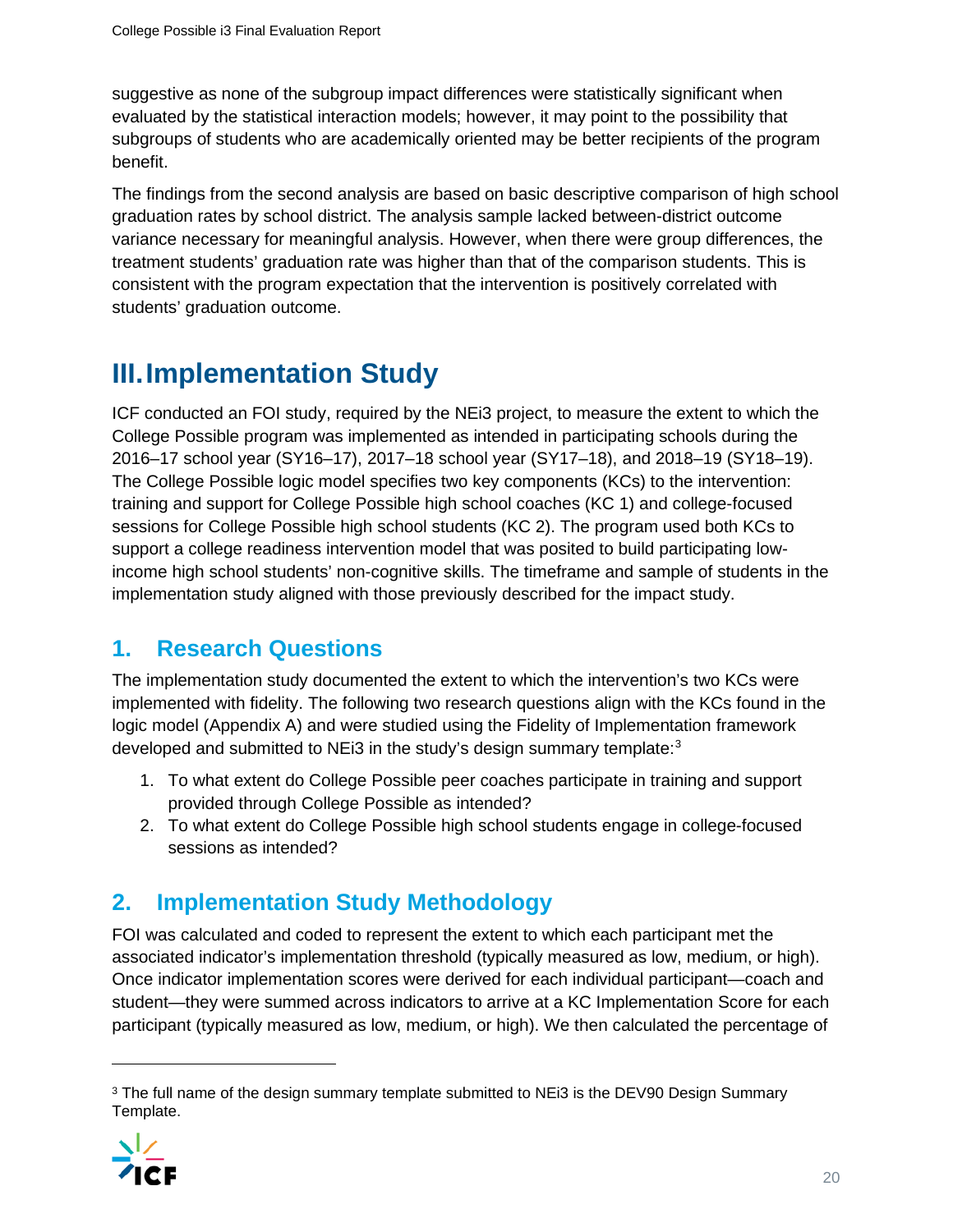study participants meeting the criteria for "high" implementation for each KC and compared this to an established threshold for "high" fidelity (e.g., greater than 80%). If the percentage of study participants in the entire sample who met the criteria for "high" implementation met or exceeded this threshold, fidelity of implementation was considered to be met with "high" fidelity for the DC (see Table C1, Appendix C for details of the reporting system).

## **2.1 Implementation Fidelity Measurement System**

The ICF evaluation team measured FOI during SY16–17, SY17–18 and again in SY18–19 using a collaboratively developed implementation fidelity measurement system that included 10 indicators aligned to the two KCs of the College Possible program logic model. ICF and College Possible identified each indicator and set implementation thresholds at the outset of SY16–17. KCs, associated fidelity indicators, and data sources appear in Table 11. In 2015, ICF and College Possible identified each initial indicator and set implementation thresholds for the study of College Possible (see Appendix C, Table C2 and C3 for details of the implementation fidelity system).

In 2017, indicators were revised to reflect additional data sources for Cohort 2. KCs, associated fidelity indicators, and data sources appear in Table 11.

|                                                                                   |                                                                                                                                                                                                                                    | <b>Measuring Implementation Fidelity</b>                              |
|-----------------------------------------------------------------------------------|------------------------------------------------------------------------------------------------------------------------------------------------------------------------------------------------------------------------------------|-----------------------------------------------------------------------|
| <b>Key Component</b>                                                              | <b>Indicator</b>                                                                                                                                                                                                                   | <b>Data Source</b>                                                    |
| KC 1. Training and<br>support of College<br>Possible coaches                      | 1A. Coaches are<br>assigned a caseload of<br>Grade 11 students                                                                                                                                                                     | Administrative roster records                                         |
|                                                                                   | 1B. Near-peer coaches<br>receive annual two-part<br>training orientation<br>1C. Near-peer coaches<br>attend weekly meetings<br>with their colleagues                                                                               | Training attendance records                                           |
|                                                                                   | 1D. Near-peer coaches<br>receive adequate<br>support to serve<br>students<br>1E. Near-peer coaches<br>share resources and<br>develop effective<br>strategies<br>1F. Near-peer coaches<br>use data to guide<br>student intervention | <b>Survey Data</b><br>Annual coach survey and focus group transcripts |
| KC 2. College<br>focused sessions for<br>College Possible high<br>school students | 2A. College Possible<br>students placed in peer<br>groups<br>2B. College Possible<br>students attend weekly<br>sessions<br>2C. College Possible<br>students participate in<br>one-on-one sessions                                  | Attendance records                                                    |

## **Table 11. KC, Indicator, and Data Sources for the FOI Study**

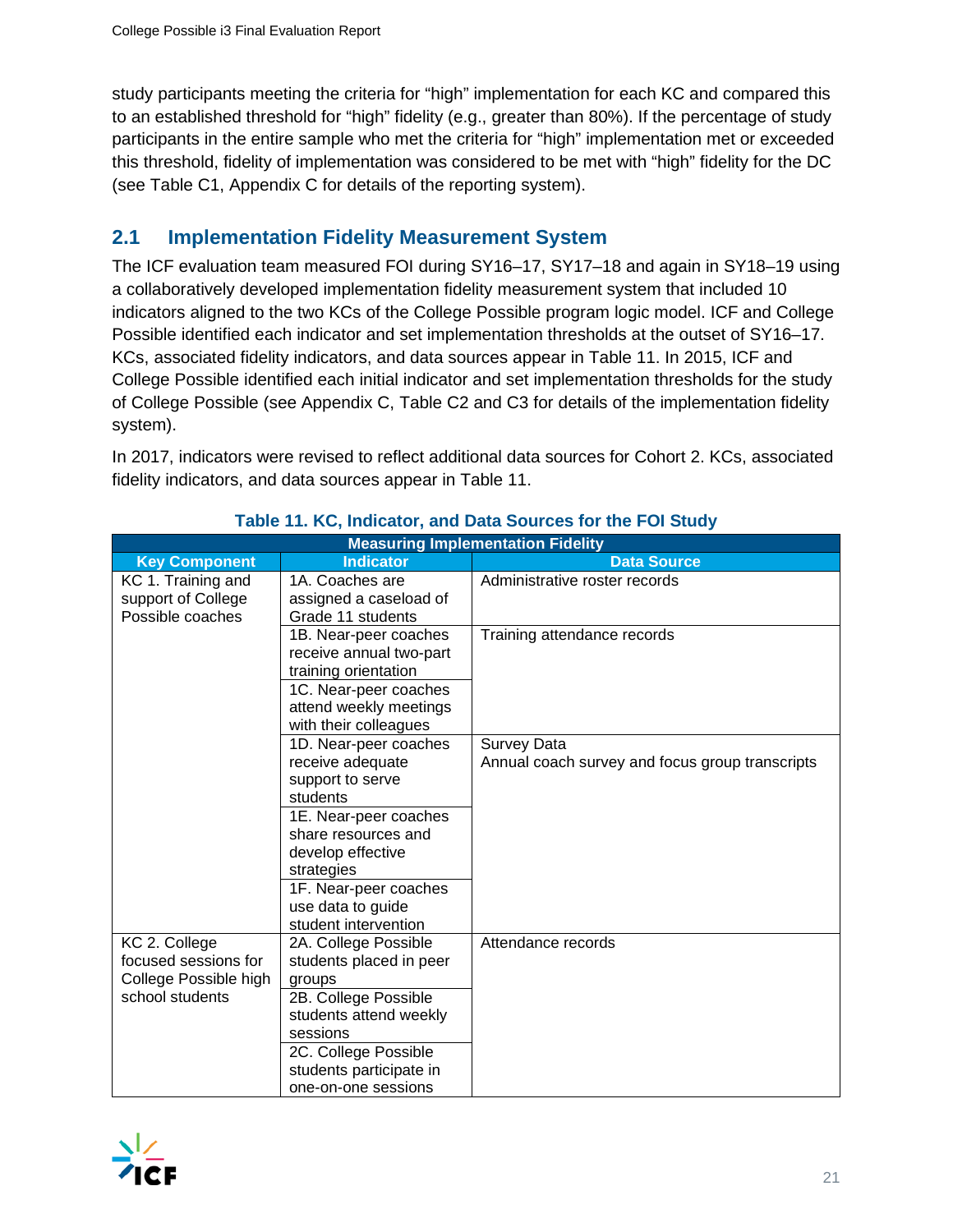| <b>Measuring Implementation Fidelity</b> |                                                                                      |                                                                                           |  |  |  |  |  |  |  |
|------------------------------------------|--------------------------------------------------------------------------------------|-------------------------------------------------------------------------------------------|--|--|--|--|--|--|--|
| <b>Key Component</b>                     | <b>Indicator</b>                                                                     | <b>Data Source</b>                                                                        |  |  |  |  |  |  |  |
|                                          | 2D. Students receive<br>opportunities to practice<br>non-cognitive skill<br>building | Annual student survey (SY16-17) and (SY17-18)<br>Attendance records and program documents |  |  |  |  |  |  |  |

## **2.2 Data Sources**

The implementation study drew data about the 10 indicators in Table 11 from the following sources: (1) administrative roster records, (2) student surveys, (3) coach evaluation surveys, (4) attendance records, (5) coach focus groups transcripts, and (6) student focus groups transcripts. Details about each data source are as follows:

**Administrative roster records:** College Possible staff submitted roster records of student group assignment to ICF annually in January. These records were used to track student group assignment. Each student was given a session code by site meeting times, and meeting days to establish a final peer group placement count.

**Coach evaluation survey:** ICF worked with the College Possible staff to develop survey questions to be included in the administration of an existing survey (SY16–17) and (SY17–18) to all coaches in participating schools. The survey asked about: (1) the extent to which coaches received adequate and appropriate support and professional development related to College Possible sessions; (2) the quality, relevance, and usefulness of this support; (3) perceptions about educators' needs for future support; and (4) the extent to which educators engaged in meaningful interactions with peer coaches.

**Student evaluation survey:** In the first two school years, ICF created a survey question to be included in the existing student survey. Students were asked to indicate whether they practice the use of non-cognitive skills and in SY17–18 students were additionally asked about certain types of non-cognitive skills. This question was replaced with attendance records and program documents that align with non-cognitive skill practice sessions for the final year.

**Attendance records:** College Possible attendance records were tracked and submitted to ICF with final session attendance count, total number of sessions offered and overall percentage. Final count also included total attendance by full or partial attendance.

**Coach focus groups:** In addition to the above data sources, virtual focus groups with the coaches provided additional sources of data. These sessions took place annually in 2017, 2018, and 2019 with each of the participating coaches. The purpose of these focus groups was to better understand the details of College Possible implementation, training supports, and document best practices and challenges to implementation and sustainability.

**Student focus groups:** ICF conducted virtual focus groups with students from six school sites. These students were asked questions about their perception of College Possible services and impact on their academic and non-academic skill development. Focus groups provided additional sources of data. These sessions took place annually in 2017, 2018, and 2019.

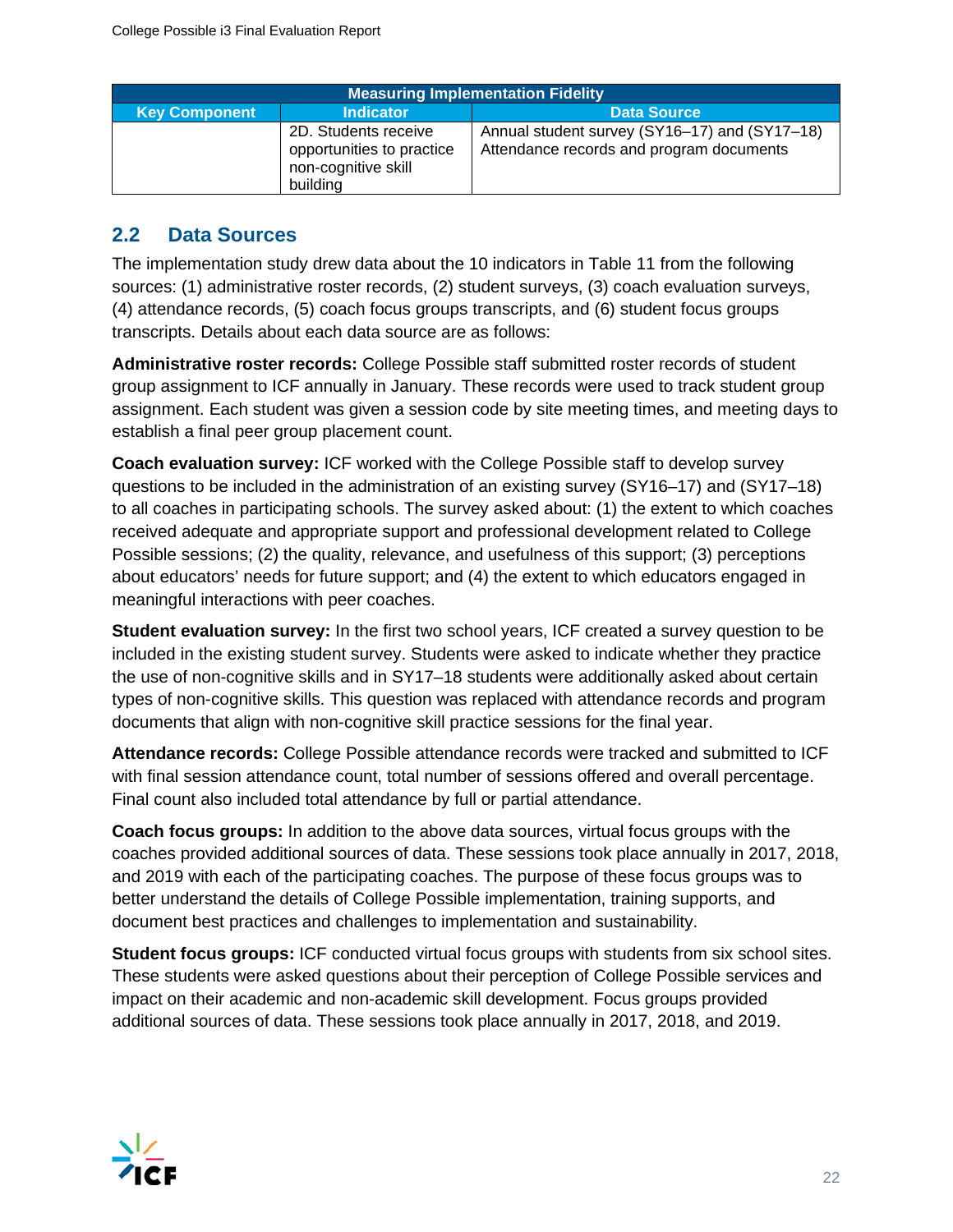## **2.3 Data Collection**

College Possible was responsible for data collection and implementation of survey items for each school year. Data were transmitted to ICF in December and July of each calendar year. After Year 2 of the study, the evaluation team consulted with the program developer and revised and consolidated data collection efforts to reflect different expectations for schools to better align with the new data sources available and program theory. Some changes were made to KCs and their associated indicators before the last year of the study. These changes are summarized below by KC.

- KC1: Six indicators were associated with this KC in each year of the study. The threshold for the indicators was not changed, however the measurement tool for this component shifted away from survey data and focused instead on focus group interview data, which allowed College Possible to better understand context around usage and participation.
- KC2: Four indicators were associated with this KC in each year of the study. The threshold for the indicators was changed from 70% of available sessions to a threshold of 15 sessions for seniors and 25 sessions for juniors per year. Additionally, for the final year of the grant, the measurement tool was updated from a self-reported survey to the attendance records system, which allowed ICF to better measure participation in lessons focused on noncognitive skills.

All data sources were developed and maintained by College Possible, with consultation from ICF. College Possible was responsible for data collection, and implementation data were transmitted to ICF in summer/fall 2017 and summer/fall 2018, and again in summer 2019, respectively.

## **3. Analysis**

## **3.1 Implementation Study Analysis**

ICF evaluation staff first calculated individual indicator implementation scores for each of the 42 treatment coaches at schools and 721 students remaining in the study at the conclusion of SY18–19. All 10 fidelity indicators were scored for each individual site. The resulting scores were then coded to represent the extent to which each site met the associated indicator's implementation threshold (typically measured as low, medium, or high). Once indicator implementation scores were derived, they were summed within each KC to arrive at a single KC implementation score for each treatment school (typically measured as low, medium, or high).

The ICF evaluation team then calculated the percentage of treatment coaches and students meeting the criteria for "high" implementation for each KC and compared this to an established threshold for "high" fidelity (e.g., greater than 80%). If the percentage of schools in the entire sample who met the criteria for "high" implementation met or exceeded this threshold, fidelity of implementation was considered to be met for the KC at the sample level. Fidelity was calculated and reported in this manner for two years as part of the study investigating implementation for Cohort 1 (SY16–17 and SY17–18). Fidelity was also calculated and reported the same way for Cohort 2 (SY17–18 and SY18–19).

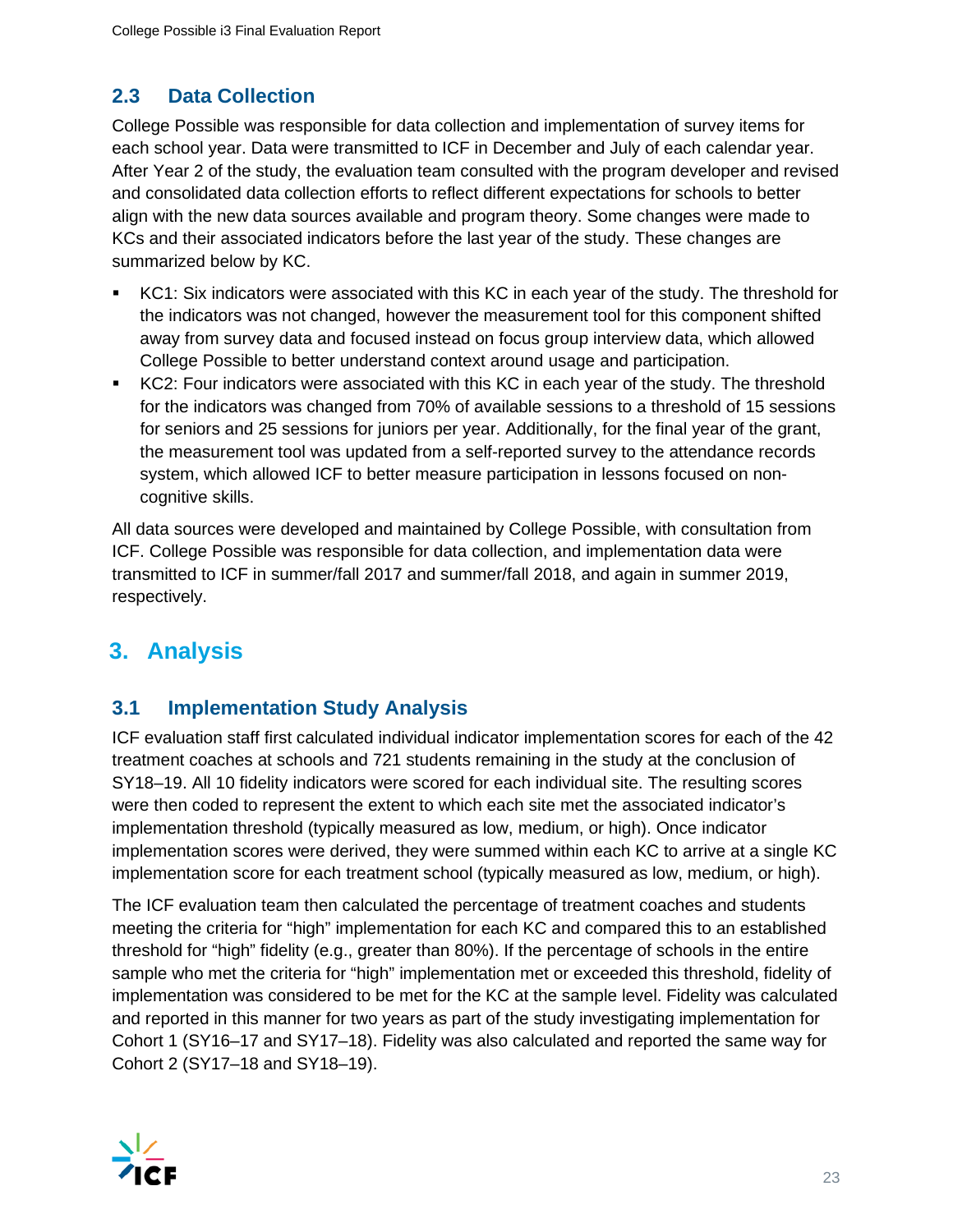It is important to note that the denominator for FOI calculations included only those coaches/students that were remaining in the treatment group at the end of each school year. All 10 fidelity indicators were scored for each school. The resulting scores were then coded to represent the extent to which each school met the associated indicator's implementation threshold (typically measured as low, medium, or high). Once indicator implementation scores were derived, they were summed within each KC to arrive at a single KC implementation score for each treatment school (typically measured as low, medium, or high).

The ICF evaluation team then calculated the percentage of treatment schools meeting the criteria for "high" implementation for each KC and compared this to an established threshold for "high" fidelity at the sample level (e.g., greater than 80%). If the percentage of schools in the entire sample who met the criteria for "high" implementation met or exceeded this threshold, FOI was considered to have been met for the KC at the sample level.

## **4. Implementation Study Results**

As previously described, the FOI study was supplemented by focus groups conducted in both cohort phases of the study. Data collected during these groups indicated mostly positive findings about the College Possible experience, with many successes stemming from the College Possible trainings, regular College Possible student sessions and one-on-one support, and opportunities that come from practicing non-cognitive skills in informal as well as during formal session instruction. Overall, students and coaches participating in focus groups reported College Possible implementation within their respective schools to be successful as it related to their expectations and impact on college readiness, including increased ACT scores, access to scholarships, and better college fit selection. Findings from the focus groups suggested progress in students' non-cognitive skills, communication and confidence. The following subsections discuss implementation findings related to each of the KCs.

## **4.1 Implementation Fidelity by Key Component**

In this section, we provide a summary of KC-level fidelity outcomes for both cohorts. Fidelity outcomes are based on the following numbers of coaches and students for each school year of the study:

- SY16–17 (Junior Year Cohort 1): 23 coaches and 721 students;
- SY17–18 (Senior Year Cohort 1): 20 coaches and 672 students;
- SY17–18 (Junior Year Cohort 2): 22 coaches and 723 students; and
- SY18–19 (Senior Year Cohort 2): 20 coaches and 678 students.

The following findings are organized by KC and list the status as reported to the NEi3 in the study's design summary template.[4](#page-23-0) Table 12 summarizes these findings. The results are highlighted for both cohorts in the study. Overall, College Possible reached adequate fidelity on one out of two components for first cohort of the study and reached the threshold for adequate FOI for the first year on one out two components for Cohort 2 during the study.

<span id="page-23-0"></span><sup>&</sup>lt;sup>4</sup> The full name of the design summary template submitted to NEi3 is the DEV90 Design Summary Template.

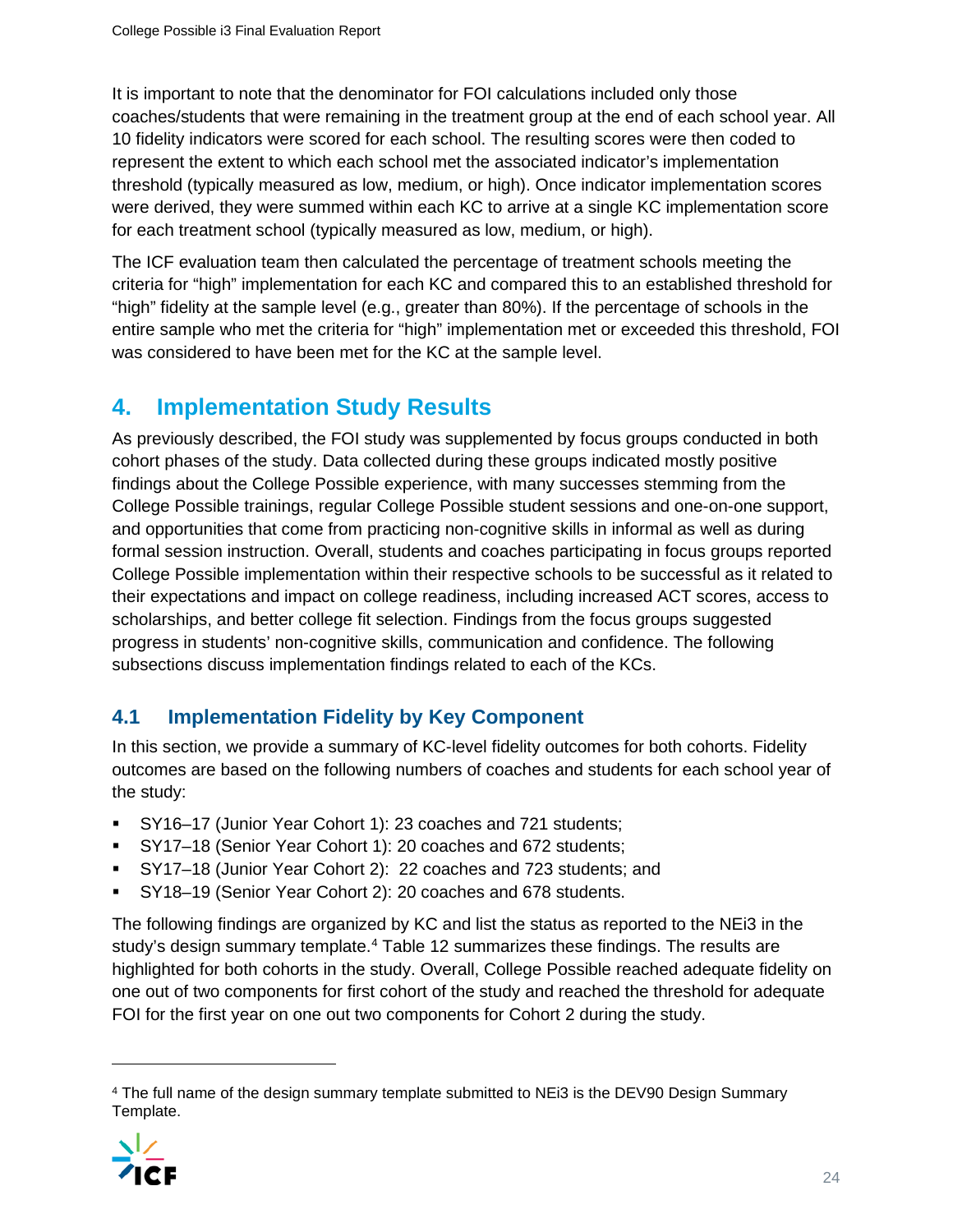### **KC1: High implementation fidelity to KC1, training and support of College Possible coaches, was not met with high fidelity for the final year of the study.**

This KC consists of six indicators, five of which focus on the participation and quality of training and support offered through the College Possible program: caseload, orientation and weekly session attendance, and adequate support and meaningful interaction throughout the school year. The remaining indicator focused specifically on the use of data to guide student intervention. To achieve high fidelity for this component, coaches had to attend at least 75% of each part of a two-part orientation training held during the months of August and September and participate in at least 25 weekly sessions during the year. Additionally, coaches surveyed had to report high levels of agreement with the quality, support, and usefulness of their preparation experience and trainings for their College Possible implementation efforts, as well as agree that the technology and materials were useful.

Calculated annually, but reported once over each two-year period, a total of 18 out of 20 Cohort 1 coaches (90%) met the threshold in SY17–18 and 17 out of 20 (85%) Cohort 1 coaches met the threshold in SY16–17. For Cohort 2, 82% of the 22 coaches met the threshold in SY17–18 and 13 out of 20 coaches (65%) met the threshold in SY18–19 with high fidelity. Overall, most indicators relevant for KC1 were met with high fidelity for all four years and at the conclusion of the two-year period for both cohorts. However, for the final year, the indicators that seemed to be particularly challenging were 1D, near-peer coaches receive adequate support to serve students, and 1E, near-peer coaches share resources and develop effective strategies.

### **KC2: High implementation fidelity to KC2, college focused sessions for College Possible high school students, was not met for the final year study.**

KC2 refers to student participation in college-focused College Possible sessions. Initially, the 2015 grant fidelity was based on attendance and survey results as data sources, but the final year was measured solely by attendance records. This KC was calculated annually and reported once for each student cohort across two years of the study.

For Year 1, 56% of the 731 Cohort 2 students met the threshold with high fidelity. For Year 2, while KC2 was again not met with fidelity at the established threshold of 81%, 534 of the 678 Cohort 2 students (79%) participated at medium fidelity (40%) and high fidelity (39%). The remaining 21% of 678 students were measured at low fidelity in SY18–19. For the final year, the indicators that seemed to be particularly challenging in this KC were 2B and 2C attendance at one-on-one and weekly sessions.

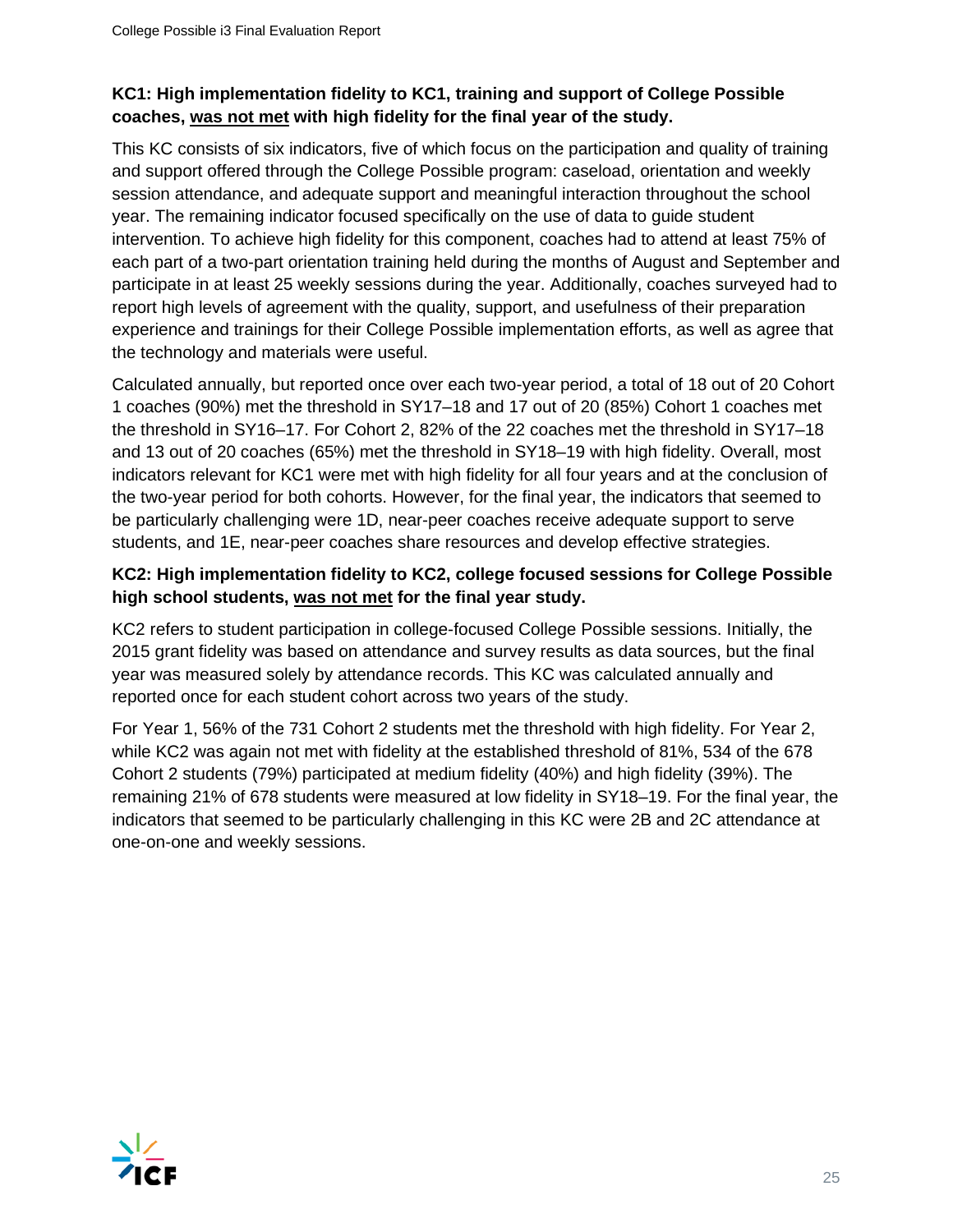| <b>KCs in the</b>                                                                                                              | <b>Definition of</b>                                                                                               | <b>Definition of</b><br>"implementation                                                                                            | <b>Cohort 1</b>        |                           | <b>Cohort 2</b>           |                        |  |
|--------------------------------------------------------------------------------------------------------------------------------|--------------------------------------------------------------------------------------------------------------------|------------------------------------------------------------------------------------------------------------------------------------|------------------------|---------------------------|---------------------------|------------------------|--|
| <b>Logic</b><br><b>Model</b>                                                                                                   | <b>High</b><br><b>Implementation</b>                                                                               | with fidelity" at<br>program level                                                                                                 | SY16-17                | <b>SY17-18</b>            | $SY17-18$                 | <b>SY18-19</b>         |  |
| KC 1:<br><b>Training</b><br>and<br>support of<br><b>College</b><br><b>Possible</b><br>coaches                                  | Calculation<br>based on 6<br>indicators (#1A<br>through $#1F$ ) at<br>the end of each<br>year of<br>implementation | $81 - 100\%$ of<br>coaches have<br>"high"<br>implementation at<br>the end of each<br>year                                          | Met "High"<br>Fidelity | Met<br>"High"<br>Fidelity | Met<br>"High"<br>Fidelity | Low<br>Fidelity        |  |
| $KC2$ :<br><b>College</b><br>focused<br><b>sessions</b><br>for College<br><b>Possible</b><br>high<br>school<br><b>students</b> | Calculation<br>based on 4<br>indicators (#2A<br>through #2D) at<br>the end of each<br>year of<br>implementation    | $81 - 100\%$ of<br>students received<br>college-focused<br>sessions with<br>"high"<br>implementation at<br>the end of each<br>year | Low<br>Fidelity        | Low<br>Fidelity           | Low<br>Fidelity           | Low<br><b>Fidelity</b> |  |

## **Table 12: FOI Status by KC and Cohort**

## **4.2 Implementation Fidelity by Indicator**

Table 13 presents a breakdown of fidelity performance data comparing local and national study results by year. The table is organized by KC and lists the corresponding indicator(s) and scoring details and thresholds (e.g., low, medium, and high) as reported to the NEi3.

Fidelity to each indicator was assessed using the same scoring criteria established for each indicator's respective KC. For example, the threshold for high fidelity to KC1 is that 81% of the sample will achieve high implementation fidelity when data are aggregated across indicators 1A – 1F. To make a fidelity determination separately for each individual indicator (i.e., 1A, 1B, 1C, and 1D), we first assessed what percentage of the sample met the criteria for "high" fidelity on each indicator. If at least 81% of the sample met the criteria for "high" fidelity at the indicator level, we determined fidelity was "met" for the indicator. When survey items are used for fidelity indicators, denominators are determined by the actual number of respondents for that item rather than the number in the study.

Of the two KCs and corresponding indicators highlighted in Table 13, KC 1 targeted at coach training and support, included six indicators 1A through 1F. Indicators 1A, 1B, and 1C were implemented with high fidelity consistently across both cohorts of the study. Indicator 1A measured whether each coach was assigned a caseload. Indicators 1B and 1C measure coach attendance at orientation and trainings throughout the school year. For indicator 1B, coaches were required to attend at least 81% of weekly sessions offered. For indicator 1C, 75% of attendance across both orientation segments was required for coaches to meet the threshold; and in the final year 90% of coaches met this indicator with fidelity.

Over the course of the four-year study, College Possible made some positive changes to the program and subsequently ICF modified data collection sources to include the addition of focus group interview data. Indicator 1D measured the adequacy of support received by coaches from

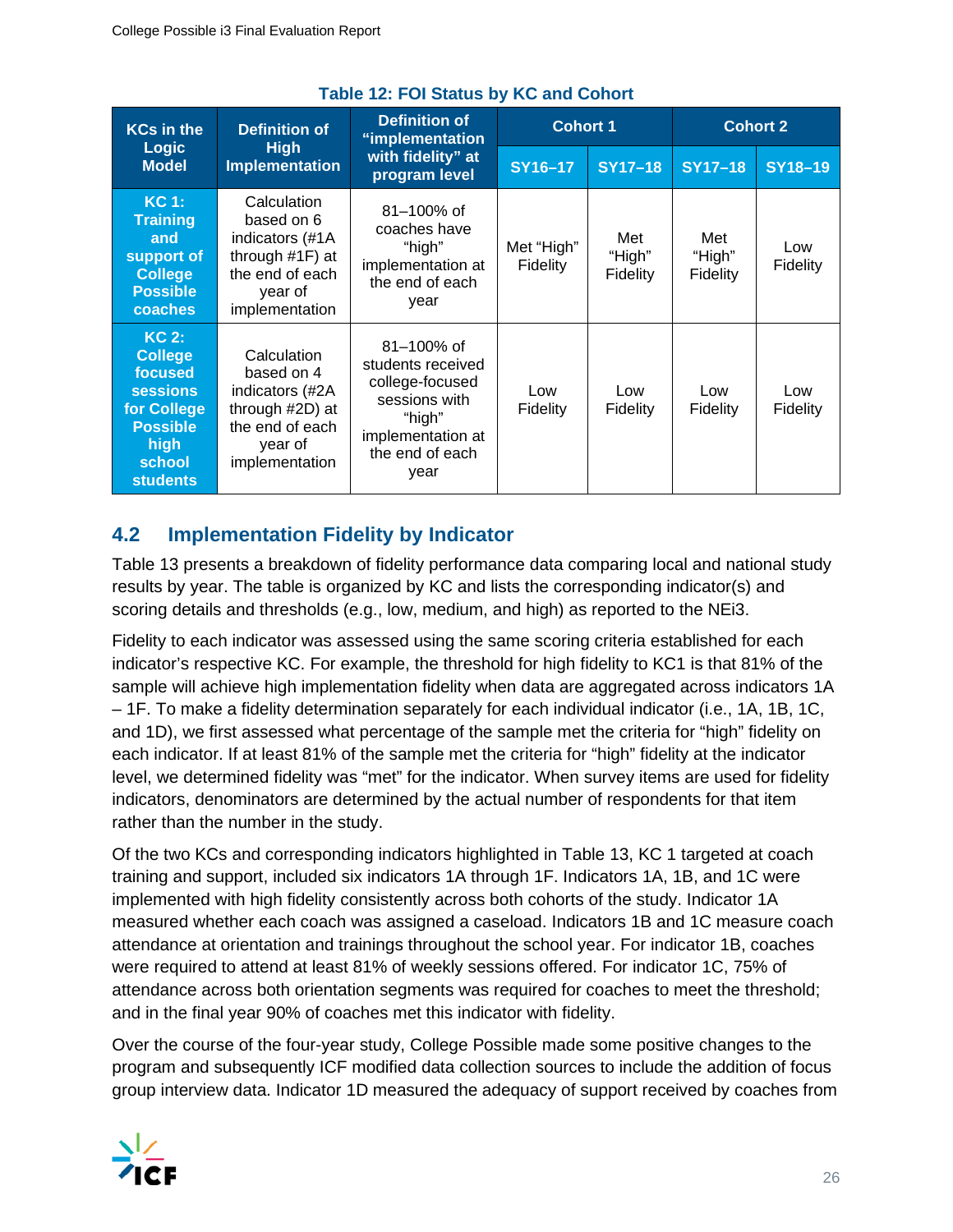the College Possible staff and supervisors as measured by survey items and supported by focus group data. The goal of this support was to build coach confidence and capacity to meet students' needs and deliver quality services in schools. An average rating of agree or strongly agree was required across survey items to meet fidelity, and for the first three years, fidelity was met. However, the final year survey data coupled with focus group interviews revealed that while some coaches expressed adequate support by College Possible staff, 75% of 20 reported they did not receive adequate support, resulting in not meeting the "high" fidelity threshold for indicator 1D in the final year. Coaches shared in focus group interviews that while College Possible was successful in effectively providing college entrance examination training and data resources, there was inconsistent communication and limited staff support to meet high expectations. Additionally, indicator 1E was not met with fidelity. Survey findings and focus group interviews indicated that approximately 60% of 20 coaches met fidelity for indicator 1E. However, others reported that they did not receive enough time to share resources and develop effective strategies, with one another.

Indicator 1F described the level of data use by the coaches for student intervention. This indicator was met with "high" fidelity. Approximately, 17 of 20 (85%) of coaches reported using some type of data to guide their student intervention. It appears that during the senior year cohort experience, coaches utilized data more frequently than during the students' junior year. While coaches varied in their reported amount of data use and support, most coaches commented on the effort by their supervisors and peers to provide ongoing mentorship and peer support. This effort translated to strong outcomes for students.

Four indicators supported KC2, students' receipt of adequate support and training. For the final year, all indicators were measured by attendance records provided by College Possible staff. Indicator 2A measured whether each student was assigned a peer group between 5 and 25 students in attendance, a number optimizing the small group peer interaction. Indicator 2A was implemented with high fidelity consistently across both cohorts of the study. For indicators 2B and 2C, students had to attend at least 15 weekly sessions as seniors and participate in at least two one-on-one sessions; the 81% threshold for fidelity was not met. The final indicator, 2D measured whether students were offered the opportunity to practice non-cognitive skills with peers. While this indicator was previously evidenced by a survey item, the final year data was measured by student attendance. To capture this data in another meaningful way, College Possible supplied lesson plans and curriculum by session data to establish that non-cognitive skills content was promoted and offered. ICF used this data as evidence to capture whether the students were offered non-cognitive skills participation in these sessions, replacing the survey question asking about whether the non-cognitive skills were practiced. Seventy-five percent of senior students attended these sessions, just under the required 81% to meet fidelity. Thus, indicator 2D did not meet the threshold of "high" fidelity.

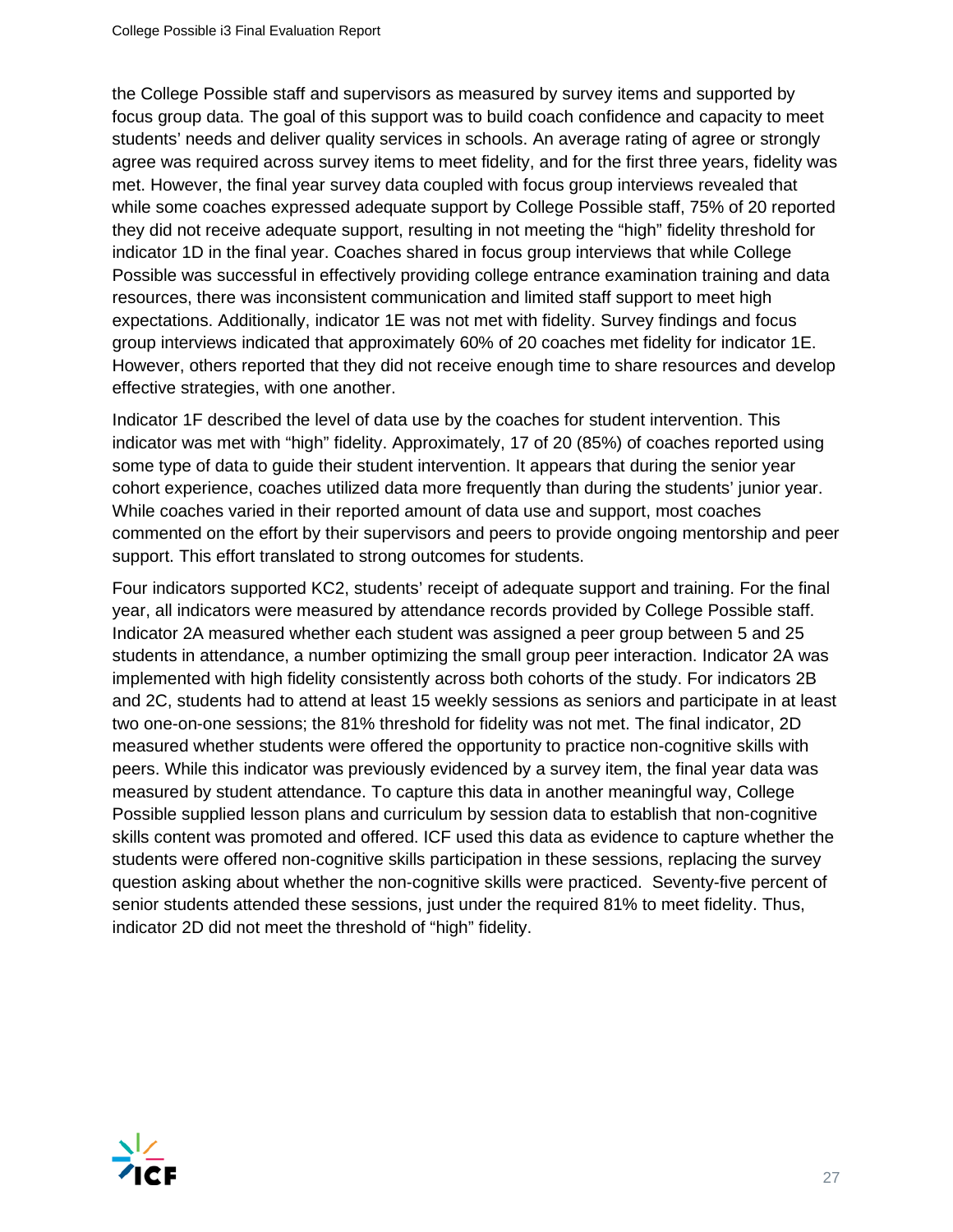|                                                             |                                                                                    |                                                                                                                                  | <b>Cohort 1</b>                                            |                                                                             | <b>Cohort 2</b>                                                   |                                                                             |  |
|-------------------------------------------------------------|------------------------------------------------------------------------------------|----------------------------------------------------------------------------------------------------------------------------------|------------------------------------------------------------|-----------------------------------------------------------------------------|-------------------------------------------------------------------|-----------------------------------------------------------------------------|--|
| <b>KC</b>                                                   | <b>Indicator</b>                                                                   | <b>Scoring Details</b>                                                                                                           | SY16-17<br>(Year 1)<br><b>Performance</b><br>Data $(n=20)$ | <b>SY17-18</b><br>(Year 2)<br><b>Performance</b><br><b>Data</b><br>$(n=20)$ | <b>SY17-18</b><br>(Year 1)<br><b>Performance</b><br>Data $(n=22)$ | <b>SY18-19</b><br>(Year 2)<br><b>Performance</b><br><b>Data</b><br>$(n=20)$ |  |
| KC1. Training and<br>support of College<br>Possible coaches | 1A. Coaches are<br>assigned a<br>caseload of<br>Grade 11<br>students.              | $<$ 9 or $>$ 45 = Low (0)<br>$10-19 = Med(1)$<br>$20 - 45 =$ High (2)<br># Assigned to Coach                                     | 95% of 20<br>Met "high" fidelity                           | 90% of 20<br>Met "high"<br>fidelity                                         | 95% of 21<br>Met "high"<br>fidelity                               | 100% of 20<br>Met "high"<br>fidelity                                        |  |
|                                                             | 1B. Near-peer<br>coaches receive<br>annual two-part<br>training<br>orientation     | <75% Part $1 & 1 = Low (0)$<br>$\ge$ /=75% Part I or II = Med<br>(1)<br>$\ge$ /=75% Part I & II = High<br>(2)<br>% Participation | 95% of 20<br>Met "high" fidelity                           | 85% of 20<br>Met "high"<br>fidelity                                         | 90% of 21<br>Met "high"<br>fidelity                               | 90% of 20<br>Met "high"<br>fidelity                                         |  |
|                                                             | 1C. Near-peer<br>coaches attend<br>weekly meetings<br>with their<br>colleagues     | $0 - 18 =$ Low (0)<br>$19 - 24 = Med(1)$<br>25 or more = $High (2)$<br># Meetings Attended                                       | 83% of 20<br>Met "high" fidelity                           | 100% of 20<br>Met "high"<br>fidelity                                        | 100% of 21<br>Met "high"<br>fidelity                              | 95% of 20<br>Met "high"<br>fidelity                                         |  |
|                                                             | 1D. Near-peer<br>coaches receive<br>adequate<br>support to serve<br>students.      | $1 - 2.99 = Low(0)$<br>$3 - 3.49 = Med(1)$<br>$3.5 - 5.0 = High (2)$<br><b>Survey Ratings</b>                                    | 83% of 18<br>Met "high" fidelity                           | 94% of 18<br>Met "high"<br>fidelity                                         | 82% of 22<br>Met "high"<br>fidelity                               | 25% of 20<br>Did not meet<br>"high" fidelity                                |  |
|                                                             | 1E. Near-peer<br>coaches share<br>resources and<br>develop effective<br>strategies | $disagree = Low (0)$<br>$neutral = Med(1)$<br>$agree = High (2)$<br>Agreement in focus group<br>or survey                        | 55% of 20<br>Did not meet<br>"high" fidelity               | 70% of 20<br>Did not meet<br>"high" fidelity                                | 59% of 22<br>Did not meet<br>"high" fidelity                      | 60% of 20<br>Did not meet<br>"high" fidelity                                |  |

#### **Table 13. FOI for SY 2016–17 through SY 2018–19 by KC and Indicator**

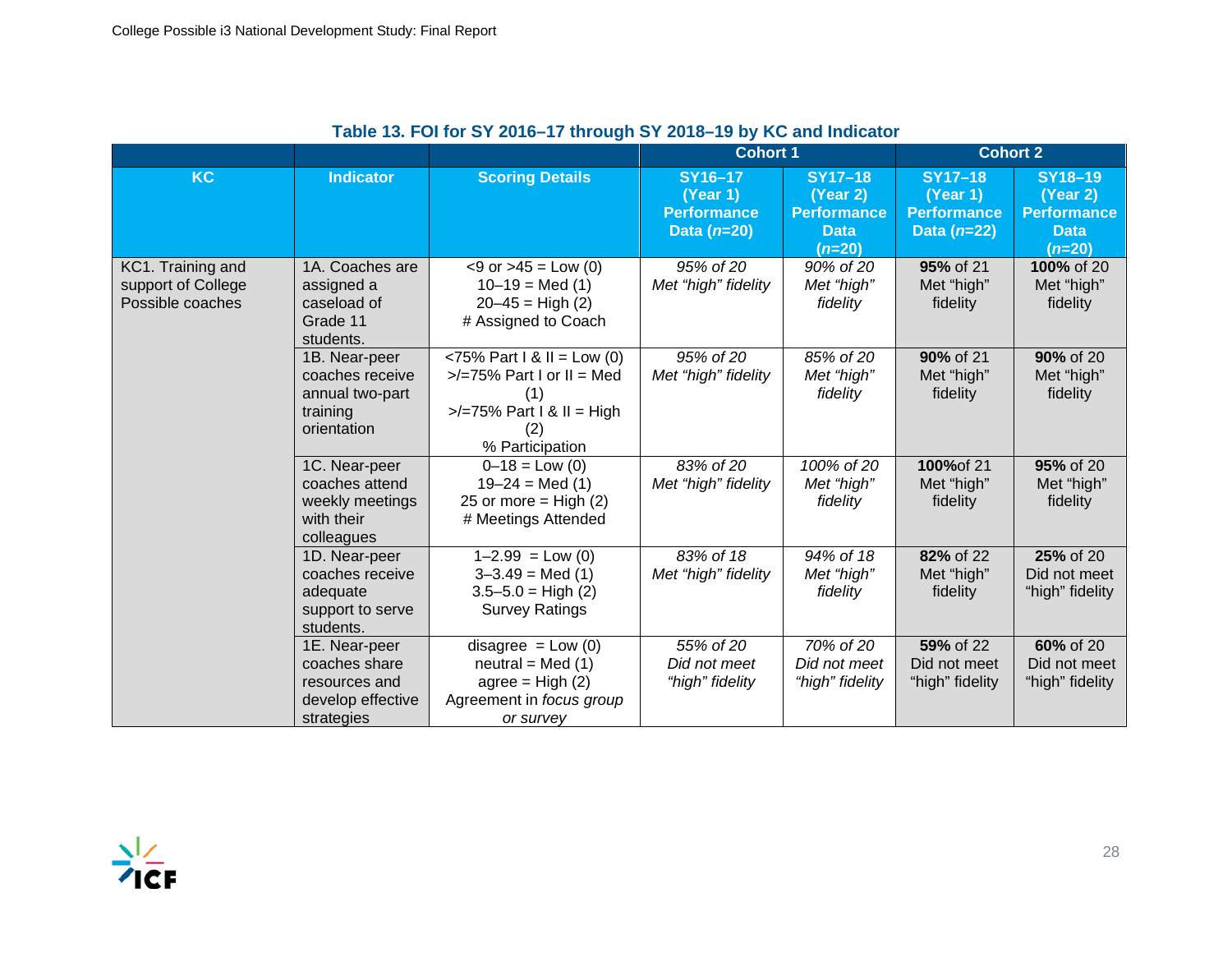|                      | 1F. Near-peer               | $<1 =$ Low (0)                                   | 70% of 20                             | 90% of 20                       | 77% of 22                       | 85% of 20                       |
|----------------------|-----------------------------|--------------------------------------------------|---------------------------------------|---------------------------------|---------------------------------|---------------------------------|
|                      | coaches use                 | $1 = Med(1)$                                     | reported bi-                          | reported                        | Did not meet                    | Met "high"                      |
|                      | data to guide               | $2$ = High $(2)$                                 | weekly use                            | bi-weekly use                   | "high" fidelity                 | fidelity                        |
|                      | student                     | Reported monthly                                 | Did not meet                          | Met "high"                      |                                 |                                 |
|                      | intervention                | frequency                                        | "high" fidelity                       | fidelity                        | Measured by                     | Measured by                     |
|                      |                             |                                                  | Measured by                           | Measured by                     | focus group or                  | focus group                     |
|                      |                             |                                                  | survey item                           | survey item                     | survey                          | or survey                       |
|                      |                             |                                                  |                                       |                                 |                                 |                                 |
| 2. College focused   | 2A. College                 | $0-4$ or $> 30 =$ Low (0)                        | 97% of 721                            | 93% of 672                      | 96% of 732                      | 95% of 678                      |
| sessions for College | Possible                    | $25 - 30 = Med(1)$                               | Met "high" fidelity                   | Met "high"                      | Met "high"                      | Met "high"                      |
| Possible high school | students placed             | $5 - 25 = High (2)$                              |                                       | fidelity                        | fidelity                        | fidelity                        |
| students             | in peer groups              | # Students in peer group                         |                                       |                                 |                                 |                                 |
|                      |                             |                                                  |                                       |                                 |                                 |                                 |
|                      | 2B. College<br>Possible     | At least 25 sessions junior                      | 72% of 721                            | 75% of 672                      | 68% of 730                      | 66% of 678                      |
|                      | students attend             | year and 15 sessions senior<br>year = High $(1)$ | Did not meet<br>"high" fidelity       | Did not meet<br>"high" fidelity | Did not meet<br>"high" fidelity | Did not meet<br>"high" fidelity |
|                      | weekly sessions             |                                                  |                                       |                                 |                                 |                                 |
|                      | 2C. College                 |                                                  | 80% of 721                            | 76% of 672                      | 78% of 732                      | 69% of 678                      |
|                      | Possible                    |                                                  | Did not meet                          | Did not meet                    | Did not meet                    | Did not meet                    |
|                      | students                    | $None = Low (0)$                                 | "high" fidelity                       | "high" fidelity                 | "high" fidelity                 | "high" fidelity                 |
|                      | participate in at           | $1 = Med(1)$                                     |                                       |                                 |                                 |                                 |
|                      | least 2 one-on-             | $2 = High (2)$                                   |                                       |                                 |                                 |                                 |
|                      | one follow-up               | # One-on-one sessions                            |                                       |                                 |                                 |                                 |
|                      | check-in                    | students attended                                |                                       |                                 |                                 |                                 |
|                      | sessions per                |                                                  |                                       |                                 |                                 |                                 |
|                      | curriculum guide            |                                                  |                                       |                                 |                                 |                                 |
|                      | 2D. College                 | $None = Low (0)$                                 | 89% of 466                            | 88% of 310                      | 87% of 350                      | 75% of 662                      |
|                      | Possible<br>students report | $1 = Med(1)$<br>$>2 = High (2)$                  | Met "high" fidelity<br>Measured as an | Met "high"<br>fidelity          | Met "high"<br>fidelity          | Did not meet<br>"high" fidelity |
|                      | that near-peer              | # non-cognitive skills                           | agreement scale                       | Measured as                     | Measured as                     | met                             |
|                      | mentoring                   | indicated                                        | in SY16-17                            | select all non-                 | select all non-                 | Measured as                     |
|                      | services                    |                                                  |                                       | cognitive                       | cognitive                       | attendance at                   |
|                      | provided                    |                                                  |                                       | skills                          | skills indicated                | select non-                     |
|                      | opportunities to            |                                                  |                                       | indicated                       | in SY17-18                      | cognitive                       |
|                      | practice and                |                                                  |                                       | in SY17-18                      |                                 | skills                          |
|                      | develop non-                |                                                  |                                       |                                 |                                 | sessions                        |
|                      | cognitive skills.           |                                                  |                                       |                                 |                                 |                                 |

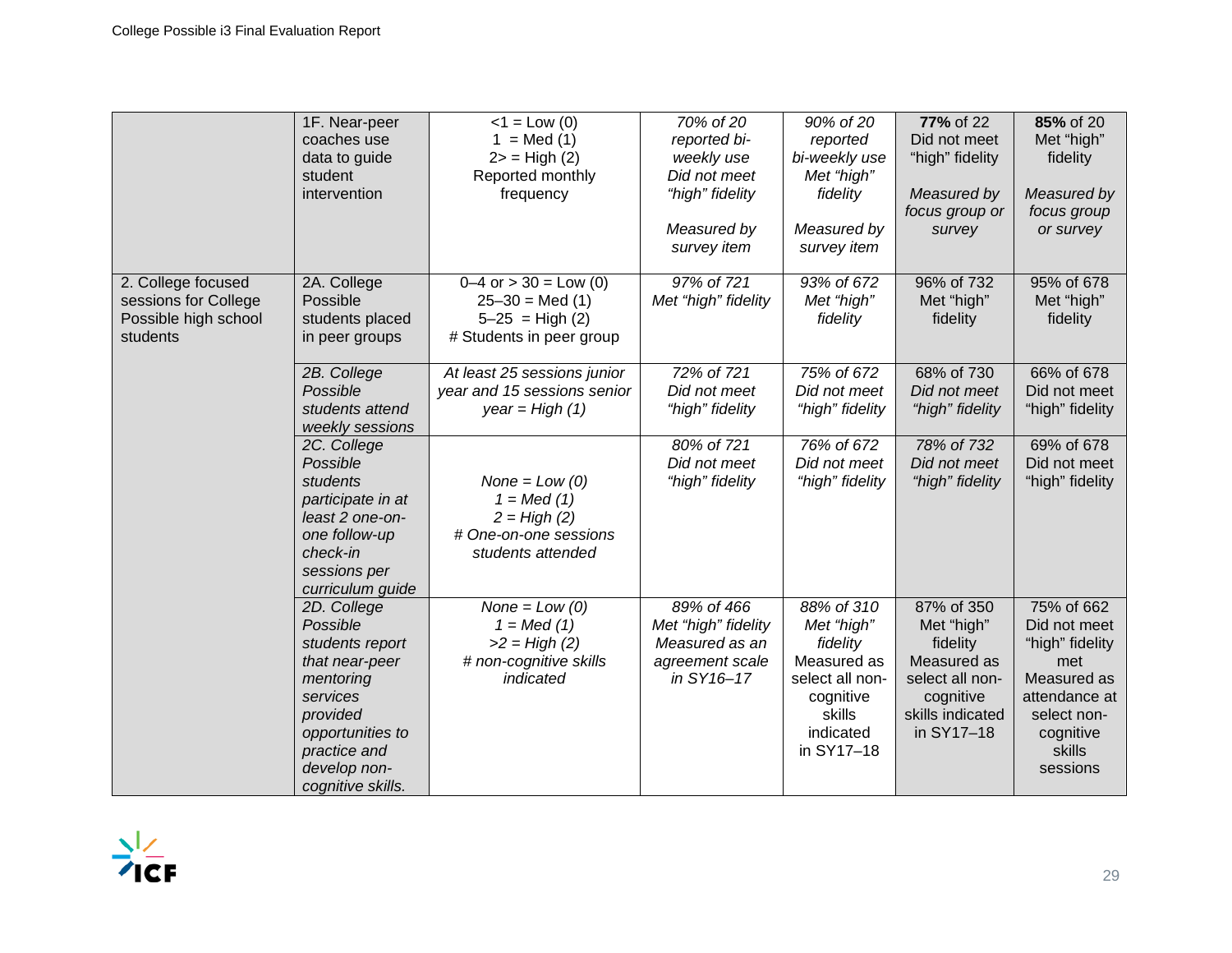## **4.3 Summary of Program Implementation Analysis**

The FOI study revealed that while the majority of the ten indicators were delivered with high fidelity during the final year, neither of the two KCs met the threshold for adequate implementation. Challenges with fidelity were more apparent during the first year and were later revised to consider number of sessions rather than percentages, reflecting more of site program scheduling. While these revisions were more representative of program realities, attendance was still not met with fidelity and participation during specific non-cognitive skills targeted sessions was not met with high fidelity, as measured during the final year. Another factor contributing to the low FOI in attendance may include data system changes that occurred in the final year, making it challenging for both coaches and staff to interpret attendance accurately. However, while the two indicators, 2C and 2D, relying on attendance data were not met with high fidelity, students reported positive achievement outcomes overall. Lastly, coaches' attendance at the necessary training events and provision of data as resource 1A, 1B, 1C, 1D were met with high fidelity, but the remaining indicators 1D and 1E related to the quality of support were not met with fidelity. Thus, while the training provided an overall framework and organization for coaches to provide the intervention, the specific needs of coach peer interaction and leadership support were not consistently delivered to coaches during this study.

# **IV. Discussion and Conclusions**

The findings from the REACH score analysis based on the confirmatory question showed the two-year program impact was relatively small (standardized effect of 0.12; statistically significant at *p*=0.05). While there was some suggestive subgroup variation, the overall program effect size may be related to the issue that FOI that was found lower than intended by the analysis of implementation data. Based on the findings of the implementation data analysis, lack of consistency in student attendance may have contributed to the result.

The subgroup analysis suggested that some subgroups had a slightly larger size of program impact. It is possible that the program impact may be stronger for subgroups that are high achieving. The ideal program effect would be the one that is achieved regardless of student characteristics or their level of achievement. Lack of consistency again may have been related as students more willing to participate in mentoring assistance may be the ones who were already motivated, compared to those who were unwilling.

There are a couple factors that may have contributed to the limited level of student level impact: (1) student peer group participation and (2) relevancy of coach training to local context.

The College Possible model was designed to guide students through all the key aspects of preparing for college during after-school sessions for two hours, twice per week. Over the course of their junior and senior years, students were to complete 320 hours of curriculum in a supportive group of college-bound peers. The junior year high school curriculum was designed to orient students to the college application process, provide extensive preparation for the ACT/SAT exam, introduce students to college life through campus tours, and allow time for students to apply for summer enrichment opportunities. The senior year high school curriculum

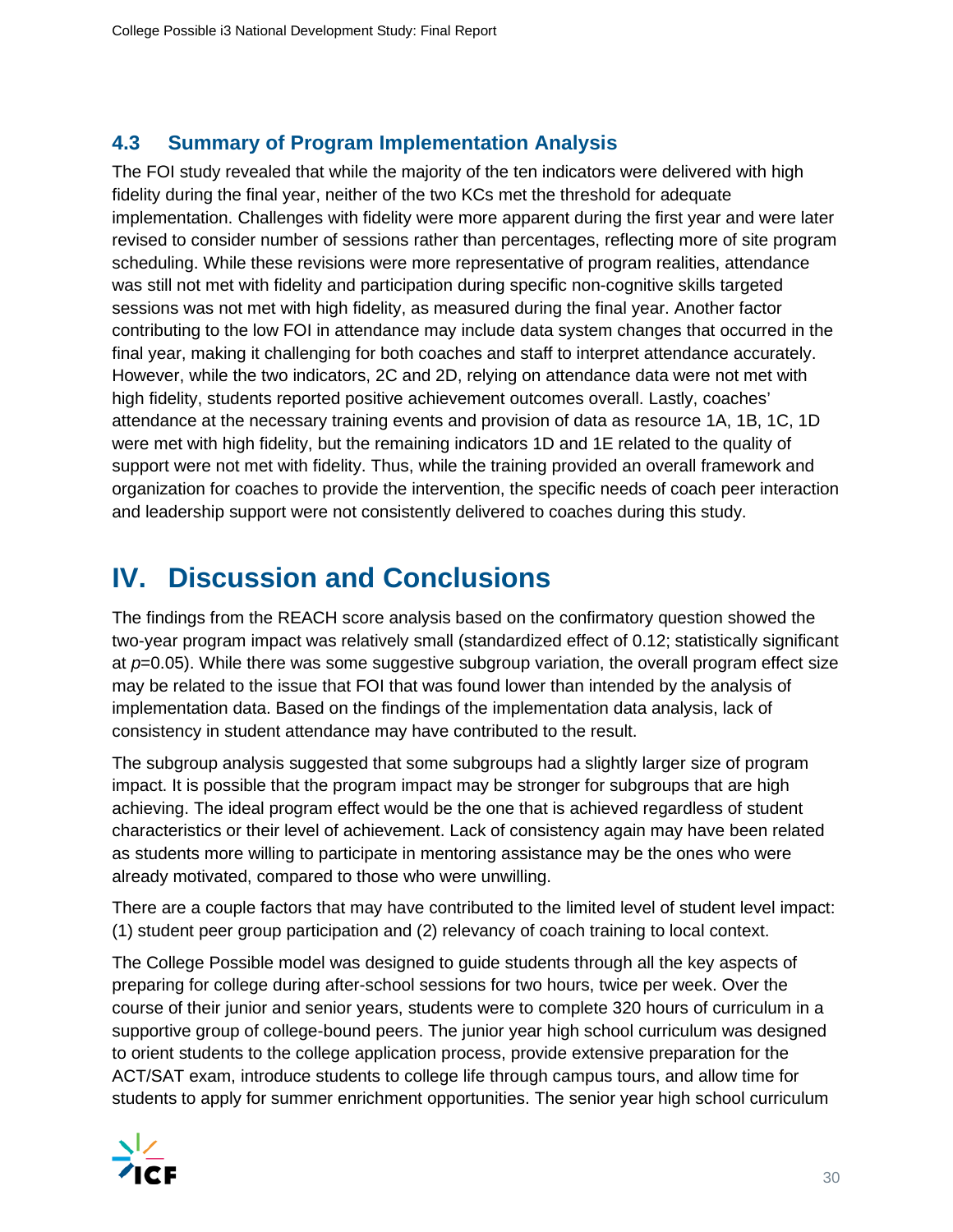led students through the college application process, assisted students in applying for financial aid and scholarships, and guided students through the transition to college.

Since fidelity relies on student engagement in the peer group sessions, it may be challenging for the program to fully implement the program model if there is a lack of consistency in attendance. Coaches recognized the scheduling conflicts that cohort juniors, and particularly cohort senior students, faced and replaced group sessions with one-on-one meet ups. However, this lack of attendance in the peer group sessions could be detrimental for overall program success. Based on participant interviews, students across both cohorts were enthusiastic about their accomplishments as part of the project, but many shared concerns over peer commitment to the program and how attendance was low. Although KC2 was not met with adequate fidelity due to overall student attendance, several focus groups conducted in the first and second year of the study confirmed the active student participants reported that the program exceeded their expectations.

Another factor that may have played a role in program impact was that coaches' preparation and training focused too much on national metrics related to college readiness rather than localized context and individual student planning. College Possible training components orientation and weekly sessions—were sometimes provided to coaches with limited regard to coach best practices in leveraging school resources and local community efforts to maximize reach. According to coaches, their preparation could be more effective if it capitalized on school and community relationships developed through College Possible presence in the school and implemented collaboratively. For example, while students were challenged by unique considerations of immigration laws, school violence, or parental absence, coaches could work more closely with school and community personnel to support exposure in targeted peer settings that may bring about change in non-cognitive skills—and higher program impact.

In considering areas for program improvement and further study, it is important to note that the small program impact on REACH scores was based on the two-year study intervention during junior and senior school years. If the mentoring was extended to earlier years, it is possible that the program effect, if cumulative, may be larger.

College Possible program leaders may also wish to review program implementation to see how the program effect can be more universal on students of different demographics. The inconsistency of program participation may be an area of improvement. A future study may examine students' program attendance itself as an intermediary outcome to achieve a better predictive understanding of who participates in the program and who does not. Students who are relatively high achieving in school seem to benefit more from the program intervention; however, a future analysis can address the issue of how to approach and involve low achieving students.

Based on the exploratory and descriptive analysis findings, the graduation rates were greater for the College Possible students. This finding is specific to the matched analysis sample and not generalizable to the wider student population. Still, this positive finding is consistent with College Possible's program goal. The study deserves replication based on a more rigorous analysis with refined data collection methods. The area of methodological improvement for a more reliable analysis would involve the data collection approach that reduces the inconsistency between school districts as to the definition of high school graduation. By tracking students from

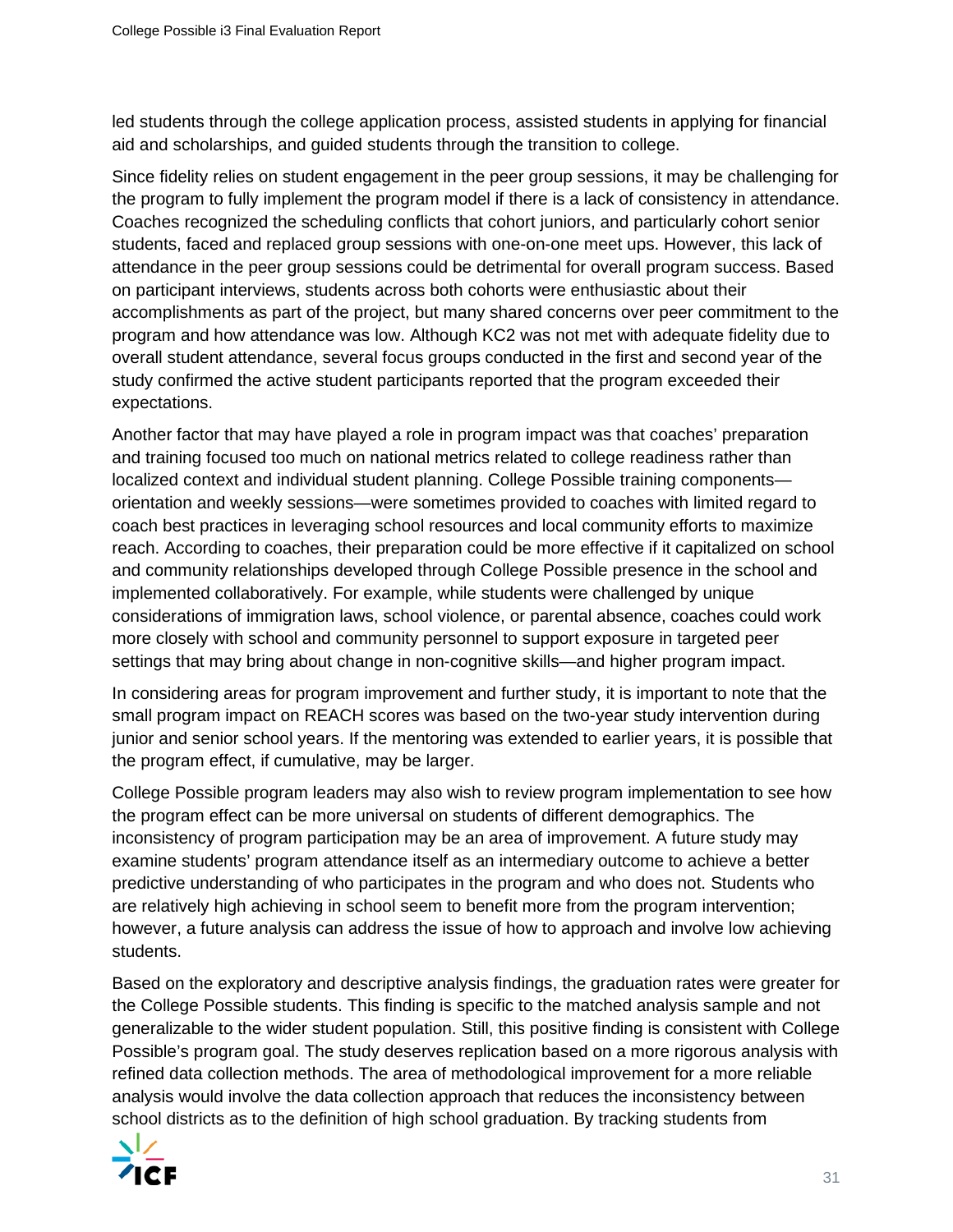freshman year and focusing on four-year graduation rates, the analysis will be able to achieve wider variation of graduation outcomes by schools and districts and the findings will be more reliable. Another approach would to study the proxy measures of high school graduation and college aspiration. The survey should include questions related to students' educational aspiration and plans.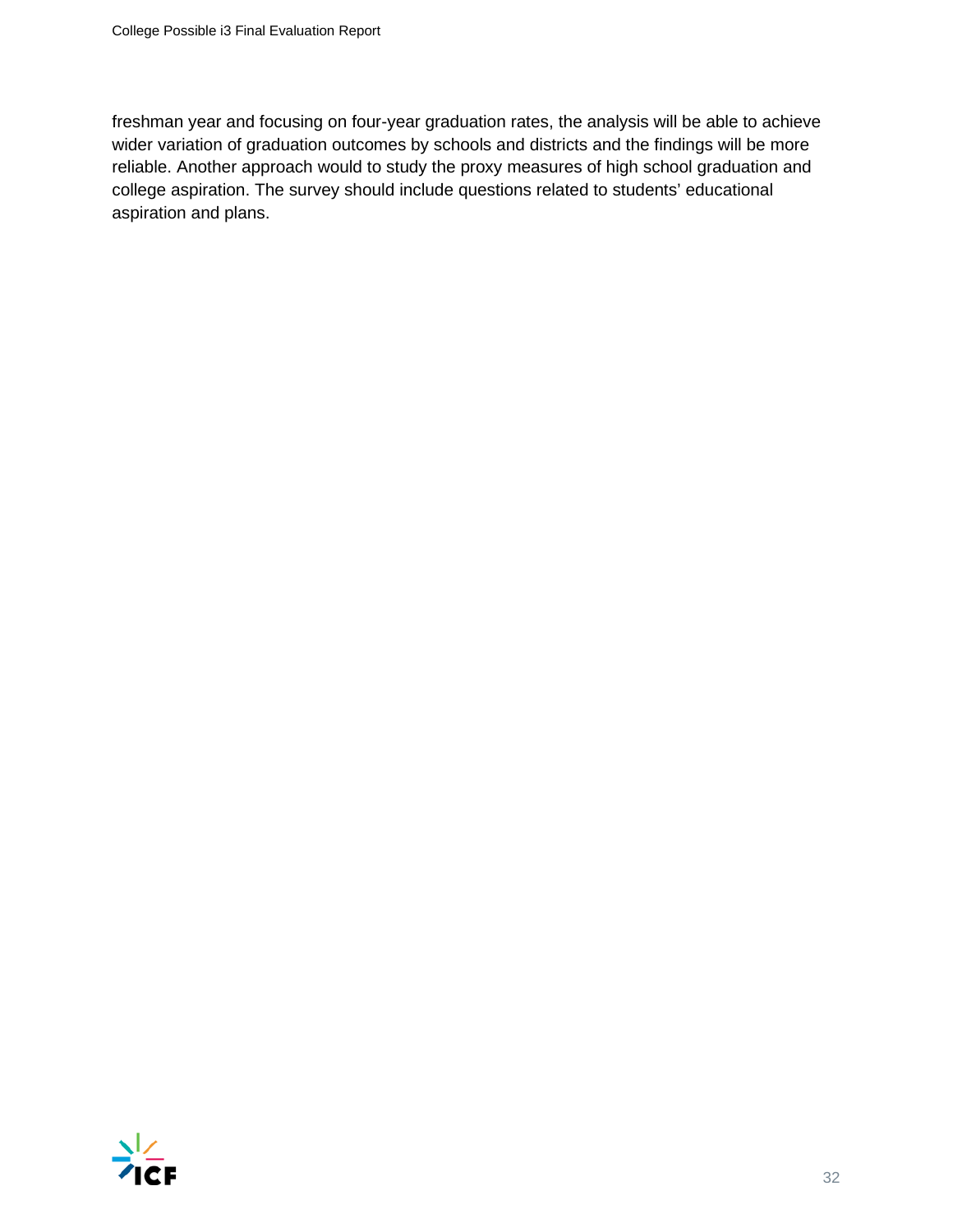# **V. References**

Avery, C. (2013). *Evaluation of the College Possible program: Results from a randomized controlled trial* (Working Paper 19562). Retrieved from National Bureau of Economic Research website at<https://www.nber.org/papers/w19562.pdf>

Cohen, Jacob. (1988). *Statistical power for the behavioral sciences* (2nd ed.). Hillsdale, NJ: Erlbaum.

ICF International. (2013). *Evaluation of College Possible postsecondary outcomes, 2007-2012.* Retrieved from College Possible website at [http://www.collegepossible.org/wp](http://www.collegepossible.org/wp-content/uploads/2017/01/3-evaluation_of_college_possible_postsecondary_outcomes_2007-2012_final_summary_report.pdf)[content/uploads/2017/01/3-evaluation\\_of\\_college\\_possible\\_postsecondary\\_outcomes\\_2007-](http://www.collegepossible.org/wp-content/uploads/2017/01/3-evaluation_of_college_possible_postsecondary_outcomes_2007-2012_final_summary_report.pdf) [2012\\_final\\_summary\\_report.pdf](http://www.collegepossible.org/wp-content/uploads/2017/01/3-evaluation_of_college_possible_postsecondary_outcomes_2007-2012_final_summary_report.pdf)

Lipsey, M. W., & Wilson, D. B. (2001). *Practical meta-analysis.* Thousand Oaks, CA: Sage Publications.

What Works Clearinghouse. (2017). *What Works Clearinghouse Standards Handbook Version 4.0.* Retrieved from

[https://ies.ed.gov/ncee/wwc/Docs/referenceresources/wwc\\_standards\\_handbook\\_v4.pdf](https://ies.ed.gov/ncee/wwc/Docs/referenceresources/wwc_standards_handbook_v4.pdf)

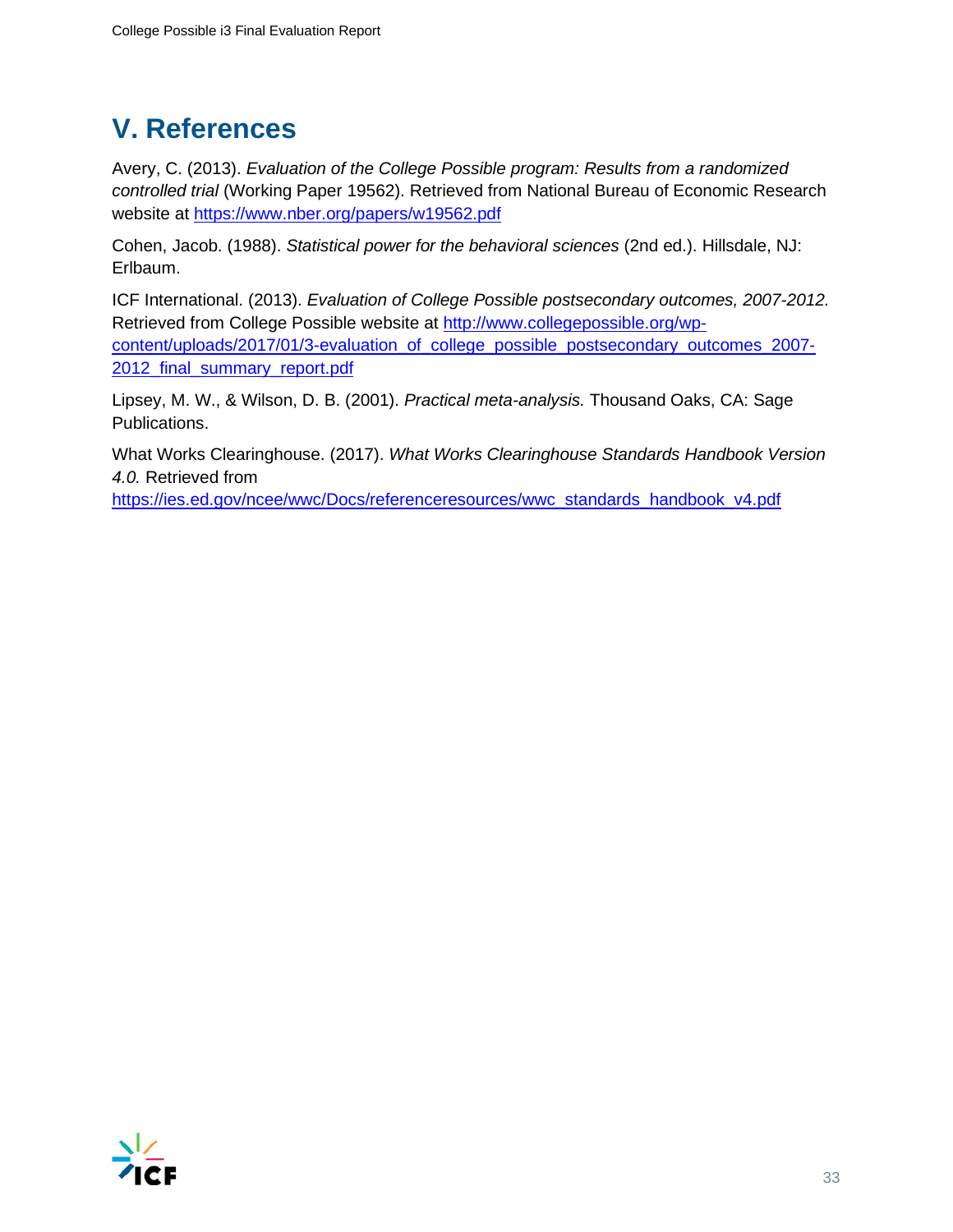# **Appendix A: Logic Model**



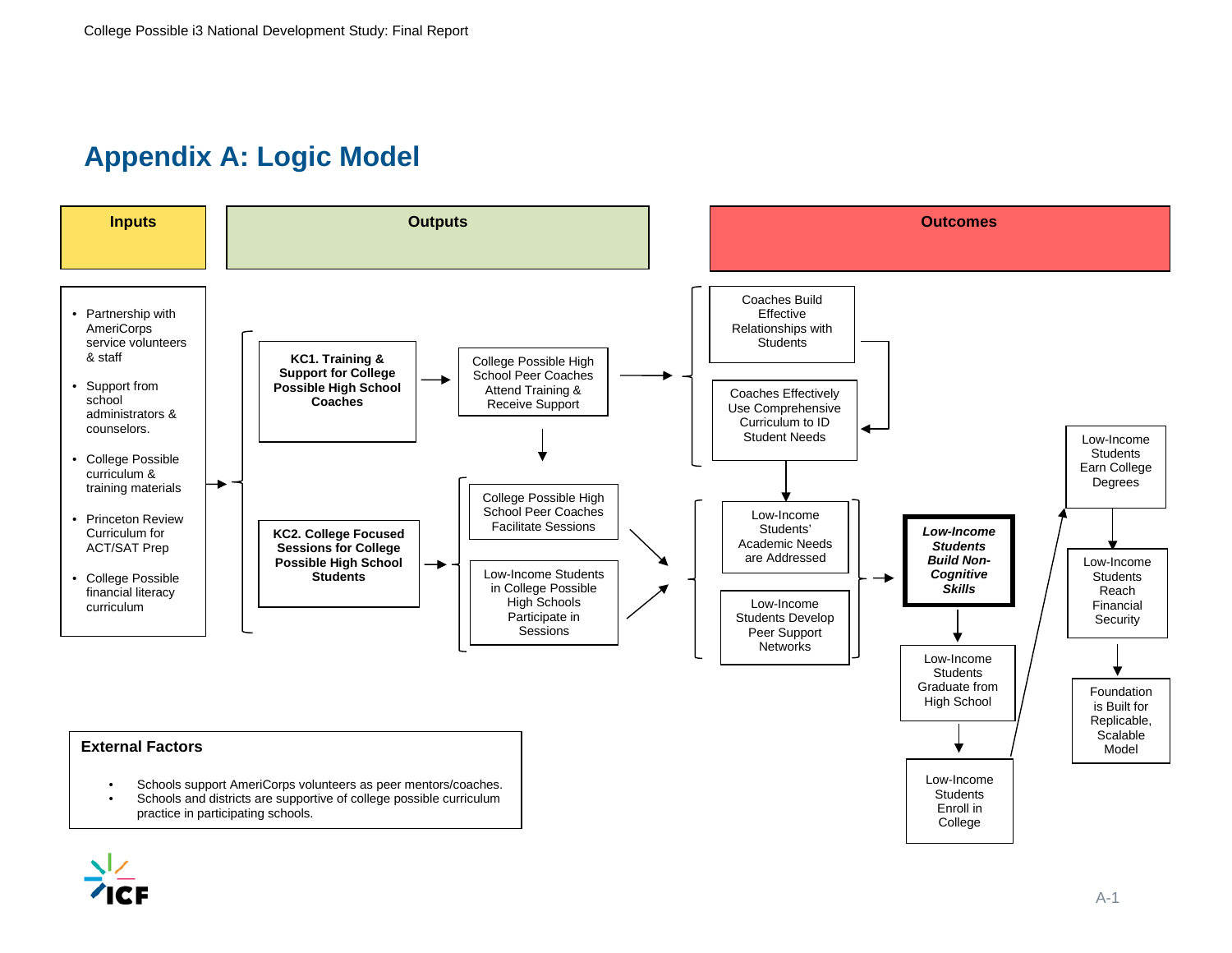# **Appendix B: Impact Study Tables**

#### **Table B1. Descriptive Statistics and Baseline Equivalence Analysis Results for the REACH Analysis Sample (Confirmatory**

| <b>Analysis)</b>                        |             |                     |                  |           |                   |           |                                                                            |                   |                         |  |  |  |
|-----------------------------------------|-------------|---------------------|------------------|-----------|-------------------|-----------|----------------------------------------------------------------------------|-------------------|-------------------------|--|--|--|
|                                         |             | <b>Total sample</b> | <b>Treatment</b> |           | <b>Comparison</b> |           |                                                                            |                   |                         |  |  |  |
|                                         |             | $(n=1250)$          | group (n=625)    |           | $group(n=625)$    |           | <b>Group Mean Difference</b><br><b>WWC Baseline</b><br><b>Standardized</b> |                   |                         |  |  |  |
|                                         | <b>Mean</b> | <b>SD</b>           | <b>Mean</b>      | <b>SD</b> | <b>Mean</b>       | <b>SD</b> | <b>Difference</b>                                                          | <b>Difference</b> | <b>Equivalence Test</b> |  |  |  |
| <b>Post-test REACH scores</b>           | 3.75        | 0.52                | 3.78             | 0.53      | 3.71              | 0.51      | 0.07                                                                       | 0.13              | N/A                     |  |  |  |
| <b>Treatment</b>                        | 0.50        | 0.50                | 1.00             | 0.00      | 0.00              | 0.00      | 1.00                                                                       | N/A               | N/A                     |  |  |  |
| <b>Pre-test REACH scores (centered)</b> | 0.00        | 0.53                | 0.00             | 0.51      | 0.00              | 0.55      | 0.00                                                                       | 0.01              | A                       |  |  |  |
| <b>Pre-test REACH scores (original)</b> | 3.73        | 0.53                | 3.73             | 0.51      | 3.73              | 0.55      | 0.00                                                                       | 0.01              | A                       |  |  |  |
| <b>Cohort 2 student</b>                 | 0.43        | 0.49                | 0.43             | 0.50      | 0.43              | 0.50      | 0.00                                                                       | 0.00              | Α                       |  |  |  |
| <b>Baseline GPA (z-score)</b>           | 0.35        | 0.76                | 0.40             | 0.72      | 0.30              | 0.80      | 0.10                                                                       | 0.13              | B                       |  |  |  |
| <b>Disadvantage status</b>              | 0.84        | 0.37                | 0.84             | 0.37      | 0.84              | 0.37      | 0.00                                                                       | 0.00              | A                       |  |  |  |
| <b>Male</b>                             | 0.41        | 0.49                | 0.40             | 0.49      | 0.41              | 0.49      | $-0.01$                                                                    | $-0.01$           | A                       |  |  |  |
| <b>Black</b>                            | 0.27        | 0.44                | 0.27             | 0.44      | 0.28              | 0.50      | $-0.01$                                                                    | $-0.05$           | A                       |  |  |  |
| <b>Hispanic</b>                         | 0.27        | 0.44                | 0.27             | 0.44      | 0.28              | 0.50      | $-0.01$                                                                    | $-0.05$           | A                       |  |  |  |
| Asian                                   | 0.39        | 0.49                | 0.39             | 0.49      | 0.38              | 0.50      | 0.01                                                                       | 0.07              | B                       |  |  |  |
| Other race group                        | 0.01        | 0.12                | 0.01             | 0.12      | 0.00              | 0.10      | 0.01                                                                       | 1.23              | $\mathsf{C}$            |  |  |  |
| <b>White</b>                            | 0.06        | 0.24                | 0.06             | 0.24      | 0.07              | 0.30      | $-0.01$                                                                    | $-0.19$           | Α                       |  |  |  |
| <b>Columbia Heights</b>                 | 0.06        | 0.23                | 0.06             | 0.23      | 0.06              | 0.23      | 0.00                                                                       | 0.00              | A                       |  |  |  |
| <b>Milwaukee</b>                        | 0.24        | 0.43                | 0.24             | 0.43      | 0.24              | 0.43      | 0.00                                                                       | 0.00              | A                       |  |  |  |
| <b>Minneapolis</b>                      | 0.07        | 0.26                | 0.07             | 0.26      | 0.07              | 0.26      | 0.00                                                                       | 0.00              | A                       |  |  |  |
| Omaha                                   | 0.24        | 0.43                | 0.24             | 0.43      | 0.24              | 0.43      | 0.00                                                                       | 0.00              | A                       |  |  |  |
| <b>Park Rose</b>                        | 0.03        | 0.16                | 0.03             | 0.16      | 0.03              | 0.16      | 0.00                                                                       | 0.00              | A                       |  |  |  |
| Philadelphia                            | 0.01        | 0.08                | 0.01             | 0.08      | 0.01              | 0.08      | 0.00                                                                       | 0.00              | A                       |  |  |  |
| St. Paul                                | 0.36        | 0.48                | 0.36             | 0.48      | 0.36              | 0.48      | 0.00                                                                       | 0.00              | $\overline{A}$          |  |  |  |

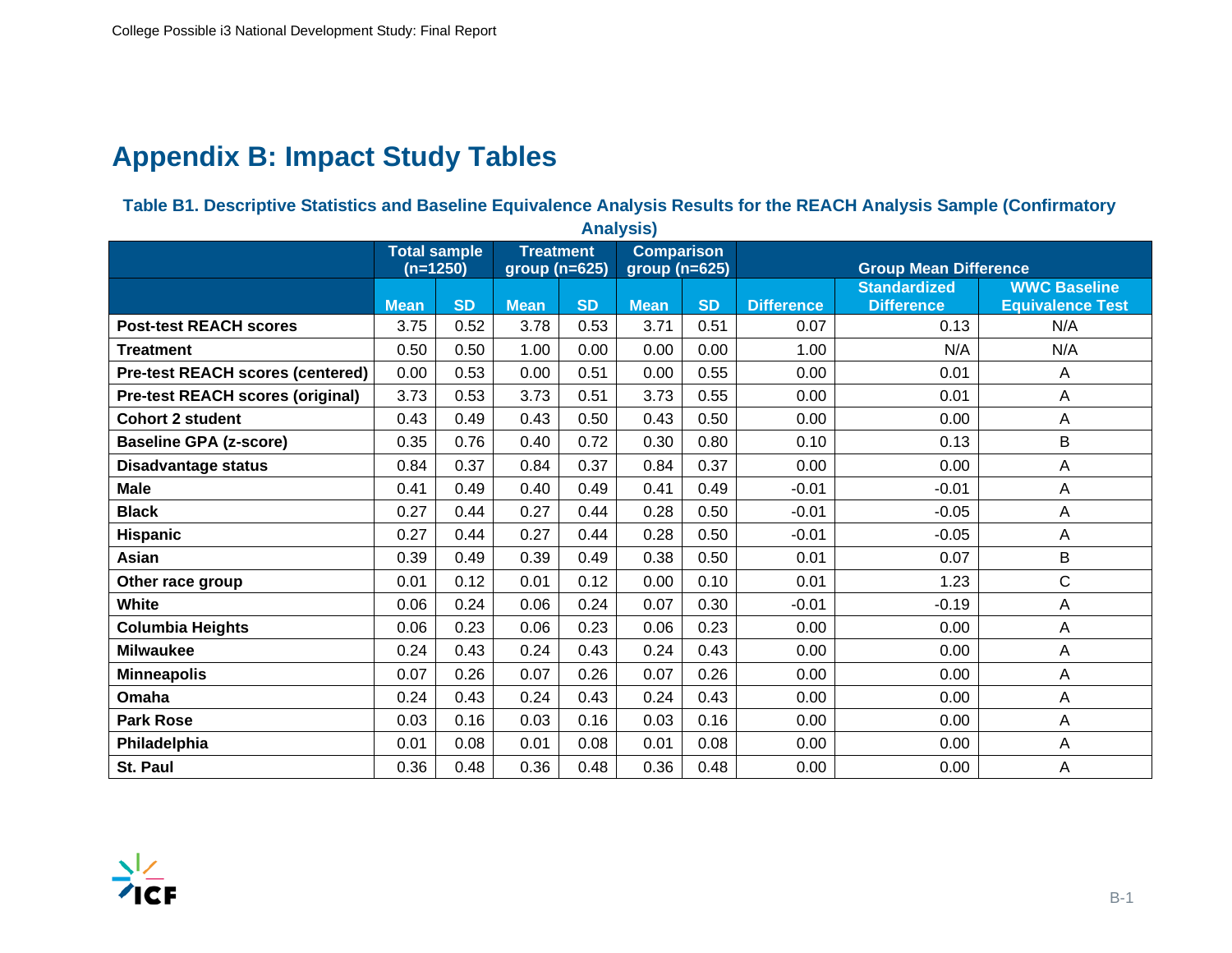Note: Standardized difference was derived as Hedge's *d* for continuous variables and as Cox's index for binary variables (the same algorithms described in the WWC documentation were used; see [https://ies.ed.gov/ncee/wwc/Docs/OnlineTraining/wwc\\_training\\_m3.pdf\)](https://ies.ed.gov/ncee/wwc/Docs/OnlineTraining/wwc_training_m3.pdf). Final column indicates A if the absolute value of standardized difference was smaller than 0.05, B if smaller than 0.25. WWC states that if B, the final statistical model should include the predictors to adjust for the pre-test differences. If greater than 0.25, the dataset fails a WWC baseline equivalence test. The proportion of other race group received C; however, the difference is trivial in real numbers (2 students in the treatment group; 15 students in the comparison group out of the sample of 1,250) and this is not a crucial variable in the predicative model.

#### **Table B2. Ad-Hoc Analysis: Results of the Hierarchical Linear Modeling (HLM) Analysis for Cohort 1 and Cohort 2 Combined Sample – with Subgroups Defined by Cohort and Treatment Status Explicitly Modeled (n=1250)**

| <b>Predictors</b>         | <b>Estimate</b> | <b>Std. Error</b> | p-value | Sig.       | <b>Standardized Estimates</b> |
|---------------------------|-----------------|-------------------|---------|------------|-------------------------------|
| Intercept                 | 3.66            | 0.06              | < .0001 | $***$      | $-0.17$                       |
| Cohort 1 Comparison       | 0               |                   |         | $\star$    | 0.00                          |
| <b>Cohort 1 Treatment</b> | 0.06            | 0.03              | 0.05    | $\tilde{}$ | 0.12                          |
| Cohort 2 Comparison       | $-0.04$         | 0.03              | 0.19    |            | $-0.09$                       |
| <b>Cohort 2 Treatment</b> | 0.02            | 0.03              | 0.57    |            | 0.04                          |
| Pre-test REACH (centered) | 0.56            | 0.02              | < .0001 | $***$      | 1.08                          |
| Baseline GPA (z-score)    | 0.06            | 0.02              | 0.00    | $***$      | 0.11                          |
| Disadvantage status       | $-0.03$         | 0.03              | 0.33    |            | $-0.06$                       |
| Male                      | 0.02            | 0.02              | 0.32    |            | 0.05                          |
| <b>Black</b>              | 0.17            | 0.06              | 0.00    | $***$      | 0.33                          |
| Hispanic                  | 0.08            | 0.06              | 0.15    |            | 0.16                          |
| Asian                     | 0.04            | 0.06              | 0.45    |            | 0.08                          |
| Other race group          | 0.08            | 0.11              | 0.49    |            | 0.15                          |
| Columbia Heights          | 0.11            | 0.07              | 0.11    |            | 0.21                          |
| Milwaukee                 | $-0.05$         | 0.04              | 0.27    |            | $-0.09$                       |
| Minneapolis               | $-0.01$         | 0.06              | 0.92    |            | $-0.01$                       |
| Omaha                     | $-0.02$         | 0.04              | 0.66    |            | $-0.04$                       |
| Park Rose                 | 0.13            | 0.08              | 0.11    |            | 0.26                          |
| Philadelphia              | 0.13            | 0.15              | 0.39    |            | 0.25                          |

Notes: Statistical significance (2-tailed):~ if *p*<.10, \**p<*.05, \*\* *p<*.01, \*\*\* *p<*.001.

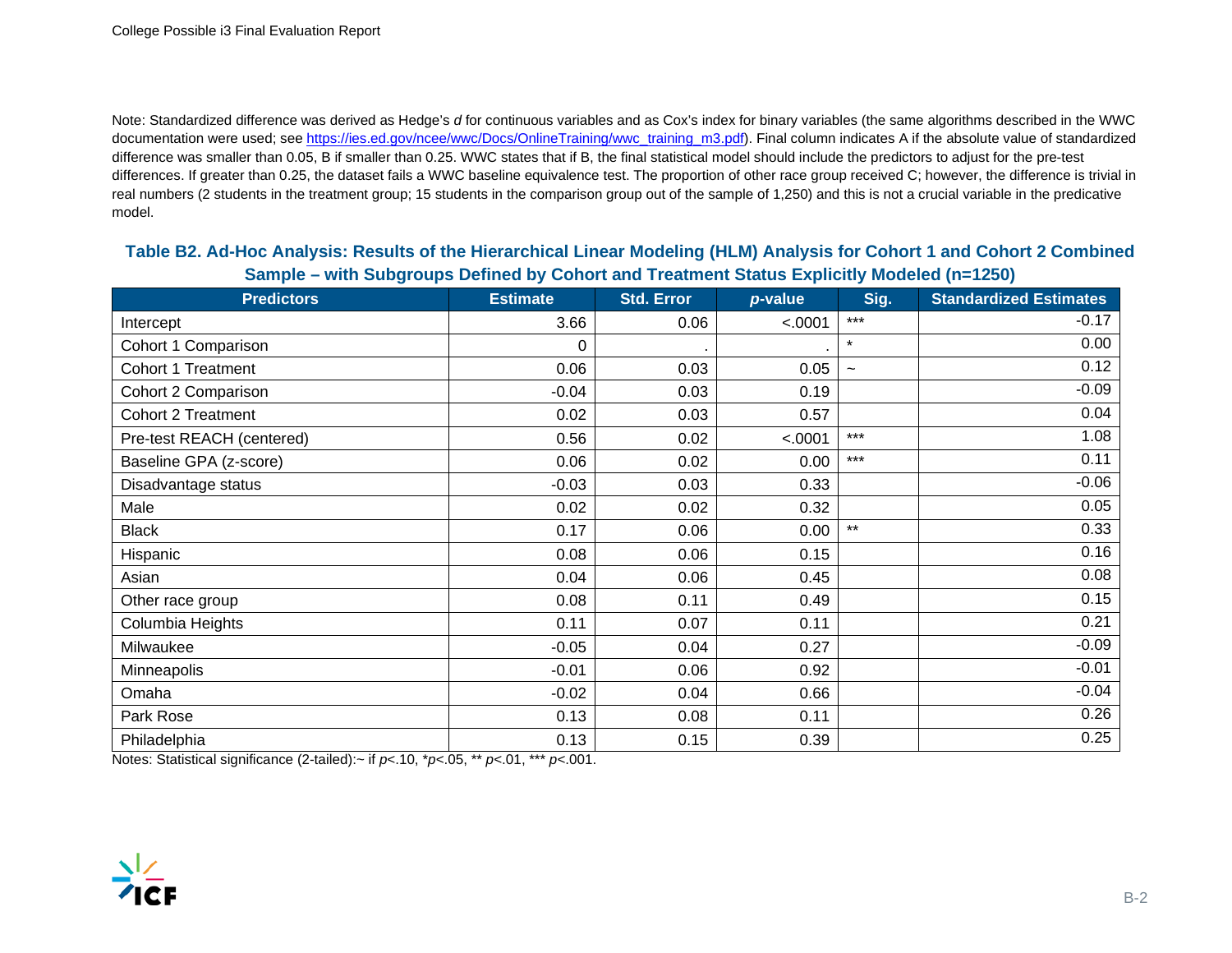| (EXPIVIALUI Y MIIAIYSIS)                |                                             |           |                                              |           |                                               |           |                              |                                          |                                                |  |
|-----------------------------------------|---------------------------------------------|-----------|----------------------------------------------|-----------|-----------------------------------------------|-----------|------------------------------|------------------------------------------|------------------------------------------------|--|
|                                         | <b>Total</b><br><b>Sample</b><br>$(n=2048)$ |           | <b>Treatment</b><br><b>Group</b><br>(n=1024) |           | <b>Comparison</b><br><b>Group</b><br>(n=1024) |           | <b>Group Mean Difference</b> |                                          |                                                |  |
| <b>Variables</b>                        | <b>Mean</b>                                 | <b>SD</b> | <b>Mean</b>                                  | <b>SD</b> | <b>Mean</b>                                   | <b>SD</b> |                              | <b>Standardized</b><br><b>Difference</b> | <b>WWC Baseline</b><br><b>Equivalence test</b> |  |
| <b>Graduated</b>                        | 0.95                                        | 0.21      | 0.98                                         | 0.13      | 0.93                                          | 0.26      | 0.05                         | 0.91                                     | N/A                                            |  |
| <b>Treatment</b>                        | 0.50                                        | 0.50      | 1.00                                         | 0.00      | 0.00                                          | 0.00      | 0.50                         | N/A                                      | N/A                                            |  |
| <b>Pre-test REACH scores (original)</b> | 3.73                                        | 0.53      | 3.74                                         | 0.52      | 3.73                                          | 0.55      | 0.01                         | 0.01                                     | A                                              |  |
| <b>Cohort 2 student</b>                 | 0.50                                        | 0.50      | 0.50                                         | 0.50      | 0.50                                          | 0.50      | 0.00                         | 0.00                                     | A                                              |  |
| <b>Baseline GPA (z-score)</b>           | 0.00                                        | 1.00      | 0.03                                         | 0.98      | $-0.03$                                       | 1.02      | 0.06                         | 0.06                                     | B                                              |  |
| <b>Disadvantage status</b>              | 0.83                                        | 0.37      | 0.84                                         | 0.36      | 0.83                                          | 0.38      | 0.01<br>0.07                 |                                          | B                                              |  |
| <b>Male</b>                             | 0.41                                        | 0.49      | 0.4                                          | 0.49      | 0.41                                          | 0.49      | $-0.01$<br>$-0.03$           |                                          | Α                                              |  |
| <b>Black</b>                            | 0.31                                        | 0.46      | 0.31                                         | 0.46      | 0.32                                          | 0.46      | $-0.01$                      | $-0.02$                                  | A                                              |  |
| <b>Hispanic</b>                         | 0.27                                        | 0.45      | 0.27                                         | 0.44      | 0.28                                          | 0.45      | $-0.01$                      | $-0.05$                                  | A                                              |  |
| Asian                                   | 0.35                                        | 0.48      | 0.36                                         | 0.48      | 0.34                                          | 0.47      | 0.02                         | 0.06                                     | В                                              |  |
| Other race group                        | 0.01                                        | 0.11      | 0.02                                         | 0.13      | 0.00                                          | 0.07      | 0.02                         | 0.78                                     | C                                              |  |
| <b>White</b>                            | 0.05                                        | 0.23      | 0.05                                         | 0.22      | 0.06                                          | 0.24      | $-0.01$                      | $-0.14$                                  | B                                              |  |
| Columbia Heights                        | 0.06                                        | 0.24      | 0.06                                         | 0.24      | 0.06                                          | 0.24      | 0.00                         | 0.00                                     | A                                              |  |
| <b>Milwaukee</b>                        | 0.25                                        | 0.43      | 0.25                                         | 0.43      | 0.25                                          | 0.43      | 0.00                         | 0.00                                     | A                                              |  |
| <b>Minneapolis</b>                      | 0.08                                        | 0.28      | 0.08                                         | 0.28      | 0.08                                          | 0.28      | 0.00                         | 0.00                                     | Α                                              |  |
| Omaha                                   | 0.23                                        | 0.42      | 0.23                                         | 0.42      | 0.23                                          | 0.42      | 0.00                         | 0.00                                     | Α                                              |  |
| <b>Park Rose</b>                        | 0.02                                        | 0.14      | 0.02                                         | 0.14      | 0.02                                          | 0.14      | 0.00                         | 0.00                                     | A                                              |  |
| Philadelphia                            | 0.02                                        | 0.13      | 0.02                                         | 0.13      | 0.02                                          | 0.13      | 0.00                         | 0.00                                     | Α                                              |  |
| St. Paul                                | 0.34                                        | 0.47      | 0.34                                         | 0.47      | 0.34                                          | 0.47      | 0.00                         | 0.00                                     | A                                              |  |

#### **Table B3. Descriptive Statistics and Baseline Equivalence Analysis Results for the High School Outcome Graduation Sample (Exploratory Analysis)**

Note: Standardized difference was derived as Hedge's d for continuous variables and as Cox's index for binary variables (the same algorithms described in the WWC documentation were used; see [https://ies.ed.gov/ncee/wwc/Docs/OnlineTraining/wwc\\_training\\_m3.pdf\)](https://ies.ed.gov/ncee/wwc/Docs/OnlineTraining/wwc_training_m3.pdf). Final column indicates A if the absolute value of standardized difference was smaller than 0.05, B if smaller than 0.25. WWC states that if B, the final statistical model should include the predictors to adjust for the pre-test differences. If greater than 0.25, the dataset fails a WWC baseline equivalence test. The proportion of other race group received C; however, the difference is trivial in real numbers (5 students in the treatment group; 18 students in the comparison group out of the sample of 2,048) and this is not a crucial variable in the predicative model.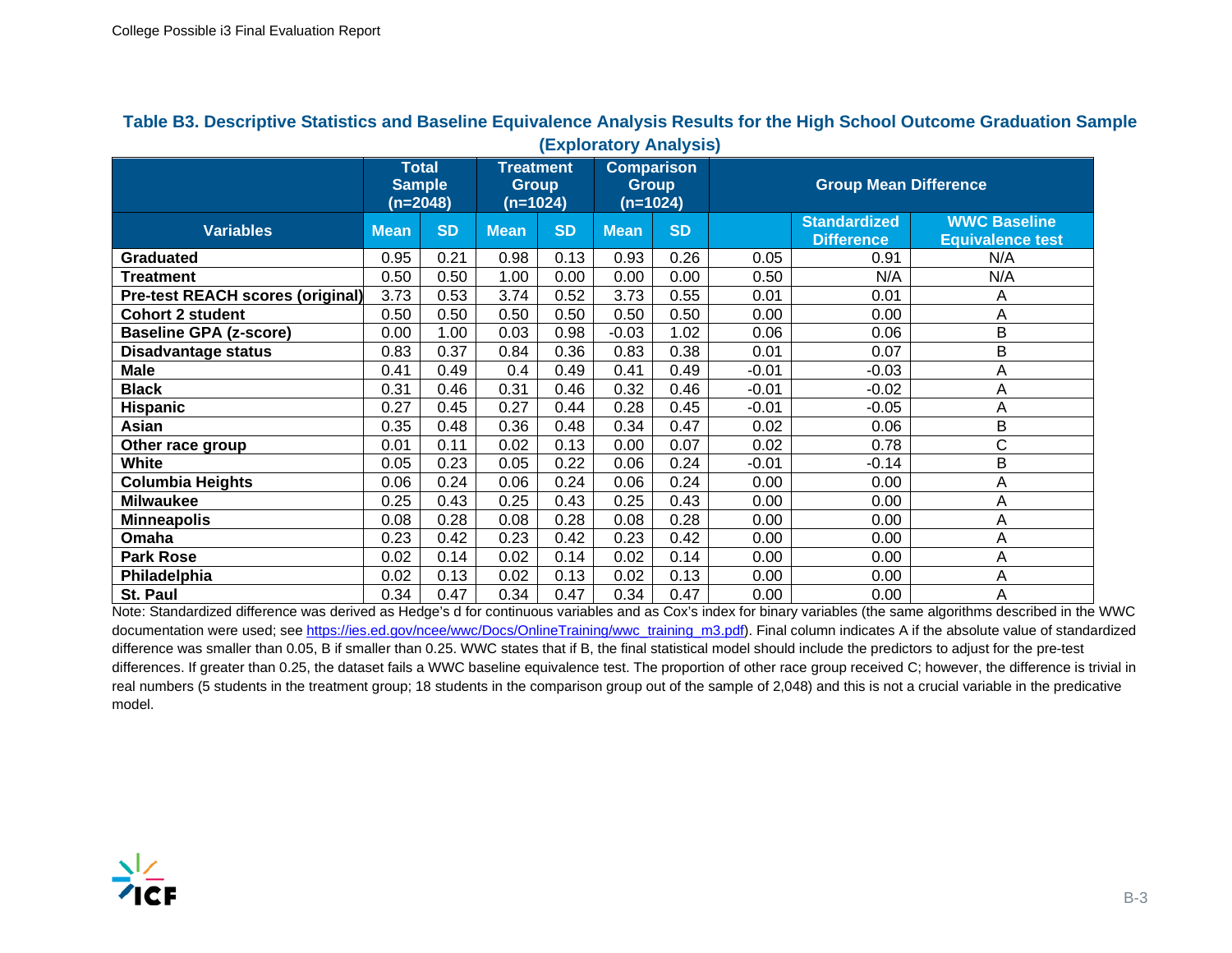| <b>Question</b>                                                                             | <b>Response Options</b>                 |
|---------------------------------------------------------------------------------------------|-----------------------------------------|
|                                                                                             | Strongly disagree                       |
| How much do you agree or disagree with the following?                                       | <b>Disagree</b>                         |
| I can get smarter by working hard.                                                          | <b>Somewhat Disagree</b>                |
| I am inspired by the example the adults in my school set for me.                            | Somewhat Agree                          |
| I work hard on all assignments even if they won't affect my grade.                          | Agree                                   |
| I am certain I can master the skills taught in school this year.                            | <b>Strongly Agree</b>                   |
| How much are the following like you?                                                        | Not at all like me                      |
| I can focus my attention on the things that matter.                                         | A little like me                        |
| organize my time so I can focus on school.                                                  | Somewhat like me                        |
| stay positive even when I'm facing challenges.                                              | Mostly like me                          |
| I try to develop my interests and talents by practicing and working on them.                | Very much like me                       |
| I have interests and talents that I really enjoy spending my time on                        |                                         |
|                                                                                             | Strongly disagree                       |
| How much do you agree or disagree with the following?                                       | <b>Disagree</b>                         |
| If I make a plan, I can usually make it work out.                                           | <b>Somewhat Disagree</b>                |
| My main reason for working hard in school is to learn new knowledge and skills.             | Somewhat Agree                          |
| How well I do in school depends more on how hard I work than on how naturally smart I am.   | Agree                                   |
| The adults in my school and I respect one another's point of view                           | <b>Strongly Agree</b>                   |
|                                                                                             | Never                                   |
| How often do you talk about your interests and talents with  --                             | About once a month                      |
| other students in your classes?                                                             | About 2-3 times a month                 |
| your parents or guardians?                                                                  | Almost once a week                      |
| a teacher or other adult at your school (such as a coach, counselor)?                       | More than once a week                   |
| How well do each of the following describe the adults in your school?                       |                                         |
| The adults in my school treat me like I am important and valued.                            | Not at all like the adults in my school |
| The adults in my school have high expectations for me.                                      | A little like                           |
| The adults in my school help me learn from my mistakes.                                     | Somewhat like                           |
| The adults in my school value my ideas and opinions.                                        | Mostly like                             |
| The adults in my school give me useful advice.                                              | Very much like                          |
| The adults in my school try to find out what I am interested in.                            |                                         |
|                                                                                             | Not at all true                         |
|                                                                                             | A little true                           |
| Think about a time when you did something really challenging when working on something that | Somewhat true                           |
| interest you. With that experience in mind, how true is the following statement?            | Mostly true                             |
| It gave me confidence that I could tackle other hard challenges                             | Very true                               |
| How much are the following like you?                                                        | Not at all like me                      |
| I set goals that are actually possible for me to reach.                                     | A little like me                        |

### **Table B4. REACH Survey Items for College Possible Study (item n.=28)**

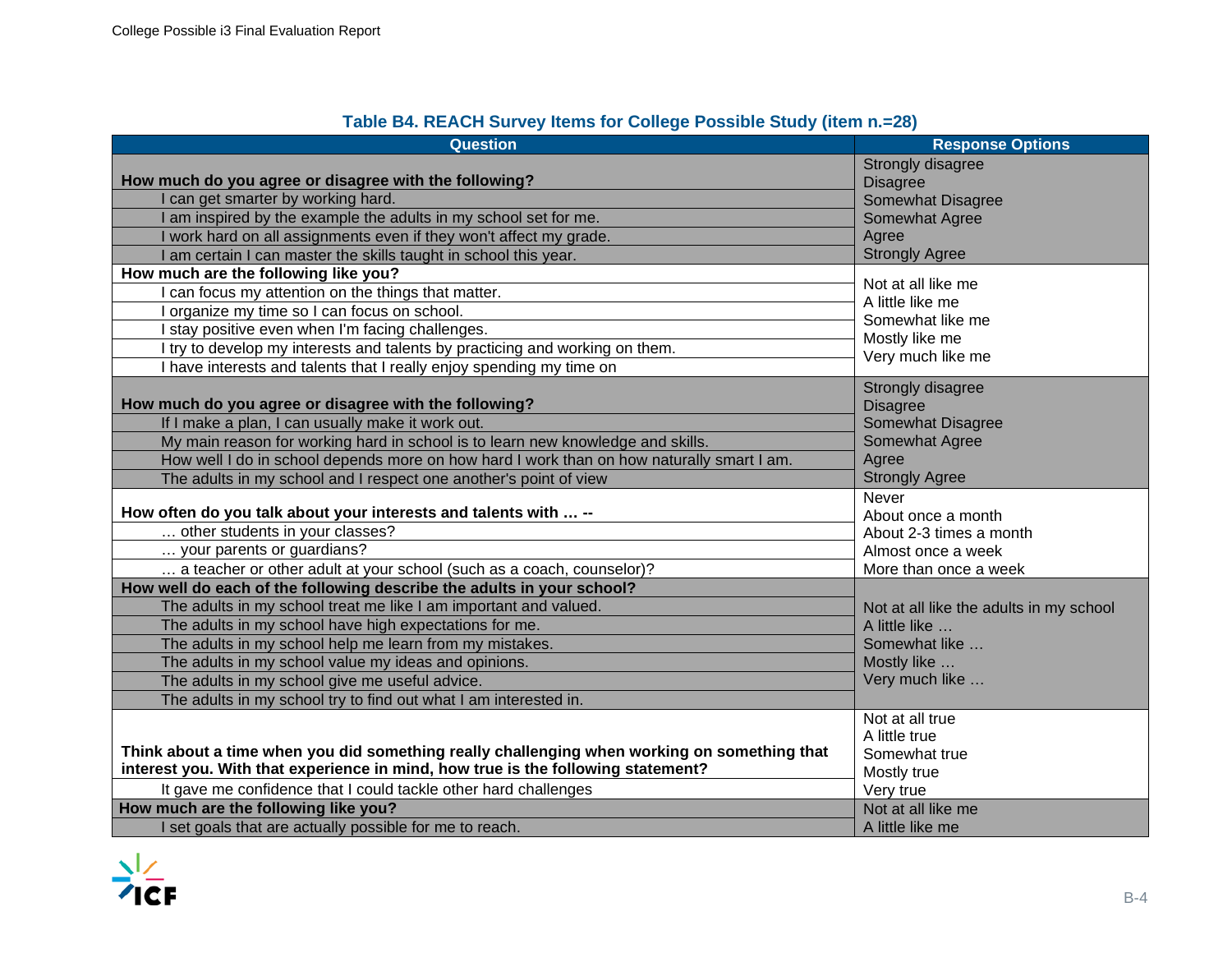| I have plans for my future.                                   | Somewhat like me  |
|---------------------------------------------------------------|-------------------|
| I don't give up when things get tough.                        | Mostly like me    |
| I can list specific goals I want to achieve in the next year. | Very much like me |
| I try to imagine the person I want to be in the future.       |                   |

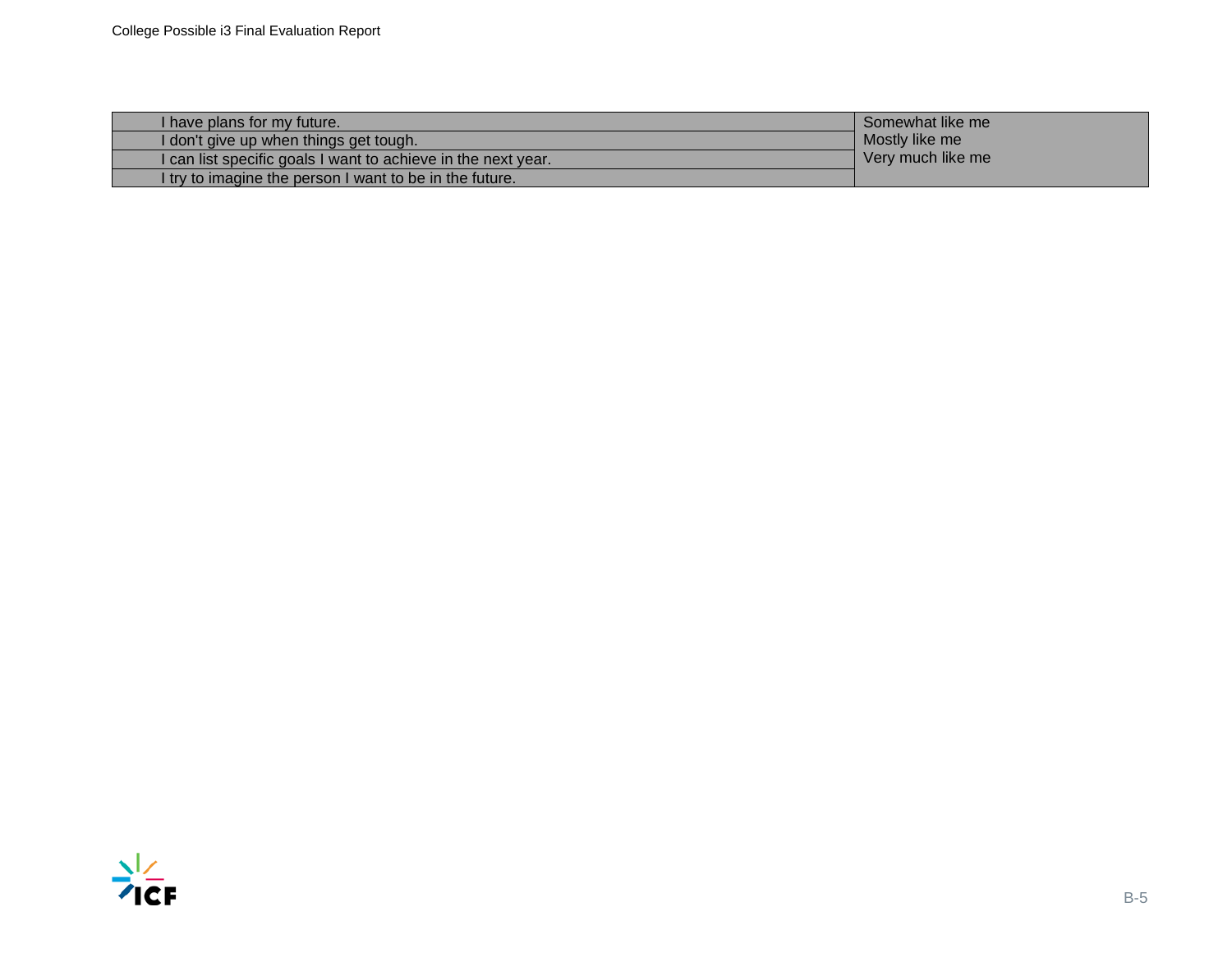# **Appendix C: Implementation Study Tables**

**Key Components in the Logic Model Definition of High Implementation Definition of "implementation with fidelity" at program level Cohort 1 Reporting Year 1 (2017-18) On Data Collected 2016-17 and 2017-18 Cohort 2 Reporting Year 2 (2018-19) On Data Collected 2017-18 and 2018-19 No. of Years with "high" implementation Implementation with fidelity for Reporting year No. of Years with "high" implementation Implementation with fidelity for Reporting year** KC1 – Training and support of CP coaches Calculation based on 6 indicators (#1A through #1F) at the end of each year of implementation 81 – 100% of coaches have "high" implementation at the end of each year  $2 = high$  N/A 1 = low No = low KC2 – College focused sessions for CP high school students Calculation based on 4 indicators (#2A through #2D) at the end of each year of implementation 81 – 100% of students received college-focused sessions with "high" implementation at the end of each year  $0 = low$   $N/A$   $0 = low$   $No = low$ 

#### **Table C1. Reporting Sample-Level Component Fidelity Scores by Key Component (KC)**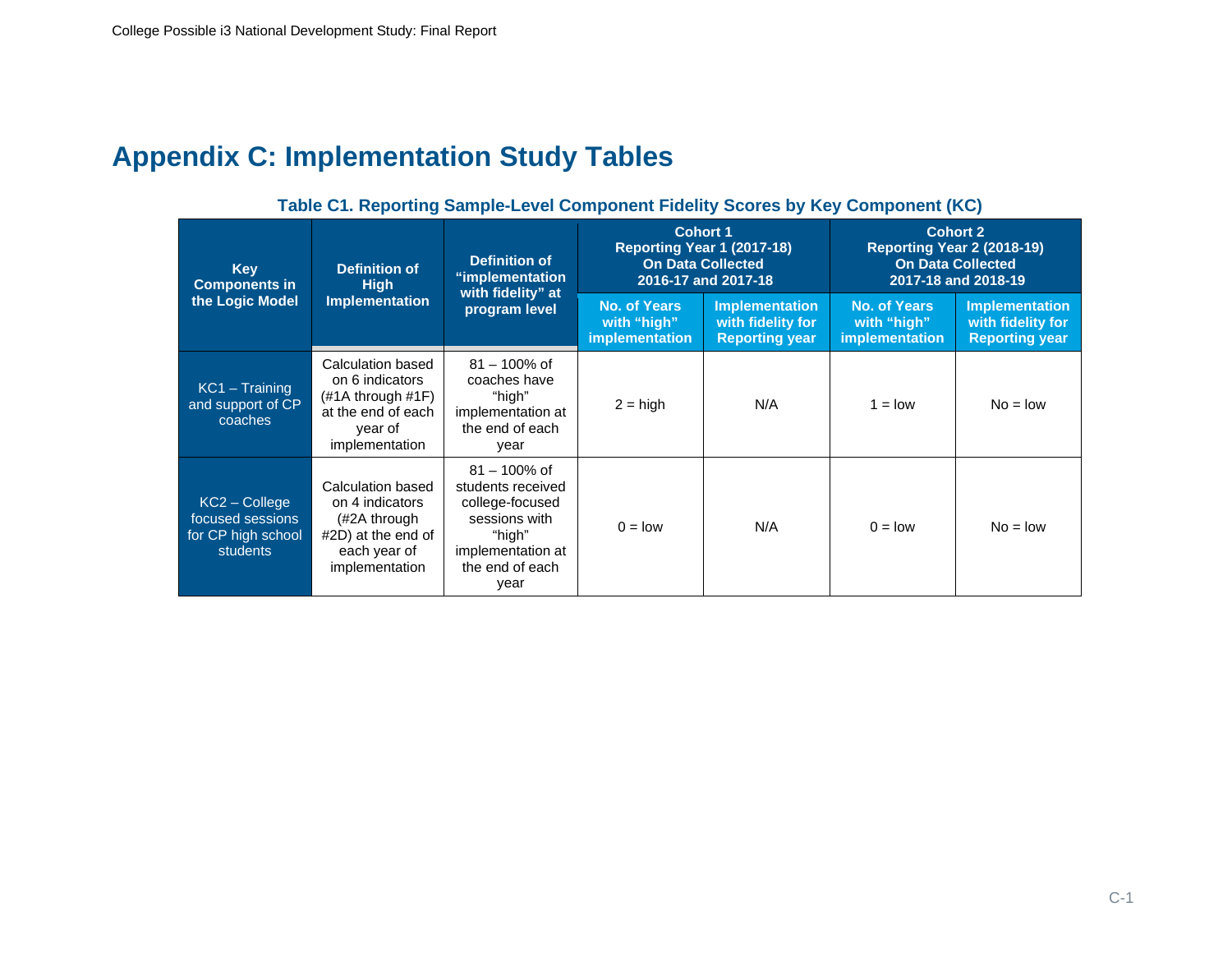|                                                                                          |                                                                                                      |                                       |                                                                        |                                                                       | Table UZ. Fluenty of implementation indicators and Scores for Key Component T (KUT)                                                                         |                                                                     |                                                                                                              |                                                                                                                         |                                                         |                                                            |
|------------------------------------------------------------------------------------------|------------------------------------------------------------------------------------------------------|---------------------------------------|------------------------------------------------------------------------|-----------------------------------------------------------------------|-------------------------------------------------------------------------------------------------------------------------------------------------------------|---------------------------------------------------------------------|--------------------------------------------------------------------------------------------------------------|-------------------------------------------------------------------------------------------------------------------------|---------------------------------------------------------|------------------------------------------------------------|
| <b>Indicators</b>                                                                        | <b>Definition</b>                                                                                    | <b>Unit of</b><br>implem-<br>entation | <b>Data</b><br>Source(s)                                               | <b>Data</b><br><b>Collection</b><br>(who,<br>when)                    | <b>Score for levels of</b><br>implementation at unit<br>level                                                                                               | <b>Threshold for</b><br>adequate<br>implementation<br>at unit level | <b>Roll-up to</b><br>next higher<br>level if<br>needed<br>(score and<br>threshold):<br><b>Indicate level</b> | <b>Roll-up to</b><br>program level<br>(score and<br>threshold for<br>adequate<br>implementatio<br>n at sample<br>level) | <b>Expected</b><br>sample<br>for<br>fidelity<br>measure | <b>Expected</b><br>years of<br>fidelity<br>measure<br>ment |
|                                                                                          |                                                                                                      |                                       | Key Component 1 (KC1): Training and support for CP High School Coaches |                                                                       |                                                                                                                                                             |                                                                     |                                                                                                              |                                                                                                                         |                                                         |                                                            |
| #1A.<br>Coaches<br>are<br>assigned a<br>caseload of<br>Grade 11<br>students.             | Each of the<br>19 near<br>peer<br>coaches<br>will be<br>assigned<br>between 20<br>and 40<br>students | Coach                                 | Administrativ<br>e records<br>maintained<br>by CP                      | CP staff will<br>submit to<br>ICF on<br>December<br>1 of each<br>year | # of Students assigned to<br>Coaches<br>0 (low) = $0-9$ or $>40$<br>1 (moderate) = $10-19$<br>students<br>$2(high) = 20-40$ students                        | High<br>implementation at<br>coach level $=$<br>score of "2"        |                                                                                                              |                                                                                                                         |                                                         |                                                            |
| #1B. Near<br>peer<br>coaches<br>receive<br>annual two-<br>part training<br>orientation   | Coaches<br>will receive<br>required<br>two-part<br>training<br>orientation                           | Coach                                 | Attendance<br>records<br>collected at<br>training by<br>CP staff       | CP staff will<br>submit to<br>ICF on<br>December<br>1 of each<br>year | # of Trainings received by<br>Coaches<br>$0$ (low) = receive no<br>training<br>1 (med) – receive 1 part<br>training<br>2 (high)= receive 2 part<br>training | High<br>implementation at<br>coach $level =$<br>score of "2"        |                                                                                                              |                                                                                                                         |                                                         |                                                            |
| #1C. Near<br>peer<br>coaches<br>attend<br>weekly<br>meetings<br>with their<br>colleagues | Coaches<br>attend 30<br>weekly<br>meetings<br>with other<br>coaches<br>during<br>school-<br>year     | Coach                                 | CP staff will<br>collect<br>weekly sign<br>in sheets                   | CP staff will<br>submit to<br>ICF on July<br>30 of each<br>year       | # Sessions attended for<br>coach<br>$0$ (low) = $0 - 18$ meetings<br>1 (moderate) = $19 - 24$<br>meetings<br>$2(high) = 25$ or more<br>meetings             | High<br>implementation at<br>coach $level =$<br>score of "2"        |                                                                                                              |                                                                                                                         |                                                         |                                                            |
| #1D. Near<br>peer<br>coaches<br>receive<br>adequate                                      | Coaches<br>report<br>training<br>adequately<br>prepared                                              | Coach                                 | CP staff will<br>use a coach<br>feedback<br>survey                     | CP staff will<br>submit to<br>ICF on July<br>30 of each<br>year       | Coach either agrees or<br>strongly agrees (4 or 5)<br>that training provided<br>adequate support<br>$0$ (low) = 1-2                                         | High<br>implementation at<br>coach level $=$<br>score of "2"        |                                                                                                              |                                                                                                                         |                                                         |                                                            |

### **Table C2. Fidelity of Implementation Indicators and Scores for Key Component 1 (KC1)**

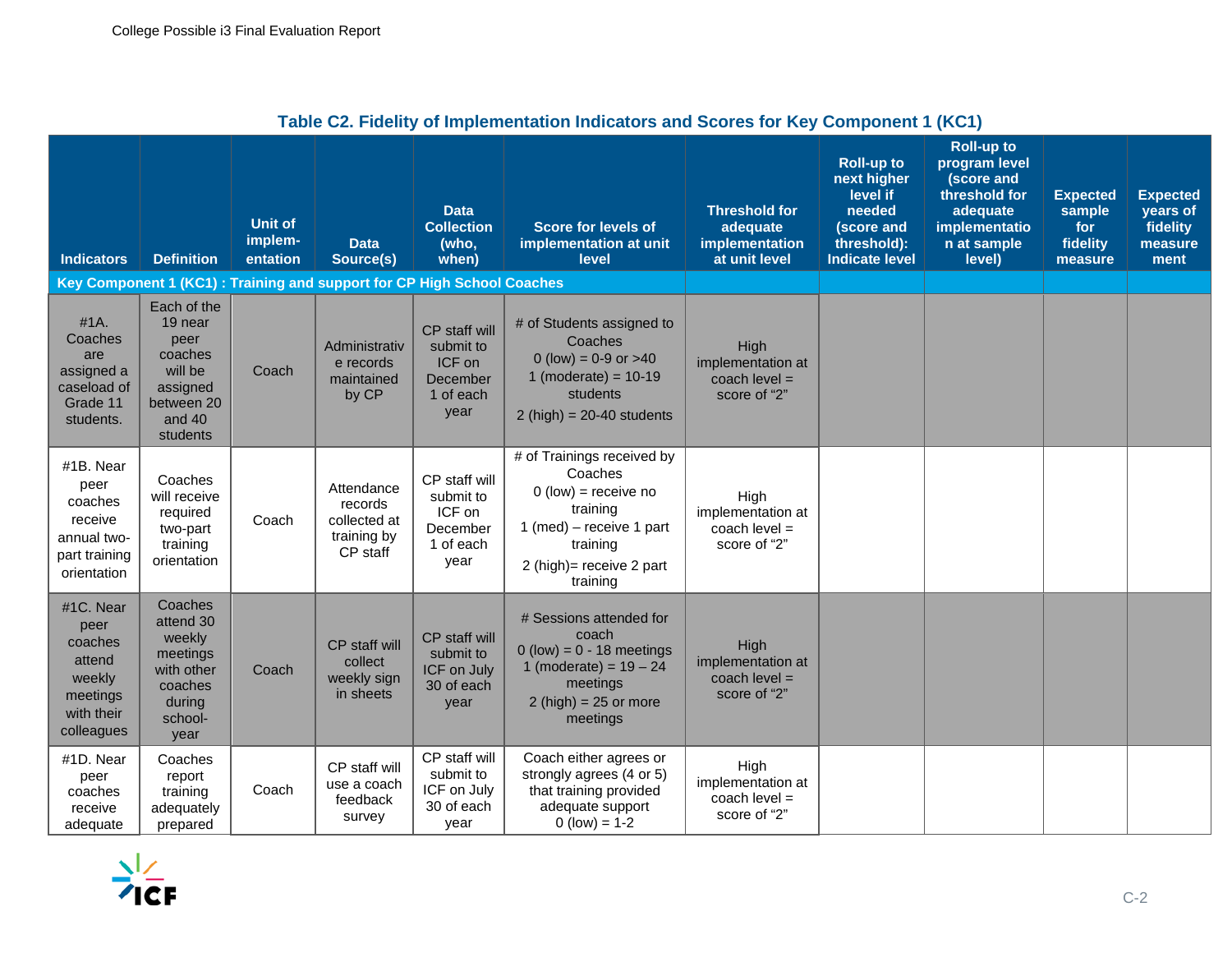| <b>Indicators</b>                                                                               | <b>Definition</b>                                                                                          | <b>Unit of</b><br>implem-<br>entation | <b>Data</b><br>Source(s)                                                    | <b>Data</b><br><b>Collection</b><br>(who,<br>when)              | <b>Score for levels of</b><br>implementation at unit<br>level                                                                                                                           | <b>Threshold for</b><br>adequate<br>implementation<br>at unit level | <b>Roll-up to</b><br>next higher<br>level if<br>needed<br>(score and<br>threshold):<br><b>Indicate level</b> | <b>Roll-up to</b><br>program level<br>(score and<br>threshold for<br>adequate<br>implementatio<br>n at sample<br>level) | <b>Expected</b><br>sample<br>for<br>fidelity<br>measure                      | <b>Expected</b><br>years of<br>fidelity<br>measure<br>ment |
|-------------------------------------------------------------------------------------------------|------------------------------------------------------------------------------------------------------------|---------------------------------------|-----------------------------------------------------------------------------|-----------------------------------------------------------------|-----------------------------------------------------------------------------------------------------------------------------------------------------------------------------------------|---------------------------------------------------------------------|--------------------------------------------------------------------------------------------------------------|-------------------------------------------------------------------------------------------------------------------------|------------------------------------------------------------------------------|------------------------------------------------------------|
| support to<br>serve<br>students.                                                                | them to<br>serve<br>students.                                                                              |                                       | collected<br>annually                                                       |                                                                 | 1 (moderate) = $3$<br>2 (high) = $4-5$                                                                                                                                                  |                                                                     |                                                                                                              |                                                                                                                         |                                                                              |                                                            |
| #1E. Near<br>peer<br>coaches<br>share<br>resources<br>and<br>develop<br>effective<br>strategies | Coaches<br>report<br>meaningful<br>interaction<br>with their<br>colleagues<br>during<br>weekly<br>meetings | Coach                                 | CP staff will<br>use a coach<br>feedback<br>survey<br>collected<br>annually | CP staff will<br>submit to<br>ICF on July<br>30 of each<br>year | Coach either agrees or<br>strongly agrees (4 or 5)<br>that meeting provided<br>opportunities for<br>meaningful interaction<br>$0$ (low) = 1-2<br>1 (moderate) = $3$<br>2 (high) = $4-5$ | High<br>implementation at<br>coach level $=$<br>score of "2"        |                                                                                                              |                                                                                                                         |                                                                              |                                                            |
| #1F. Near<br>peer<br>coaches<br>use data to<br>guide<br>student<br>intervention                 | Coaches<br>report using<br>data bi-<br>weekly to<br>guide<br>student<br>intervention<br>s                  | Coach                                 | CP staff will<br>use a coach<br>feedback<br>survey<br>collected<br>annually | CP staff will<br>submit to<br>ICF on July<br>30 of each<br>vear | # times coaches reported<br>data use<br>$0$ (low) = Less than once<br>per month<br>1 (moderate) = Once per<br>month<br>$2(high) = Twice$ or more<br>per month                           | High<br>implementation at<br>coach level $=$<br>score of "2"        |                                                                                                              |                                                                                                                         |                                                                              |                                                            |
| All<br>indicators<br>Component<br>1 Scoring<br>(Year 1)                                         |                                                                                                            |                                       |                                                                             |                                                                 | Year 1: Component<br>Indicator &<br><b>Implementation Score</b><br>Indicator<br>Implementation<br>< 8<br>$0 = Low$<br>$8 - 10$<br>$1 = Med$<br>$11 - 12$<br>$2 = High$                  | Coach-level:<br>"High"<br>implementation<br>$score = 12$            |                                                                                                              | Program-level:<br>At least 81% of<br>near-peer<br>coaches in<br>sample have<br>"High"<br>implementation                 | All<br>coaches<br>employed<br>to<br>implement<br>interventio<br>$\mathsf{n}$ | 2016-17<br>(Cohort 1)<br>2017-18<br>(Cohort 2)             |
| All<br>indicators<br>Component<br>1 Scoring                                                     |                                                                                                            |                                       |                                                                             |                                                                 | Year 2: Component<br>Indicator &<br><b>Implementation Score</b>                                                                                                                         | Coach-level:<br>"High"<br>implementation<br>$score = 12$            |                                                                                                              | Program-level:<br>At least 81% of<br>near-peer<br>coaches in                                                            | All<br>coaches<br>employed<br>to                                             | 2017-18<br>(Cohort 1),<br>2018-19<br>(Cohort 2)            |

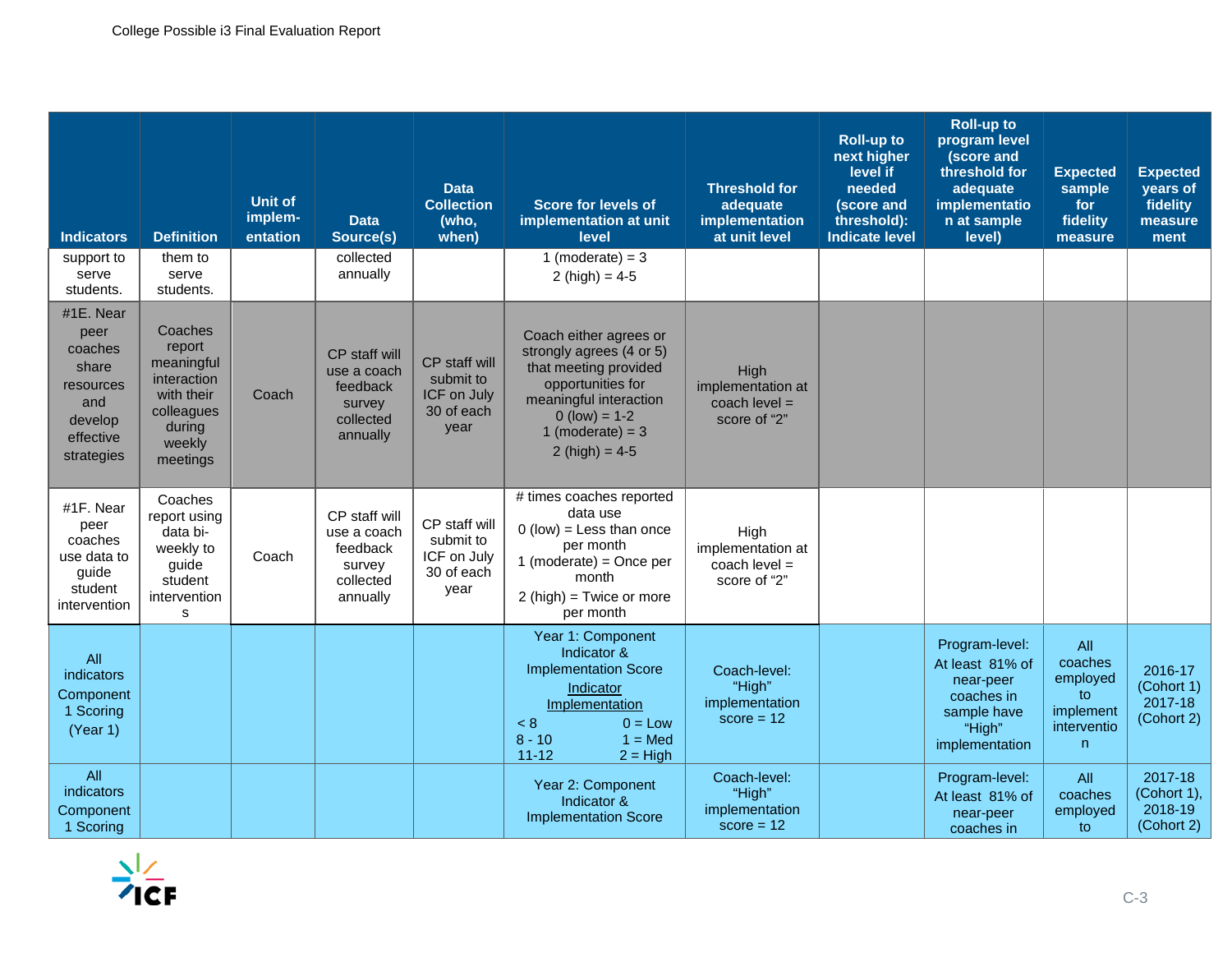| <b>Indicators</b> | <b>Definition</b> | Unit of<br>implem-<br>entation | <b>Data</b><br>Source(s) | <b>Data</b><br><b>Collection</b><br>(who,<br>when) | Score for levels of<br>implementation at unit<br>level                                               | <b>Threshold for</b><br>adequate<br>implementation<br>at unit level | <b>Roll-up to</b><br>next higher<br>level if<br>needed<br>(score and<br>threshold):<br><b>Indicate level</b> | <b>Roll-up to</b><br>program level<br>(score and<br>threshold for<br>adequate<br>implementatio<br>n at sample<br>level) | <b>Expected</b><br>sample<br>for<br>fidelity<br>measure | <b>Expected</b><br>years of<br>fidelity<br>measure<br>ment |
|-------------------|-------------------|--------------------------------|--------------------------|----------------------------------------------------|------------------------------------------------------------------------------------------------------|---------------------------------------------------------------------|--------------------------------------------------------------------------------------------------------------|-------------------------------------------------------------------------------------------------------------------------|---------------------------------------------------------|------------------------------------------------------------|
| (Year 2)          |                   |                                |                          |                                                    | Indicator<br>Implementation<br>$0 = Low$<br>- ≺8<br>$8 - 10$<br>$1 = Med$<br>$2 = High$<br>$11 - 12$ |                                                                     |                                                                                                              | sample have<br>"High"<br>implementation                                                                                 | implement<br>interventio<br>$\mathsf{n}$                |                                                            |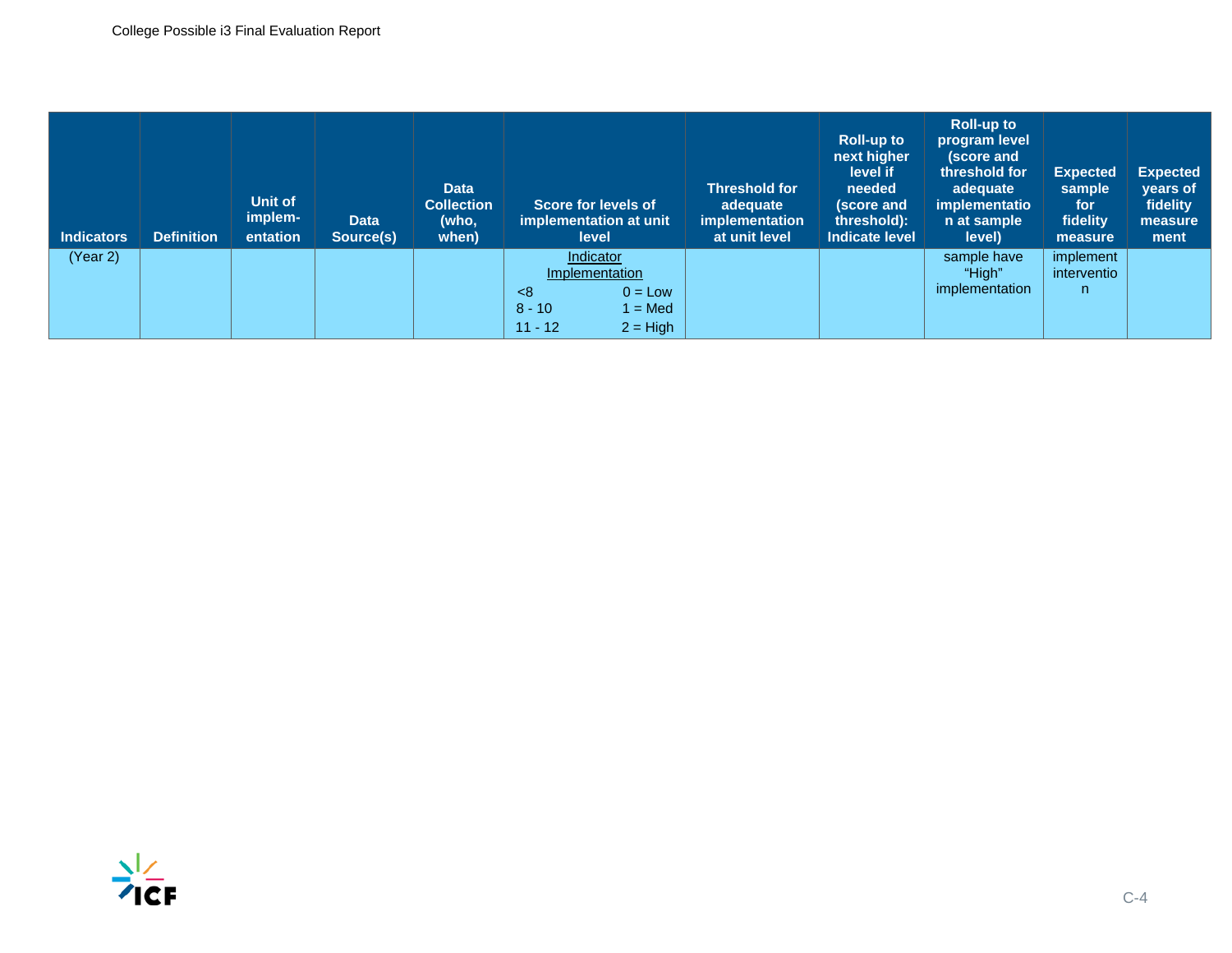| Table G3. Fluenty of implementation muitators and Scores for Key Component Z (KGZ) |                                                                                                                                                     |                                       |                                                                |                                                                       |                                                                                                                                               |                                                                     |                                                                                                              |                                                                                                                     |                                                         |                                                            |
|------------------------------------------------------------------------------------|-----------------------------------------------------------------------------------------------------------------------------------------------------|---------------------------------------|----------------------------------------------------------------|-----------------------------------------------------------------------|-----------------------------------------------------------------------------------------------------------------------------------------------|---------------------------------------------------------------------|--------------------------------------------------------------------------------------------------------------|---------------------------------------------------------------------------------------------------------------------|---------------------------------------------------------|------------------------------------------------------------|
| <b>Indicators</b>                                                                  | <b>Definition</b>                                                                                                                                   | <b>Unit of</b><br>implem-<br>entation | <b>Data</b><br>Source(s)                                       | <b>Data</b><br><b>Collection</b><br>(who,<br>when)                    | <b>Score for levels of</b><br>implementation at unit<br>level                                                                                 | <b>Threshold for</b><br>adequate<br>implementation<br>at unit level | <b>Roll-up to</b><br>next higher<br>level if<br>needed<br>(score and<br>threshold):<br><b>Indicate level</b> | <b>Roll-up to</b><br>program level<br>(score and<br>threshold for<br>adequate<br>implementation at<br>sample level) | <b>Expected</b><br>sample<br>for<br>fidelity<br>measure | <b>Expected</b><br>years of<br>fidelity<br>measure<br>ment |
|                                                                                    |                                                                                                                                                     |                                       |                                                                |                                                                       | Key Component 2 (KC2): College Focused Sessions For CP High School Students                                                                   |                                                                     |                                                                                                              |                                                                                                                     |                                                         |                                                            |
| #2A. CP<br>students<br>placed in<br>peer<br>groups                                 | <b>CP</b><br>students<br>placed in<br>college-<br>focused<br>peer<br>groups with<br>between<br>$10 - 15$<br>fellow<br>mentees<br>and one<br>coach.  | Student                               | CP will<br>query data<br>for roster by<br>school               | CP staff will<br>submit to<br>ICF on<br>December<br>1 of each<br>year | Students placed in peer<br>group of:<br>$0$ (low) = 0-4 or >20 peers<br>1 (high) = $5-20$ peers                                               | High<br>implementation<br>at student level $=$<br>score of "1"      |                                                                                                              |                                                                                                                     |                                                         |                                                            |
| #2B. CP<br>students<br>attend<br>weekly<br>sessions                                | <b>CP</b><br>students<br>attend 60,<br>two-hour<br>weekly<br>mentoring<br>sessions<br>with<br>coach/ment<br>or and<br>fellow<br>mentees<br>per year | <b>Student</b>                        | CP will<br>provide an<br>attendance<br>tracking<br>spreadsheet | CP staff will<br>submit to<br>ICF on July<br>30 of each<br>year       | Students attend sessions<br>$0$ (low) = $<$ 25 sessions<br>1 (moderate) = $25-50$<br>sessions<br>$2(high) = 50$ sessions                      | High<br>implementation<br>at student level $=$<br>score of "2"      |                                                                                                              |                                                                                                                     |                                                         |                                                            |
| #2C. CP<br>students<br>participate<br>in one-on-<br>one<br>sessions                | <b>CP</b><br>students<br>participate<br>in at least 2<br>one-on-one<br>follow-up<br>check-in                                                        | Student                               | CP will<br>provide an<br>attendance<br>tracking<br>spreadsheet | CP staff will<br>submit to<br>ICF on July<br>30 of each<br>year       | Students participate in<br>one-on-one follow-up<br>sessions<br>$0$ (low) – No sessions<br>1 (moderate) $-1$ session<br>2 (high) $-2$ sessions | High<br>implementation<br>at student level $=$<br>score of "2"      |                                                                                                              |                                                                                                                     |                                                         |                                                            |

## **Table C3. Fidelity of Implementation Indicators and Scores for Key Component 2 (KC2)**

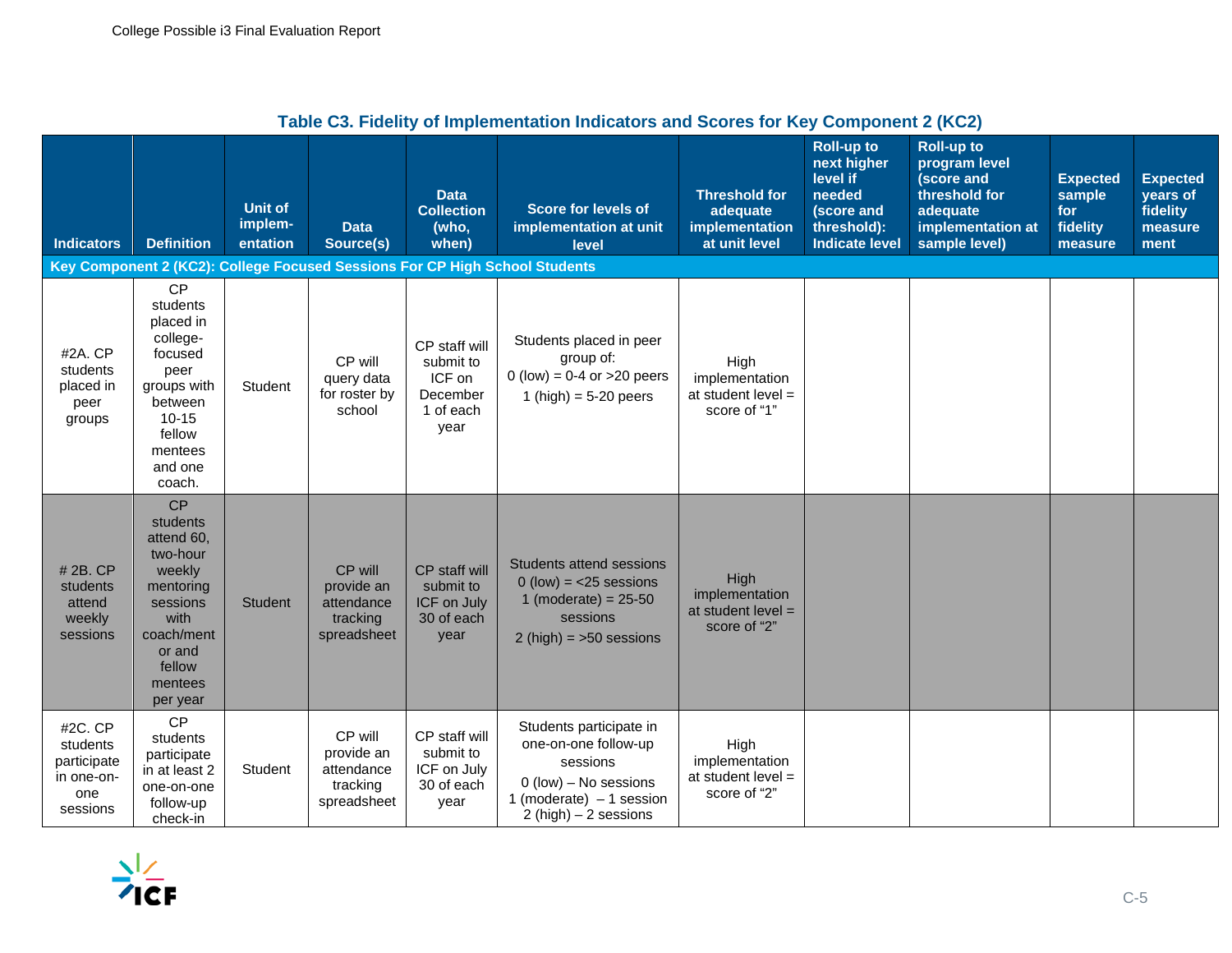| <b>Indicators</b>                                                                                                 | <b>Definition</b><br>sessions<br>per<br>curriculum<br>guide                                                                                                           | <b>Unit of</b><br>implem-<br>entation | <b>Data</b><br>Source(s)                                                              | <b>Data</b><br><b>Collection</b><br>(who,<br>when)              | <b>Score for levels of</b><br>implementation at unit<br>level                                                                                                                                               | <b>Threshold for</b><br>adequate<br>implementation<br>at unit level | <b>Roll-up to</b><br>next higher<br>level if<br>needed<br>(score and<br>threshold):<br>Indicate level | <b>Roll-up to</b><br>program level<br>(score and<br>threshold for<br>adequate<br>implementation at<br>sample level)              | <b>Expected</b><br>sample<br>for<br>fidelity<br>measure                     | <b>Expected</b><br>years of<br>fidelity<br>measure<br>ment |
|-------------------------------------------------------------------------------------------------------------------|-----------------------------------------------------------------------------------------------------------------------------------------------------------------------|---------------------------------------|---------------------------------------------------------------------------------------|-----------------------------------------------------------------|-------------------------------------------------------------------------------------------------------------------------------------------------------------------------------------------------------------|---------------------------------------------------------------------|-------------------------------------------------------------------------------------------------------|----------------------------------------------------------------------------------------------------------------------------------|-----------------------------------------------------------------------------|------------------------------------------------------------|
| #2D.<br><b>Students</b><br>receive<br>opportunitie<br>s to<br>practice<br>non-<br>cognitive<br>skill<br>building. | CP<br>students<br>report that<br>near-peer<br>mentoring<br>services<br>provided<br>opportunitie<br>s to<br>practice<br>and<br>develop<br>non-<br>cognitive<br>skills. | <b>Student</b>                        | <b>CP</b> conducts<br>an annual<br>survey, ICF<br>will add<br>items to it<br>annually | CP staff will<br>submit to<br>ICF on July<br>30 of each<br>vear | Student either agrees or<br>strongly agrees (4 or 5)<br>that opportunities to<br>practice and develop non-<br>cognitive skills are<br>provided<br>$0$ (low) = 1-2<br>1 (moderate) = $3$<br>2 (high) = $4-5$ | High<br>implementation<br>at student level $=$<br>score of "2"      |                                                                                                       |                                                                                                                                  |                                                                             |                                                            |
| All<br>indicators<br>Component<br>2 Scoring<br>(Year 1)                                                           |                                                                                                                                                                       |                                       |                                                                                       |                                                                 | Year 1: Component<br>Indicator &<br><b>Implementation Score</b><br>Indicator<br>Implementation<br>$0 = Low$<br>< 4<br>$\overline{5}$<br>$1 = Med$<br>$6 - 7$<br>$2 = High$                                  | Student-level:<br>"High"<br>implementation<br>$score = 7$           |                                                                                                       | Program-level:<br>At least 81% of<br>students in sample<br>receive college-<br>focused sessions<br>with "High"<br>implementation | All<br>students<br>in which<br>interventio<br>n is being<br>implement<br>ed | 2016-17<br>(Cohort 1)<br>2017-18<br>(Cohort 2)             |